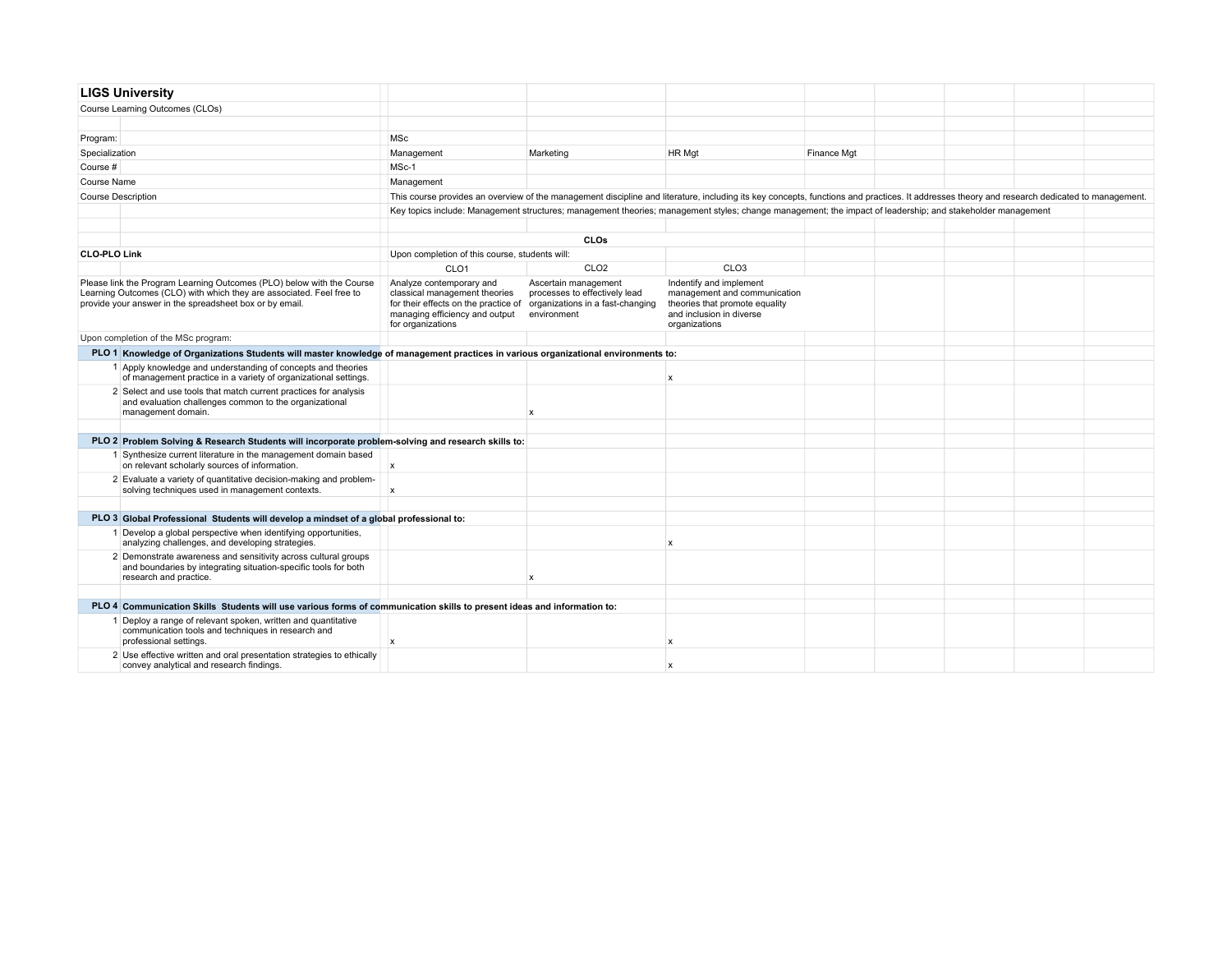|                     | <b>LIGS University</b>                                                                                                                                                                                   |                                                                                                                                                                                                 |                                                                                                             |                                                                                                                                                                                 |  |  |  |
|---------------------|----------------------------------------------------------------------------------------------------------------------------------------------------------------------------------------------------------|-------------------------------------------------------------------------------------------------------------------------------------------------------------------------------------------------|-------------------------------------------------------------------------------------------------------------|---------------------------------------------------------------------------------------------------------------------------------------------------------------------------------|--|--|--|
|                     | Course Learning Outcomes (CLOs)                                                                                                                                                                          |                                                                                                                                                                                                 |                                                                                                             |                                                                                                                                                                                 |  |  |  |
|                     |                                                                                                                                                                                                          |                                                                                                                                                                                                 |                                                                                                             |                                                                                                                                                                                 |  |  |  |
| Program:            |                                                                                                                                                                                                          | <b>MSc</b>                                                                                                                                                                                      |                                                                                                             |                                                                                                                                                                                 |  |  |  |
| Specialization      |                                                                                                                                                                                                          | Management                                                                                                                                                                                      | HR Mgt                                                                                                      |                                                                                                                                                                                 |  |  |  |
| Course #            |                                                                                                                                                                                                          | MSc-2                                                                                                                                                                                           |                                                                                                             |                                                                                                                                                                                 |  |  |  |
| Course Name         |                                                                                                                                                                                                          | Human Resources                                                                                                                                                                                 |                                                                                                             |                                                                                                                                                                                 |  |  |  |
|                     | <b>Course Description</b>                                                                                                                                                                                |                                                                                                                                                                                                 |                                                                                                             | This course provides a review of human capital management theory and literature as it manifests in the Human Resource function.                                                 |  |  |  |
|                     |                                                                                                                                                                                                          |                                                                                                                                                                                                 |                                                                                                             | Key topics include a review of human resources, HR history and role, recruitment and training, HR's role in management strategy, performance management and career development. |  |  |  |
|                     |                                                                                                                                                                                                          |                                                                                                                                                                                                 |                                                                                                             |                                                                                                                                                                                 |  |  |  |
| CLO <sub>1</sub>    | Assess the key strategic role and inputs to Human Resource Management and how they have evolved in various organizations.                                                                                |                                                                                                                                                                                                 |                                                                                                             |                                                                                                                                                                                 |  |  |  |
| CLO <sub>2</sub>    | Review the academic research literature on HR functions, including training, performance management, employee recruitment and retention and career development.                                          |                                                                                                                                                                                                 |                                                                                                             |                                                                                                                                                                                 |  |  |  |
| CLO <sub>3</sub>    | Analyze the role HR plays in strategic alignment between an organization's various stakeholders at the human capital level.                                                                              |                                                                                                                                                                                                 |                                                                                                             |                                                                                                                                                                                 |  |  |  |
|                     |                                                                                                                                                                                                          |                                                                                                                                                                                                 | CLOs                                                                                                        |                                                                                                                                                                                 |  |  |  |
| <b>CLO-PLO Link</b> |                                                                                                                                                                                                          | Upon completion of this course, students will:                                                                                                                                                  |                                                                                                             |                                                                                                                                                                                 |  |  |  |
|                     |                                                                                                                                                                                                          | CLO <sub>1</sub>                                                                                                                                                                                | CLO <sub>2</sub>                                                                                            | CLO <sub>3</sub>                                                                                                                                                                |  |  |  |
|                     | Please link the Program Learning Outcomes (PLO) below with the Course<br>Learning Outcomes (CLO) with which they are associated. Feel free to<br>provide your answer in the spreadsheet box or by email. | Assess the key strategic role and Review the academic research<br>inputs to Human Resource<br>Management and how they have including training, performance<br>evolved in various organizations. | literature on HR functions,<br>management, employee<br>recruitment and retention and<br>career development. | Analyze the role HR plays in<br>strategic alignment between an<br>organization's various<br>stakeholders at the human<br>capital level.                                         |  |  |  |
|                     | Upon completion of the MSc program:                                                                                                                                                                      |                                                                                                                                                                                                 |                                                                                                             |                                                                                                                                                                                 |  |  |  |
|                     | PLO 1 Knowledge of Organizations Students will master knowledge of management practices in various organizational environments to:                                                                       |                                                                                                                                                                                                 |                                                                                                             |                                                                                                                                                                                 |  |  |  |
|                     | 1 Apply knowledge and understanding of concepts and theories<br>of management practice in a variety of organizational settings.                                                                          | $\mathsf{x}$                                                                                                                                                                                    |                                                                                                             |                                                                                                                                                                                 |  |  |  |
|                     | 2 Select and use tools that match current practices for analysis<br>and evaluation challenges common to the organizational<br>management domain.                                                         |                                                                                                                                                                                                 |                                                                                                             | x                                                                                                                                                                               |  |  |  |
|                     |                                                                                                                                                                                                          |                                                                                                                                                                                                 |                                                                                                             |                                                                                                                                                                                 |  |  |  |
|                     | PLO 2 Problem Solving & Research Students will incorporate problem-solving and research skills to:                                                                                                       |                                                                                                                                                                                                 |                                                                                                             |                                                                                                                                                                                 |  |  |  |
|                     | 1 Synthesize current literature in the management domain based<br>on relevant scholarly sources of information.                                                                                          |                                                                                                                                                                                                 | $\mathsf{x}$                                                                                                |                                                                                                                                                                                 |  |  |  |
|                     | 2 Evaluate a variety of quantitative decision-making and problem-<br>solving techniques used in management contexts.                                                                                     |                                                                                                                                                                                                 |                                                                                                             | x                                                                                                                                                                               |  |  |  |
|                     |                                                                                                                                                                                                          |                                                                                                                                                                                                 |                                                                                                             |                                                                                                                                                                                 |  |  |  |
|                     | PLO 3 Global Professional Students will develop a mindset of a global professional to:                                                                                                                   |                                                                                                                                                                                                 |                                                                                                             |                                                                                                                                                                                 |  |  |  |
|                     | 1 Develop a global perspective when identifying opportunities,<br>analyzing challenges, and developing strategies.                                                                                       | <b>x</b>                                                                                                                                                                                        |                                                                                                             |                                                                                                                                                                                 |  |  |  |
|                     | 2 Demonstrate awareness and sensitivity across cultural groups<br>and boundaries by integrating situation-specific tools for both<br>research and practice.                                              | x                                                                                                                                                                                               |                                                                                                             |                                                                                                                                                                                 |  |  |  |
|                     |                                                                                                                                                                                                          |                                                                                                                                                                                                 |                                                                                                             |                                                                                                                                                                                 |  |  |  |
|                     | PLO 4 Communication Skills Students will use various forms of communication skills to present ideas and information to:                                                                                  |                                                                                                                                                                                                 |                                                                                                             |                                                                                                                                                                                 |  |  |  |
|                     | 1 Deploy a range of relevant spoken, written and quantitative<br>communication tools and techniques in research and<br>professional settings.                                                            |                                                                                                                                                                                                 | x                                                                                                           |                                                                                                                                                                                 |  |  |  |
|                     | 2 Use effective written and oral presentation strategies to ethically<br>convey analytical and research findings.                                                                                        | $\mathbf x$                                                                                                                                                                                     |                                                                                                             |                                                                                                                                                                                 |  |  |  |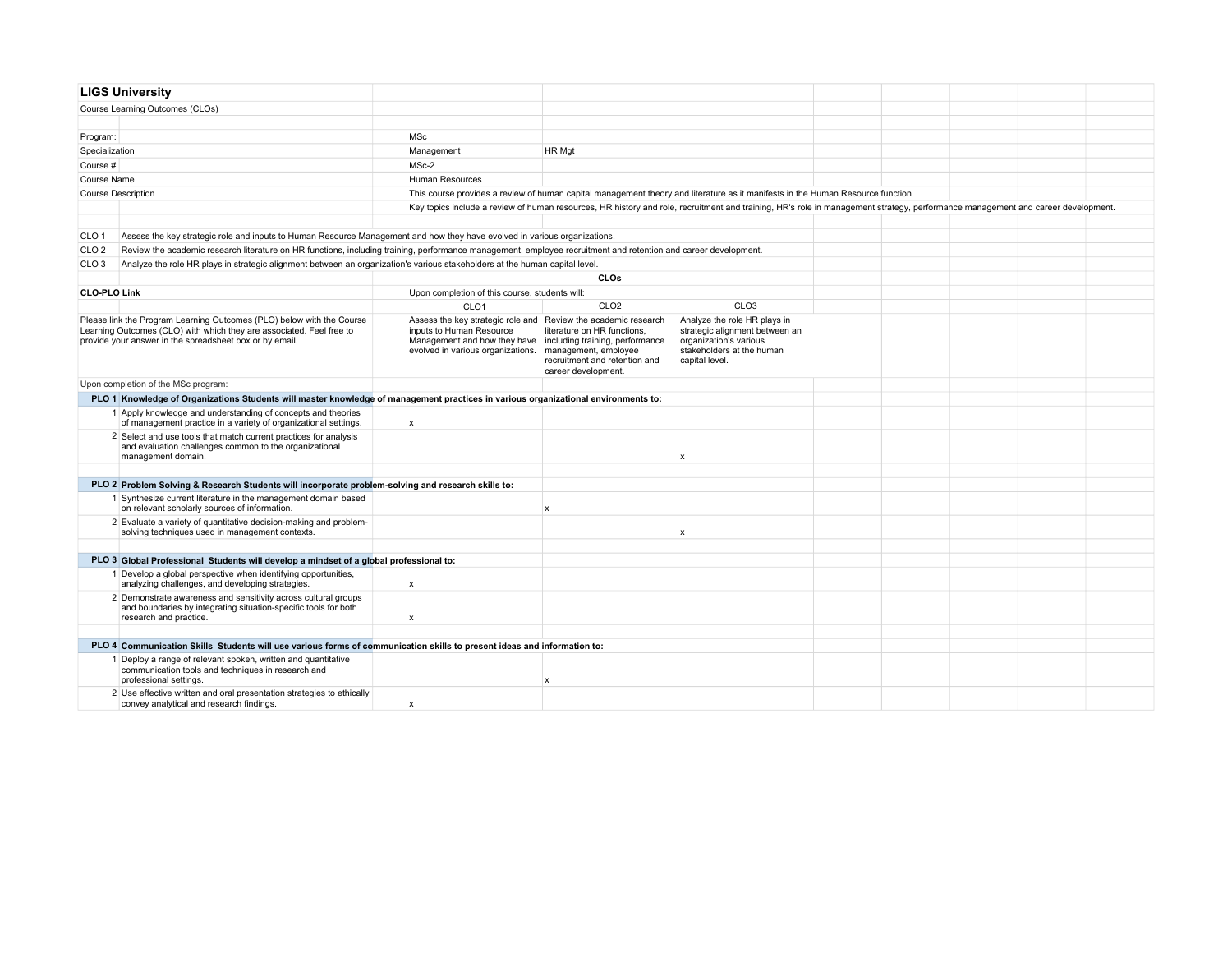|                     | <b>LIGS University</b>                                                                                                                                                                                   |                                                                                                                                                                                                                 |                                                                                                         |                                                                                                                                                                             |  |  |  |  |  |  |
|---------------------|----------------------------------------------------------------------------------------------------------------------------------------------------------------------------------------------------------|-----------------------------------------------------------------------------------------------------------------------------------------------------------------------------------------------------------------|---------------------------------------------------------------------------------------------------------|-----------------------------------------------------------------------------------------------------------------------------------------------------------------------------|--|--|--|--|--|--|
|                     | Course Learning Outcomes (CLOs)                                                                                                                                                                          |                                                                                                                                                                                                                 |                                                                                                         |                                                                                                                                                                             |  |  |  |  |  |  |
|                     |                                                                                                                                                                                                          |                                                                                                                                                                                                                 |                                                                                                         |                                                                                                                                                                             |  |  |  |  |  |  |
| Program:            |                                                                                                                                                                                                          | <b>MSc</b>                                                                                                                                                                                                      |                                                                                                         |                                                                                                                                                                             |  |  |  |  |  |  |
| Specialization      |                                                                                                                                                                                                          | Management                                                                                                                                                                                                      |                                                                                                         |                                                                                                                                                                             |  |  |  |  |  |  |
| Course #            |                                                                                                                                                                                                          | MSc-3                                                                                                                                                                                                           |                                                                                                         |                                                                                                                                                                             |  |  |  |  |  |  |
| <b>Course Name</b>  |                                                                                                                                                                                                          | <b>Strategic Management</b>                                                                                                                                                                                     |                                                                                                         |                                                                                                                                                                             |  |  |  |  |  |  |
|                     | <b>Course Description</b>                                                                                                                                                                                | This course examines the scholarly research basis for the role and process of the strategic framework for organizational leadership and management.                                                             |                                                                                                         |                                                                                                                                                                             |  |  |  |  |  |  |
|                     |                                                                                                                                                                                                          |                                                                                                                                                                                                                 |                                                                                                         | Key topics include development and execution of strategy, role of strategy in organizational direction and success, and various strategic management theories and concepts. |  |  |  |  |  |  |
|                     |                                                                                                                                                                                                          |                                                                                                                                                                                                                 |                                                                                                         |                                                                                                                                                                             |  |  |  |  |  |  |
|                     |                                                                                                                                                                                                          |                                                                                                                                                                                                                 | <b>CLOs</b>                                                                                             |                                                                                                                                                                             |  |  |  |  |  |  |
| <b>CLO-PLO Link</b> |                                                                                                                                                                                                          | Upon completion of this course, students will:                                                                                                                                                                  |                                                                                                         |                                                                                                                                                                             |  |  |  |  |  |  |
|                     |                                                                                                                                                                                                          | CLO <sub>1</sub>                                                                                                                                                                                                | CLO <sub>2</sub>                                                                                        | CLO <sub>3</sub>                                                                                                                                                            |  |  |  |  |  |  |
|                     | Please link the Program Learning Outcomes (PLO) below with the Course<br>Learning Outcomes (CLO) with which they are associated. Feel free to<br>provide your answer in the spreadsheet box or by email. | Evaluate the theoretical basis for Analyze scholarly research on<br>various approaches to selecting<br>and creating strategy based on<br>an organization's size, scope and culture, performance and<br>maturity | implementation of strategy and<br>its impact on an organization's<br>effectiveness for its stakeholders | Assess the literature on the<br>impact of risk and strategic<br>change in an organization<br>through the filters of its internal<br>and external environments               |  |  |  |  |  |  |
|                     | Upon completion of the MSc program:                                                                                                                                                                      |                                                                                                                                                                                                                 |                                                                                                         |                                                                                                                                                                             |  |  |  |  |  |  |
|                     | PLO 1 Knowledge of Organizations Students will master knowledge of management practices in various organizational environments to:                                                                       |                                                                                                                                                                                                                 |                                                                                                         |                                                                                                                                                                             |  |  |  |  |  |  |
|                     | 1 Apply knowledge and understanding of concepts and theories<br>of management practice in a variety of organizational settings.                                                                          |                                                                                                                                                                                                                 |                                                                                                         | x                                                                                                                                                                           |  |  |  |  |  |  |
|                     | 2 Select and use tools that match current practices for analysis<br>and evaluation challenges common to the organizational<br>management domain.                                                         | $\boldsymbol{\mathsf{x}}$                                                                                                                                                                                       |                                                                                                         |                                                                                                                                                                             |  |  |  |  |  |  |
|                     |                                                                                                                                                                                                          |                                                                                                                                                                                                                 |                                                                                                         |                                                                                                                                                                             |  |  |  |  |  |  |
|                     | PLO 2 Problem Solving & Research Students will incorporate problem-solving and research skills to:                                                                                                       |                                                                                                                                                                                                                 |                                                                                                         |                                                                                                                                                                             |  |  |  |  |  |  |
|                     | 1 Synthesize current literature in the management domain based<br>on relevant scholarly sources of information.                                                                                          |                                                                                                                                                                                                                 |                                                                                                         | x                                                                                                                                                                           |  |  |  |  |  |  |
|                     | 2 Evaluate a variety of quantitative decision-making and problem-<br>solving techniques used in management contexts.                                                                                     | X                                                                                                                                                                                                               |                                                                                                         |                                                                                                                                                                             |  |  |  |  |  |  |
|                     |                                                                                                                                                                                                          |                                                                                                                                                                                                                 |                                                                                                         |                                                                                                                                                                             |  |  |  |  |  |  |
|                     | PLO 3 Global Professional Students will develop a mindset of a global professional to:                                                                                                                   |                                                                                                                                                                                                                 |                                                                                                         |                                                                                                                                                                             |  |  |  |  |  |  |
|                     | 1 Develop a global perspective when identifying opportunities,<br>analyzing challenges, and developing strategies.                                                                                       |                                                                                                                                                                                                                 | $\mathbf x$                                                                                             |                                                                                                                                                                             |  |  |  |  |  |  |
|                     | 2 Demonstrate awareness and sensitivity across cultural groups<br>and boundaries by integrating situation-specific tools for both<br>research and practice.                                              |                                                                                                                                                                                                                 | $\boldsymbol{\mathsf{x}}$                                                                               |                                                                                                                                                                             |  |  |  |  |  |  |
|                     |                                                                                                                                                                                                          |                                                                                                                                                                                                                 |                                                                                                         |                                                                                                                                                                             |  |  |  |  |  |  |
|                     | PLO 4 Communication Skills Students will use various forms of communication skills to present ideas and information to:                                                                                  |                                                                                                                                                                                                                 |                                                                                                         |                                                                                                                                                                             |  |  |  |  |  |  |
|                     | 1 Deploy a range of relevant spoken, written and quantitative<br>communication tools and techniques in research and<br>professional settings.                                                            | $\boldsymbol{\mathsf{x}}$                                                                                                                                                                                       |                                                                                                         |                                                                                                                                                                             |  |  |  |  |  |  |
|                     | 2 Use effective written and oral presentation strategies to ethically<br>convey analytical and research findings.                                                                                        |                                                                                                                                                                                                                 |                                                                                                         | x                                                                                                                                                                           |  |  |  |  |  |  |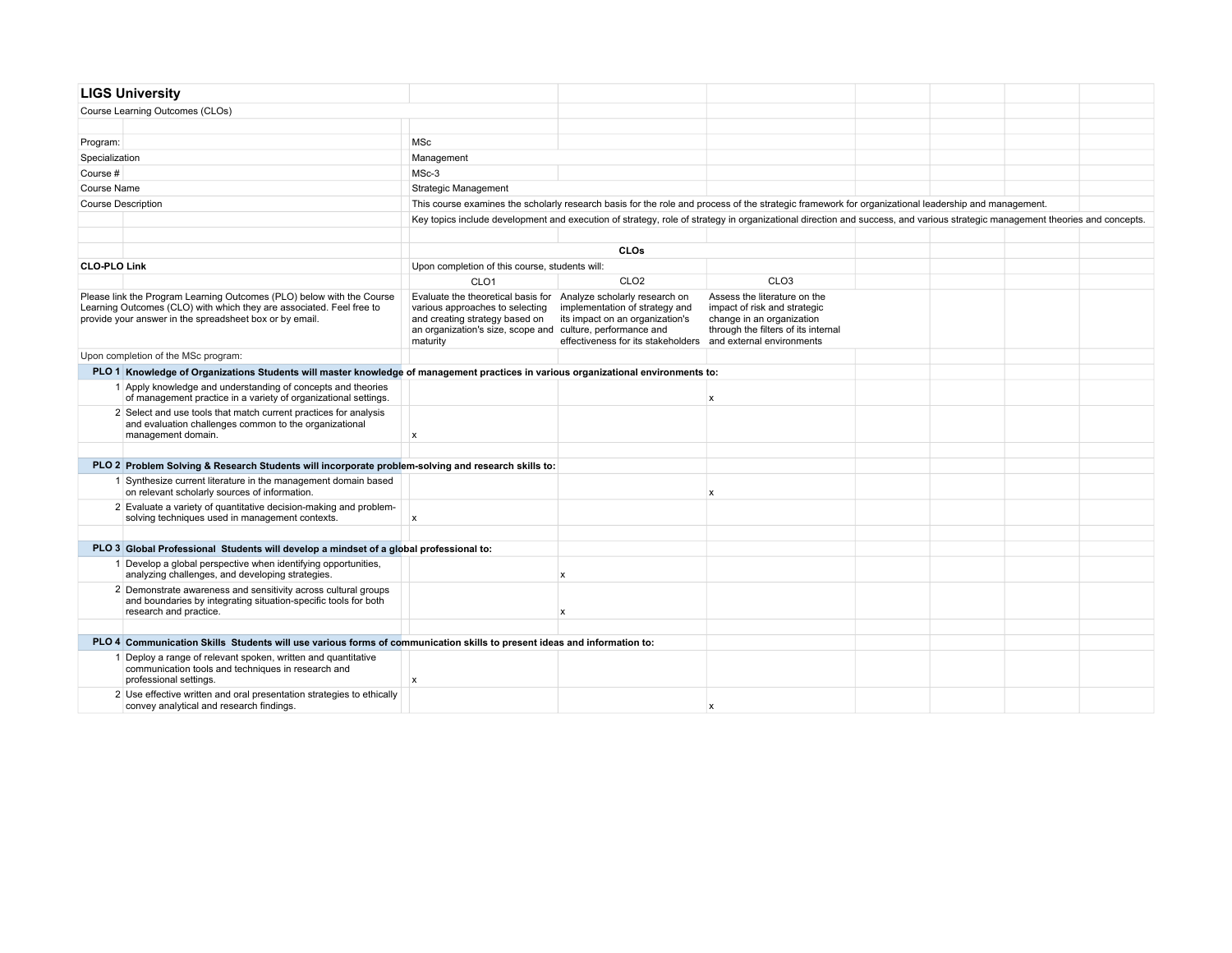|                     | <b>LIGS University</b>                                                                                                                                                                                   |                                                                                                                                                                                                |                                                                                                                                                                                                  |                                                                                                                    |  |  |
|---------------------|----------------------------------------------------------------------------------------------------------------------------------------------------------------------------------------------------------|------------------------------------------------------------------------------------------------------------------------------------------------------------------------------------------------|--------------------------------------------------------------------------------------------------------------------------------------------------------------------------------------------------|--------------------------------------------------------------------------------------------------------------------|--|--|
|                     | Course Learning Outcomes (CLOs)                                                                                                                                                                          |                                                                                                                                                                                                |                                                                                                                                                                                                  |                                                                                                                    |  |  |
|                     |                                                                                                                                                                                                          |                                                                                                                                                                                                |                                                                                                                                                                                                  |                                                                                                                    |  |  |
| Program:            |                                                                                                                                                                                                          | MSc                                                                                                                                                                                            |                                                                                                                                                                                                  |                                                                                                                    |  |  |
| Specialization      |                                                                                                                                                                                                          | Management                                                                                                                                                                                     |                                                                                                                                                                                                  |                                                                                                                    |  |  |
| Course #            |                                                                                                                                                                                                          | MSc-4                                                                                                                                                                                          |                                                                                                                                                                                                  |                                                                                                                    |  |  |
| Course Name         |                                                                                                                                                                                                          | Strategic Management of Sales                                                                                                                                                                  |                                                                                                                                                                                                  |                                                                                                                    |  |  |
|                     | <b>Course Description</b>                                                                                                                                                                                |                                                                                                                                                                                                | This course examines the theory and conceptual basis for setting and executing sales strategy and its role in the overall success and effectiveness of an organization.                          |                                                                                                                    |  |  |
|                     |                                                                                                                                                                                                          |                                                                                                                                                                                                | Key areas of scholarship include developing the sales strategy, strategic sales approaches, managing the sales function strategically, sales planning and forecasting and strategic sales growth |                                                                                                                    |  |  |
|                     |                                                                                                                                                                                                          |                                                                                                                                                                                                |                                                                                                                                                                                                  |                                                                                                                    |  |  |
|                     |                                                                                                                                                                                                          |                                                                                                                                                                                                | <b>CLOs</b>                                                                                                                                                                                      |                                                                                                                    |  |  |
| <b>CLO-PLO Link</b> |                                                                                                                                                                                                          | Upon completion of this course, students will:                                                                                                                                                 |                                                                                                                                                                                                  |                                                                                                                    |  |  |
|                     |                                                                                                                                                                                                          | CLO <sub>1</sub>                                                                                                                                                                               | CLO <sub>2</sub>                                                                                                                                                                                 | CLO <sub>3</sub>                                                                                                   |  |  |
|                     | Please link the Program Learning Outcomes (PLO) below with the Course<br>Learning Outcomes (CLO) with which they are associated. Feel free to<br>provide your answer in the spreadsheet box or by email. | Evaluate the theoretical basis for Recommend a sales strategy.<br>sales strategy and strategic sales planning process and<br>planning for organizations of<br>various size, scope and maturity | implementation method, based<br>on research into an<br>organization's characteristics and<br>market position                                                                                     | Validate the strategic fit for a<br>sales process given an<br>organization's internal and<br>external stakeholders |  |  |
|                     | Upon completion of the MSc program:                                                                                                                                                                      |                                                                                                                                                                                                |                                                                                                                                                                                                  |                                                                                                                    |  |  |
|                     | PLO 1 Knowledge of Organizations Students will master knowledge of management practices in various organizational environments to:                                                                       |                                                                                                                                                                                                |                                                                                                                                                                                                  |                                                                                                                    |  |  |
|                     | 1 Apply knowledge and understanding of concepts and theories<br>of management practice in a variety of organizational settings.                                                                          | $\boldsymbol{\mathsf{x}}$                                                                                                                                                                      |                                                                                                                                                                                                  |                                                                                                                    |  |  |
|                     | 2 Select and use tools that match current practices for analysis<br>and evaluation challenges common to the organizational<br>management domain.                                                         |                                                                                                                                                                                                | $\boldsymbol{\mathsf{x}}$                                                                                                                                                                        |                                                                                                                    |  |  |
|                     |                                                                                                                                                                                                          |                                                                                                                                                                                                |                                                                                                                                                                                                  |                                                                                                                    |  |  |
|                     | PLO 2 Problem Solving & Research Students will incorporate problem-solving and research skills to:                                                                                                       |                                                                                                                                                                                                |                                                                                                                                                                                                  |                                                                                                                    |  |  |
|                     | 1 Synthesize current literature in the management domain based<br>on relevant scholarly sources of information.                                                                                          | $\mathsf{x}$                                                                                                                                                                                   |                                                                                                                                                                                                  |                                                                                                                    |  |  |
|                     | 2 Evaluate a variety of quantitative decision-making and problem-<br>solving techniques used in management contexts.                                                                                     |                                                                                                                                                                                                |                                                                                                                                                                                                  | x                                                                                                                  |  |  |
|                     |                                                                                                                                                                                                          |                                                                                                                                                                                                |                                                                                                                                                                                                  |                                                                                                                    |  |  |
|                     | PLO 3 Global Professional Students will develop a mindset of a global professional to:                                                                                                                   |                                                                                                                                                                                                |                                                                                                                                                                                                  |                                                                                                                    |  |  |
|                     | 1 Develop a global perspective when identifying opportunities,<br>analyzing challenges, and developing strategies.                                                                                       |                                                                                                                                                                                                | $\boldsymbol{\mathsf{x}}$                                                                                                                                                                        |                                                                                                                    |  |  |
|                     | 2 Demonstrate awareness and sensitivity across cultural groups<br>and boundaries by integrating situation-specific tools for both<br>research and practice.                                              |                                                                                                                                                                                                |                                                                                                                                                                                                  | x                                                                                                                  |  |  |
|                     |                                                                                                                                                                                                          |                                                                                                                                                                                                |                                                                                                                                                                                                  |                                                                                                                    |  |  |
|                     | PLO 4 Communication Skills Students will use various forms of communication skills to present ideas and information to:                                                                                  |                                                                                                                                                                                                |                                                                                                                                                                                                  |                                                                                                                    |  |  |
|                     | 1 Deploy a range of relevant spoken, written and quantitative<br>communication tools and techniques in research and<br>professional settings.                                                            |                                                                                                                                                                                                | $\mathsf{x}$                                                                                                                                                                                     |                                                                                                                    |  |  |
|                     | 2 Use effective written and oral presentation strategies to ethically<br>convey analytical and research findings.                                                                                        | $\mathbf{x}$                                                                                                                                                                                   |                                                                                                                                                                                                  |                                                                                                                    |  |  |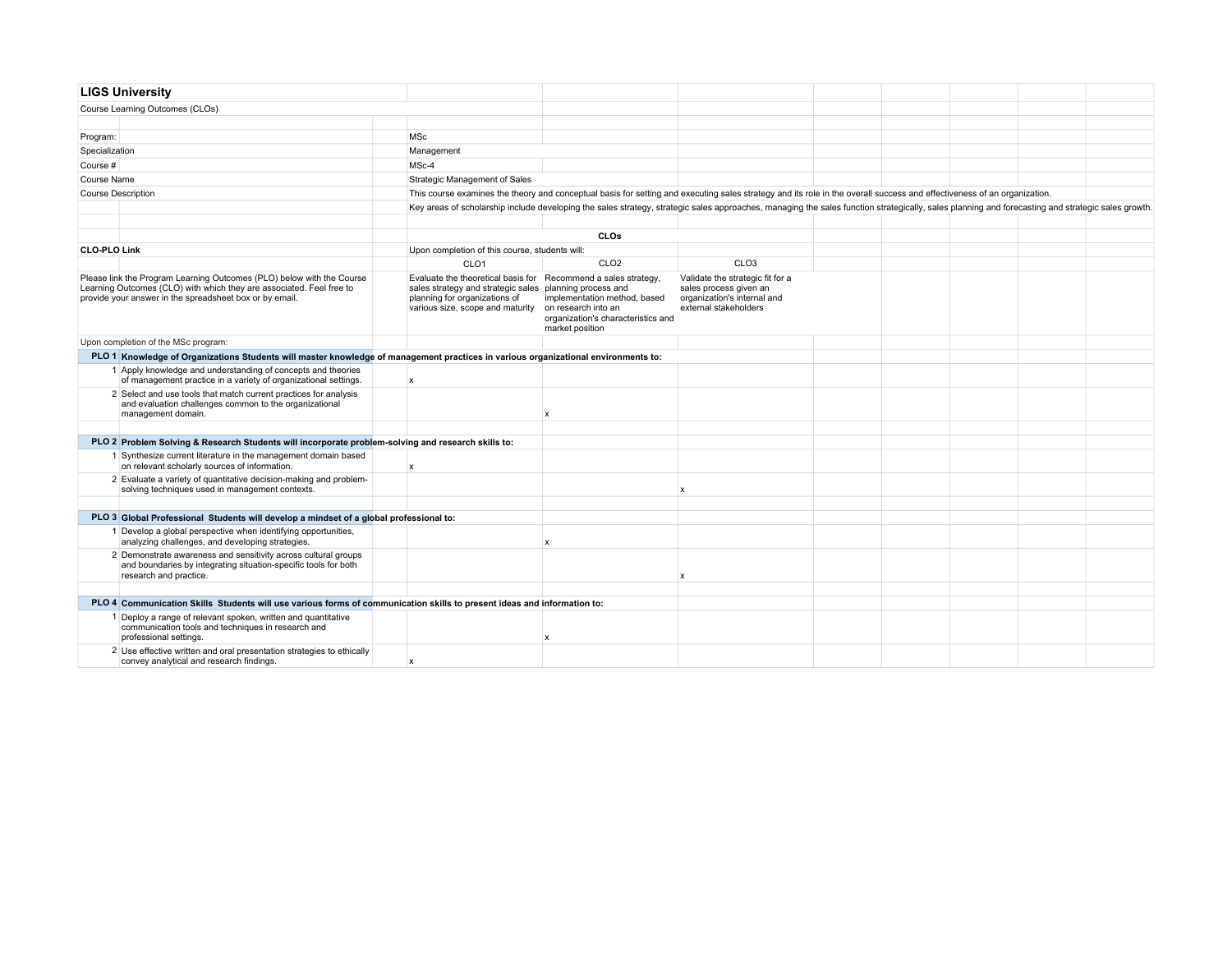| <b>LIGS University</b>                                                                                                                                                                                   |                                                                                                                                                                                                                      |                                                                                                        |                                                                                                                                                                                           |  |  |  |
|----------------------------------------------------------------------------------------------------------------------------------------------------------------------------------------------------------|----------------------------------------------------------------------------------------------------------------------------------------------------------------------------------------------------------------------|--------------------------------------------------------------------------------------------------------|-------------------------------------------------------------------------------------------------------------------------------------------------------------------------------------------|--|--|--|
| Course Learning Outcomes (CLOs)                                                                                                                                                                          |                                                                                                                                                                                                                      |                                                                                                        |                                                                                                                                                                                           |  |  |  |
|                                                                                                                                                                                                          |                                                                                                                                                                                                                      |                                                                                                        |                                                                                                                                                                                           |  |  |  |
| Program:                                                                                                                                                                                                 | <b>MSc</b>                                                                                                                                                                                                           |                                                                                                        |                                                                                                                                                                                           |  |  |  |
| Specialization                                                                                                                                                                                           | Management                                                                                                                                                                                                           | HR Mgt                                                                                                 | Finance Mgt                                                                                                                                                                               |  |  |  |
| Course #                                                                                                                                                                                                 | MSc-5                                                                                                                                                                                                                |                                                                                                        |                                                                                                                                                                                           |  |  |  |
| Course Name                                                                                                                                                                                              | Project Management                                                                                                                                                                                                   |                                                                                                        |                                                                                                                                                                                           |  |  |  |
| <b>Course Description</b>                                                                                                                                                                                |                                                                                                                                                                                                                      |                                                                                                        | This course examines the management theory and literature for project management, its metrics and tools and the impact of project management on organizational effectiveness and success. |  |  |  |
|                                                                                                                                                                                                          |                                                                                                                                                                                                                      |                                                                                                        | Key topics include the conceptual framework for project development, the choice and use of project management tools and the metrics to measure project progress and success.              |  |  |  |
|                                                                                                                                                                                                          |                                                                                                                                                                                                                      |                                                                                                        |                                                                                                                                                                                           |  |  |  |
|                                                                                                                                                                                                          |                                                                                                                                                                                                                      | CLOs                                                                                                   |                                                                                                                                                                                           |  |  |  |
| <b>CLO-PLO Link</b>                                                                                                                                                                                      | Upon completion of this course, students will:                                                                                                                                                                       |                                                                                                        |                                                                                                                                                                                           |  |  |  |
|                                                                                                                                                                                                          | CLO <sub>1</sub>                                                                                                                                                                                                     | CLO <sub>2</sub>                                                                                       | CLO <sub>3</sub>                                                                                                                                                                          |  |  |  |
| Please link the Program Learning Outcomes (PLO) below with the Course<br>Learning Outcomes (CLO) with which they are associated. Feel free to<br>provide your answer in the spreadsheet box or by email. | Assess the management<br>literature on methods of project<br>development and documentation, characteristics on team roles,<br>given project size, scope,<br>timeframe and organizational<br>priorities and capacity. | Synthesize evidence regarding<br>the impact of interpersonal<br>group dynamics and project<br>success. | Develop a framework for<br>choosing project management<br>methodologies and tools that<br>best suit project challenges,<br>tasks and metrics for project<br>completion.                   |  |  |  |
| Upon completion of the MSc program:                                                                                                                                                                      |                                                                                                                                                                                                                      |                                                                                                        |                                                                                                                                                                                           |  |  |  |
| PLO 1 Knowledge of Organizations Students will master knowledge of management practices in various organizational environments to:                                                                       |                                                                                                                                                                                                                      |                                                                                                        |                                                                                                                                                                                           |  |  |  |
| 1 Apply knowledge and understanding of concepts and theories<br>of management practice in a variety of organizational settings.                                                                          |                                                                                                                                                                                                                      | X                                                                                                      |                                                                                                                                                                                           |  |  |  |
| 2 Select and use tools that match current practices for analysis<br>and evaluation challenges common to the organizational<br>management domain.                                                         |                                                                                                                                                                                                                      | $\boldsymbol{\mathsf{x}}$                                                                              |                                                                                                                                                                                           |  |  |  |
|                                                                                                                                                                                                          |                                                                                                                                                                                                                      |                                                                                                        |                                                                                                                                                                                           |  |  |  |
| PLO 2 Problem Solving & Research Students will incorporate problem-solving and research skills to:                                                                                                       |                                                                                                                                                                                                                      |                                                                                                        |                                                                                                                                                                                           |  |  |  |
| 1 Synthesize current literature in the management domain based<br>on relevant scholarly sources of information.                                                                                          |                                                                                                                                                                                                                      |                                                                                                        | $\mathsf{x}$                                                                                                                                                                              |  |  |  |
| 2 Evaluate a variety of quantitative decision-making and problem-<br>solving techniques used in management contexts.                                                                                     |                                                                                                                                                                                                                      | $\boldsymbol{\mathsf{x}}$                                                                              |                                                                                                                                                                                           |  |  |  |
|                                                                                                                                                                                                          |                                                                                                                                                                                                                      |                                                                                                        |                                                                                                                                                                                           |  |  |  |
| PLO 3 Global Professional Students will develop a mindset of a global professional to:                                                                                                                   |                                                                                                                                                                                                                      |                                                                                                        |                                                                                                                                                                                           |  |  |  |
| 1 Develop a global perspective when identifying opportunities,<br>analyzing challenges, and developing strategies.                                                                                       | x                                                                                                                                                                                                                    |                                                                                                        |                                                                                                                                                                                           |  |  |  |
| 2 Demonstrate awareness and sensitivity across cultural groups<br>and boundaries by integrating situation-specific tools for both<br>research and practice.                                              |                                                                                                                                                                                                                      | x                                                                                                      |                                                                                                                                                                                           |  |  |  |
|                                                                                                                                                                                                          |                                                                                                                                                                                                                      |                                                                                                        |                                                                                                                                                                                           |  |  |  |
| PLO 4 Communication Skills Students will use various forms of communication skills to present ideas and information to:                                                                                  |                                                                                                                                                                                                                      |                                                                                                        |                                                                                                                                                                                           |  |  |  |
| 1 Deploy a range of relevant spoken, written and quantitative<br>communication tools and techniques in research and<br>professional settings.                                                            |                                                                                                                                                                                                                      |                                                                                                        | $\mathsf{x}$                                                                                                                                                                              |  |  |  |
| 2 Use effective written and oral presentation strategies to ethically<br>convey analytical and research findings.                                                                                        |                                                                                                                                                                                                                      |                                                                                                        |                                                                                                                                                                                           |  |  |  |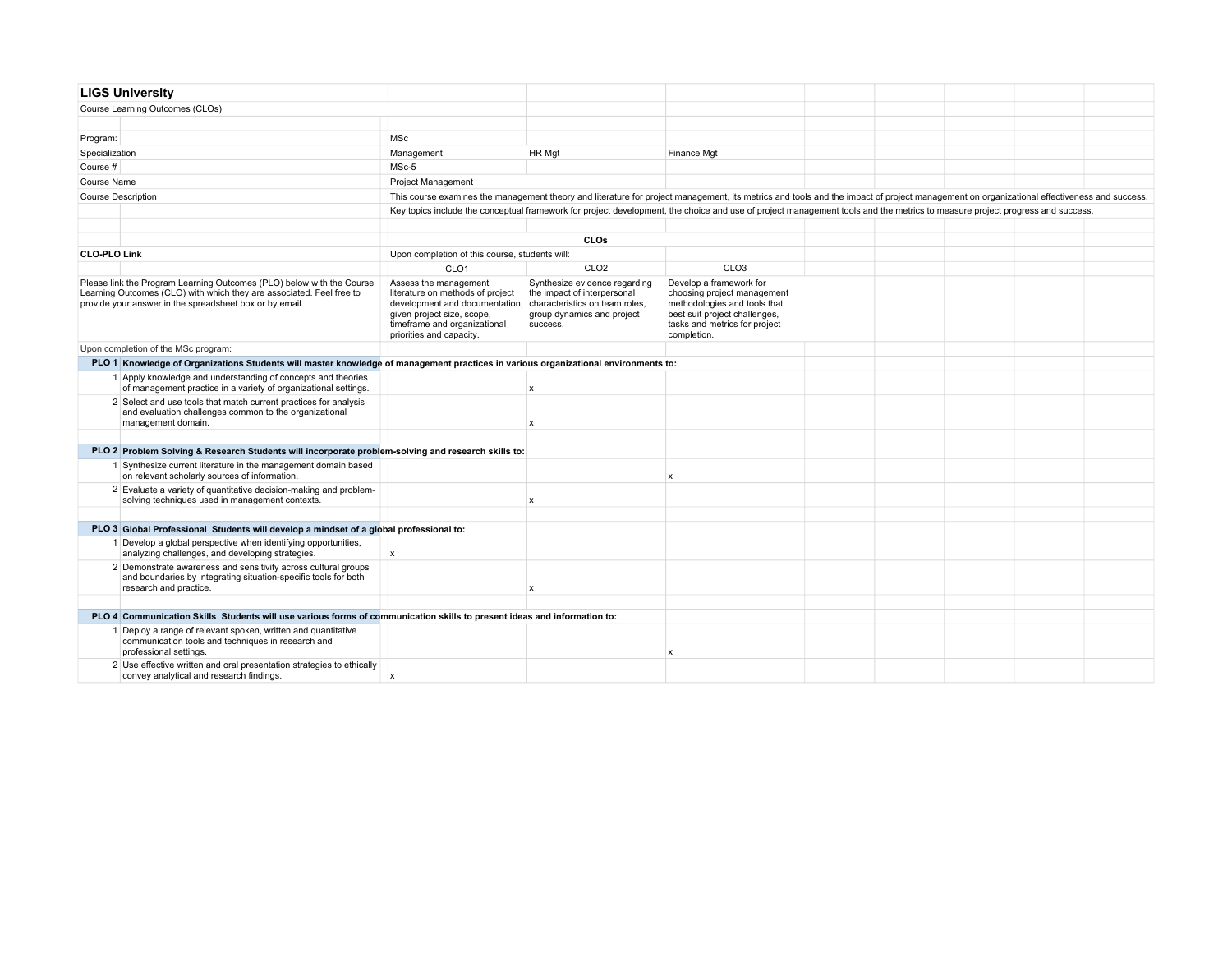|                | <b>LIGS University</b>                                                                                                                                                                                   |                                                                                                                                         |                                                                                                                                                     |                                                                                                                                                                                                  |  |  |  |
|----------------|----------------------------------------------------------------------------------------------------------------------------------------------------------------------------------------------------------|-----------------------------------------------------------------------------------------------------------------------------------------|-----------------------------------------------------------------------------------------------------------------------------------------------------|--------------------------------------------------------------------------------------------------------------------------------------------------------------------------------------------------|--|--|--|
|                | Course Learning Outcomes (CLOs)                                                                                                                                                                          |                                                                                                                                         |                                                                                                                                                     |                                                                                                                                                                                                  |  |  |  |
|                |                                                                                                                                                                                                          |                                                                                                                                         |                                                                                                                                                     |                                                                                                                                                                                                  |  |  |  |
| Program:       |                                                                                                                                                                                                          | <b>MSc</b>                                                                                                                              |                                                                                                                                                     |                                                                                                                                                                                                  |  |  |  |
| Specialization |                                                                                                                                                                                                          | Management                                                                                                                              |                                                                                                                                                     |                                                                                                                                                                                                  |  |  |  |
| Course #       |                                                                                                                                                                                                          | MSc-6                                                                                                                                   |                                                                                                                                                     |                                                                                                                                                                                                  |  |  |  |
| Course Name    |                                                                                                                                                                                                          | Process Management                                                                                                                      |                                                                                                                                                     |                                                                                                                                                                                                  |  |  |  |
|                | <b>Course Description</b>                                                                                                                                                                                |                                                                                                                                         |                                                                                                                                                     | This course provides the conceptual foundations for the practice of process management in organizations of various size, scope, purpose and maturity.                                            |  |  |  |
|                |                                                                                                                                                                                                          |                                                                                                                                         |                                                                                                                                                     | Key topics include the scientific basis for process development, process match to organizational dynamics, process management and metrics, process modeling and the role of process in strategy. |  |  |  |
|                |                                                                                                                                                                                                          |                                                                                                                                         |                                                                                                                                                     |                                                                                                                                                                                                  |  |  |  |
|                |                                                                                                                                                                                                          |                                                                                                                                         | <b>CLOs</b>                                                                                                                                         |                                                                                                                                                                                                  |  |  |  |
|                | <b>CLO-PLO Link</b>                                                                                                                                                                                      | Upon completion of this course, students will:                                                                                          |                                                                                                                                                     |                                                                                                                                                                                                  |  |  |  |
|                |                                                                                                                                                                                                          | CLO <sub>1</sub>                                                                                                                        | CLO <sub>2</sub>                                                                                                                                    | CLO <sub>3</sub>                                                                                                                                                                                 |  |  |  |
|                | Please link the Program Learning Outcomes (PLO) below with the<br>Course Learning Outcomes (CLO) with which they are associated. Feel<br>free to provide your answer in the spreadsheet box or by email. | Evaluate the scientific basis for<br>process development and its<br>match with organizational<br>dynamics, constraints and<br>capacity. | Compare and contrast<br>management, executive,<br>operation, and supply<br>frameworks and tools based on<br>accurate and relevant process<br>models | Analyze process-based<br>management systems,<br>processes, and metrics within the<br>strategic framework of<br>organizations in the for-profit,<br>non-profit and public sectors                 |  |  |  |
|                | Upon completion of the MSc program:                                                                                                                                                                      |                                                                                                                                         |                                                                                                                                                     |                                                                                                                                                                                                  |  |  |  |
|                | PLO 1 Knowledge of Organizations Students will master knowledge of management practices in various organizational environments to:                                                                       |                                                                                                                                         |                                                                                                                                                     |                                                                                                                                                                                                  |  |  |  |
|                | 1 Apply knowledge and understanding of concepts and theories<br>of management practice in a variety of organizational settings.                                                                          |                                                                                                                                         | $\mathsf{x}$                                                                                                                                        |                                                                                                                                                                                                  |  |  |  |
|                | 2 Select and use tools that match current practices for analysis<br>and evaluation challenges common to the organizational<br>management domain.                                                         |                                                                                                                                         |                                                                                                                                                     | $\boldsymbol{\mathsf{x}}$                                                                                                                                                                        |  |  |  |
|                | PLO 2 Problem Solving & Research Students will incorporate problem-solving and research skills to:                                                                                                       |                                                                                                                                         |                                                                                                                                                     |                                                                                                                                                                                                  |  |  |  |
|                | 1 Synthesize current literature in the management domain based<br>on relevant scholarly sources of information.                                                                                          |                                                                                                                                         | $\mathbf x$                                                                                                                                         |                                                                                                                                                                                                  |  |  |  |
|                | 2 Evaluate a variety of quantitative decision-making and problem-<br>solving techniques used in management contexts.                                                                                     |                                                                                                                                         |                                                                                                                                                     | x                                                                                                                                                                                                |  |  |  |
|                |                                                                                                                                                                                                          |                                                                                                                                         |                                                                                                                                                     |                                                                                                                                                                                                  |  |  |  |
|                | PLO 3 Global Professional Students will develop a mindset of a global professional to:                                                                                                                   |                                                                                                                                         |                                                                                                                                                     |                                                                                                                                                                                                  |  |  |  |
|                | 1 Develop a global perspective when identifying opportunities,<br>analyzing challenges, and developing strategies.                                                                                       | $\pmb{\times}$                                                                                                                          |                                                                                                                                                     |                                                                                                                                                                                                  |  |  |  |
|                | 2 Demonstrate awareness and sensitivity across cultural groups<br>and boundaries by integrating situation-specific tools for both<br>research and practice.                                              | $\pmb{\times}$                                                                                                                          |                                                                                                                                                     |                                                                                                                                                                                                  |  |  |  |
|                |                                                                                                                                                                                                          |                                                                                                                                         |                                                                                                                                                     |                                                                                                                                                                                                  |  |  |  |
|                | PLO 4 Communication Skills Students will use various forms of communication skills to present ideas and information to:                                                                                  |                                                                                                                                         |                                                                                                                                                     |                                                                                                                                                                                                  |  |  |  |
|                | 1 Deploy a range of relevant spoken, written and quantitative<br>communication tools and techniques in research and<br>professional settings.                                                            |                                                                                                                                         | $\mathbf{x}$                                                                                                                                        |                                                                                                                                                                                                  |  |  |  |
|                | 2 Use effective written and oral presentation strategies to ethically<br>convey analytical and research findings.                                                                                        |                                                                                                                                         |                                                                                                                                                     |                                                                                                                                                                                                  |  |  |  |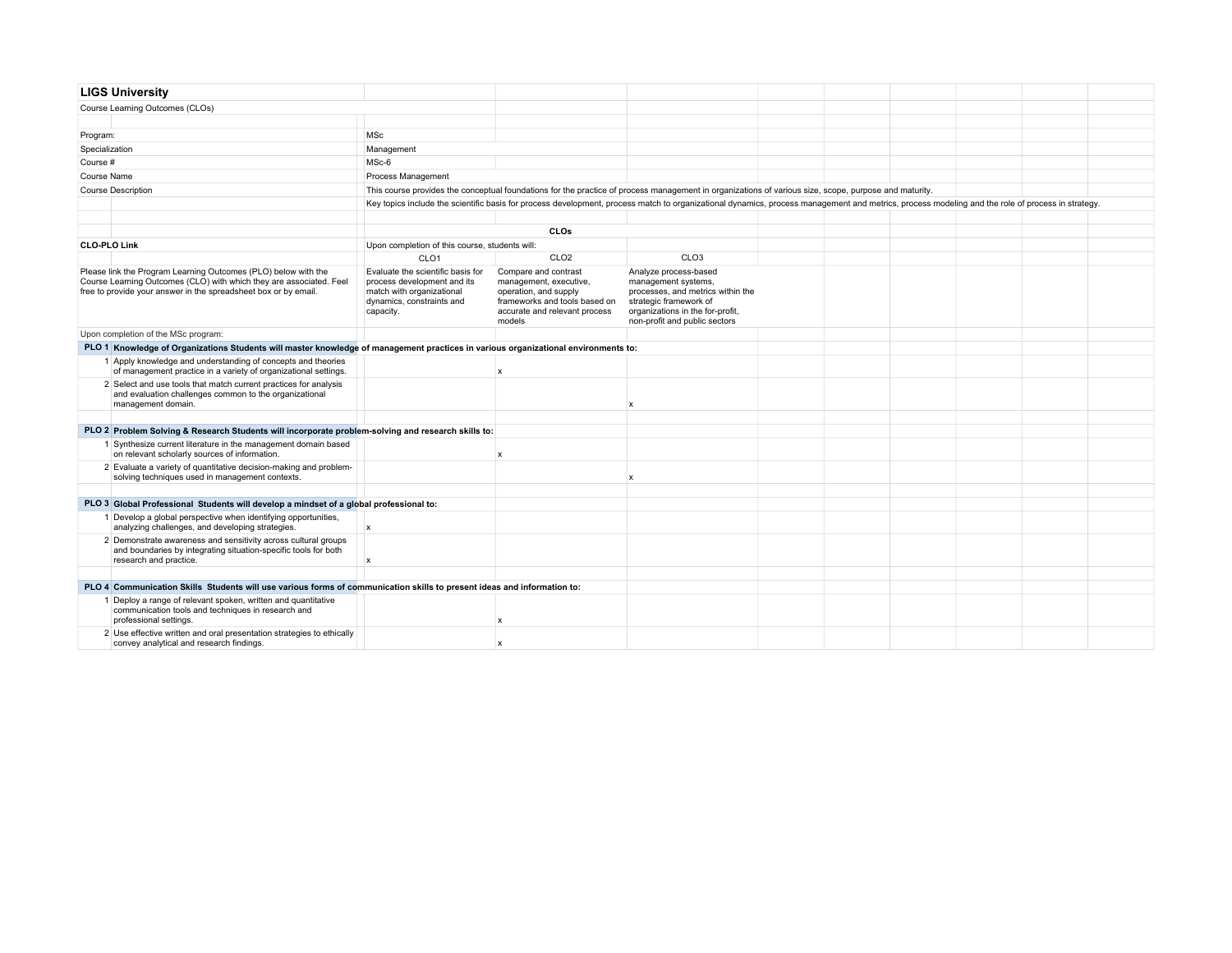|                     | <b>LIGS University</b>                                                                                                                                                                                   |                                                                                                                          |                                                                                                                                                                                                                 |                                                                                                                                                                                      |  |  |  |
|---------------------|----------------------------------------------------------------------------------------------------------------------------------------------------------------------------------------------------------|--------------------------------------------------------------------------------------------------------------------------|-----------------------------------------------------------------------------------------------------------------------------------------------------------------------------------------------------------------|--------------------------------------------------------------------------------------------------------------------------------------------------------------------------------------|--|--|--|
|                     | Course Learning Outcomes (CLOs)                                                                                                                                                                          |                                                                                                                          |                                                                                                                                                                                                                 |                                                                                                                                                                                      |  |  |  |
|                     |                                                                                                                                                                                                          |                                                                                                                          |                                                                                                                                                                                                                 |                                                                                                                                                                                      |  |  |  |
| Program:            |                                                                                                                                                                                                          | <b>MSc</b>                                                                                                               |                                                                                                                                                                                                                 |                                                                                                                                                                                      |  |  |  |
| Specialization      |                                                                                                                                                                                                          | Management                                                                                                               | Finance Mgt                                                                                                                                                                                                     |                                                                                                                                                                                      |  |  |  |
| Course #            |                                                                                                                                                                                                          | MSc-7                                                                                                                    |                                                                                                                                                                                                                 |                                                                                                                                                                                      |  |  |  |
| <b>Course Name</b>  |                                                                                                                                                                                                          | <b>Risk Management</b>                                                                                                   |                                                                                                                                                                                                                 |                                                                                                                                                                                      |  |  |  |
|                     | <b>Course Description</b>                                                                                                                                                                                |                                                                                                                          | This course addresses the nature of risk and the theoretical framework for risk management and its tools, processes and techniques.                                                                             |                                                                                                                                                                                      |  |  |  |
|                     |                                                                                                                                                                                                          |                                                                                                                          | Key topics include the scholarly literature that develops the foundations of risk and risk management for financial, physical and intangible risk, along with risk management strategies, tools and techniques  |                                                                                                                                                                                      |  |  |  |
|                     |                                                                                                                                                                                                          |                                                                                                                          |                                                                                                                                                                                                                 |                                                                                                                                                                                      |  |  |  |
|                     |                                                                                                                                                                                                          |                                                                                                                          | <b>CLOs</b>                                                                                                                                                                                                     |                                                                                                                                                                                      |  |  |  |
| <b>CLO-PLO Link</b> |                                                                                                                                                                                                          | Upon completion of this course, students will:                                                                           |                                                                                                                                                                                                                 |                                                                                                                                                                                      |  |  |  |
|                     |                                                                                                                                                                                                          | CLO <sub>1</sub>                                                                                                         | CLO <sub>2</sub>                                                                                                                                                                                                | CLO <sub>3</sub>                                                                                                                                                                     |  |  |  |
|                     | Please link the Program Learning Outcomes (PLO) below with the Course<br>Learning Outcomes (CLO) with which they are associated. Feel free to<br>provide your answer in the spreadsheet box or by email. | Analyze the basis for risks that<br>organizations face and match<br>them with appropriate risk<br>management strategies. | Analyze probable, operational,<br>process, financial, physical and<br>intangible risk - including risk to<br>intellectual property, political and<br>market risk - and evaluate tools<br>to help mitigate risk. | Codify and calculate risk profiles<br>for organizations of various size,<br>scope and maturity using<br>theoretical models and<br>appropriate conceptual and<br>technological tools. |  |  |  |
|                     | Upon completion of the MSc program:                                                                                                                                                                      |                                                                                                                          |                                                                                                                                                                                                                 |                                                                                                                                                                                      |  |  |  |
|                     | PLO 1 Knowledge of Organizations Students will master knowledge of management practices in various organizational environments to:                                                                       |                                                                                                                          |                                                                                                                                                                                                                 |                                                                                                                                                                                      |  |  |  |
|                     | 1 Apply knowledge and understanding of concepts and theories<br>of management practice in a variety of organizational settings.                                                                          |                                                                                                                          | $\mathsf{x}$                                                                                                                                                                                                    |                                                                                                                                                                                      |  |  |  |
|                     | 2 Select and use tools that match current practices for analysis<br>and evaluation challenges common to the organizational<br>management domain.                                                         |                                                                                                                          |                                                                                                                                                                                                                 | X                                                                                                                                                                                    |  |  |  |
|                     |                                                                                                                                                                                                          |                                                                                                                          |                                                                                                                                                                                                                 |                                                                                                                                                                                      |  |  |  |
|                     | PLO 2 Problem Solving & Research Students will incorporate problem-solving and research skills to:                                                                                                       |                                                                                                                          |                                                                                                                                                                                                                 |                                                                                                                                                                                      |  |  |  |
|                     | 1 Synthesize current literature in the management domain based<br>on relevant scholarly sources of information.                                                                                          | $\mathsf{x}$                                                                                                             |                                                                                                                                                                                                                 |                                                                                                                                                                                      |  |  |  |
|                     | 2 Evaluate a variety of quantitative decision-making and problem-<br>solving techniques used in management contexts.                                                                                     |                                                                                                                          |                                                                                                                                                                                                                 | $\mathbf{x}$                                                                                                                                                                         |  |  |  |
|                     |                                                                                                                                                                                                          |                                                                                                                          |                                                                                                                                                                                                                 |                                                                                                                                                                                      |  |  |  |
|                     | PLO 3 Global Professional Students will develop a mindset of a global professional to:                                                                                                                   |                                                                                                                          |                                                                                                                                                                                                                 |                                                                                                                                                                                      |  |  |  |
|                     | 1 Develop a global perspective when identifying opportunities,<br>analyzing challenges, and developing strategies.                                                                                       | $\pmb{\chi}$                                                                                                             |                                                                                                                                                                                                                 |                                                                                                                                                                                      |  |  |  |
|                     | 2 Demonstrate awareness and sensitivity across cultural groups<br>and boundaries by integrating situation-specific tools for both<br>research and practice.                                              |                                                                                                                          | $\mathsf{x}$                                                                                                                                                                                                    |                                                                                                                                                                                      |  |  |  |
|                     |                                                                                                                                                                                                          |                                                                                                                          |                                                                                                                                                                                                                 |                                                                                                                                                                                      |  |  |  |
|                     | PLO 4 Communication Skills Students will use various forms of communication skills to present ideas and information to:                                                                                  |                                                                                                                          |                                                                                                                                                                                                                 |                                                                                                                                                                                      |  |  |  |
|                     | 1 Deploy a range of relevant spoken, written and quantitative<br>communication tools and techniques in research and<br>professional settings.                                                            |                                                                                                                          |                                                                                                                                                                                                                 | $\mathbf{x}$                                                                                                                                                                         |  |  |  |
|                     | 2 Use effective written and oral presentation strategies to ethically<br>convey analytical and research findings.                                                                                        | $\boldsymbol{x}$                                                                                                         |                                                                                                                                                                                                                 |                                                                                                                                                                                      |  |  |  |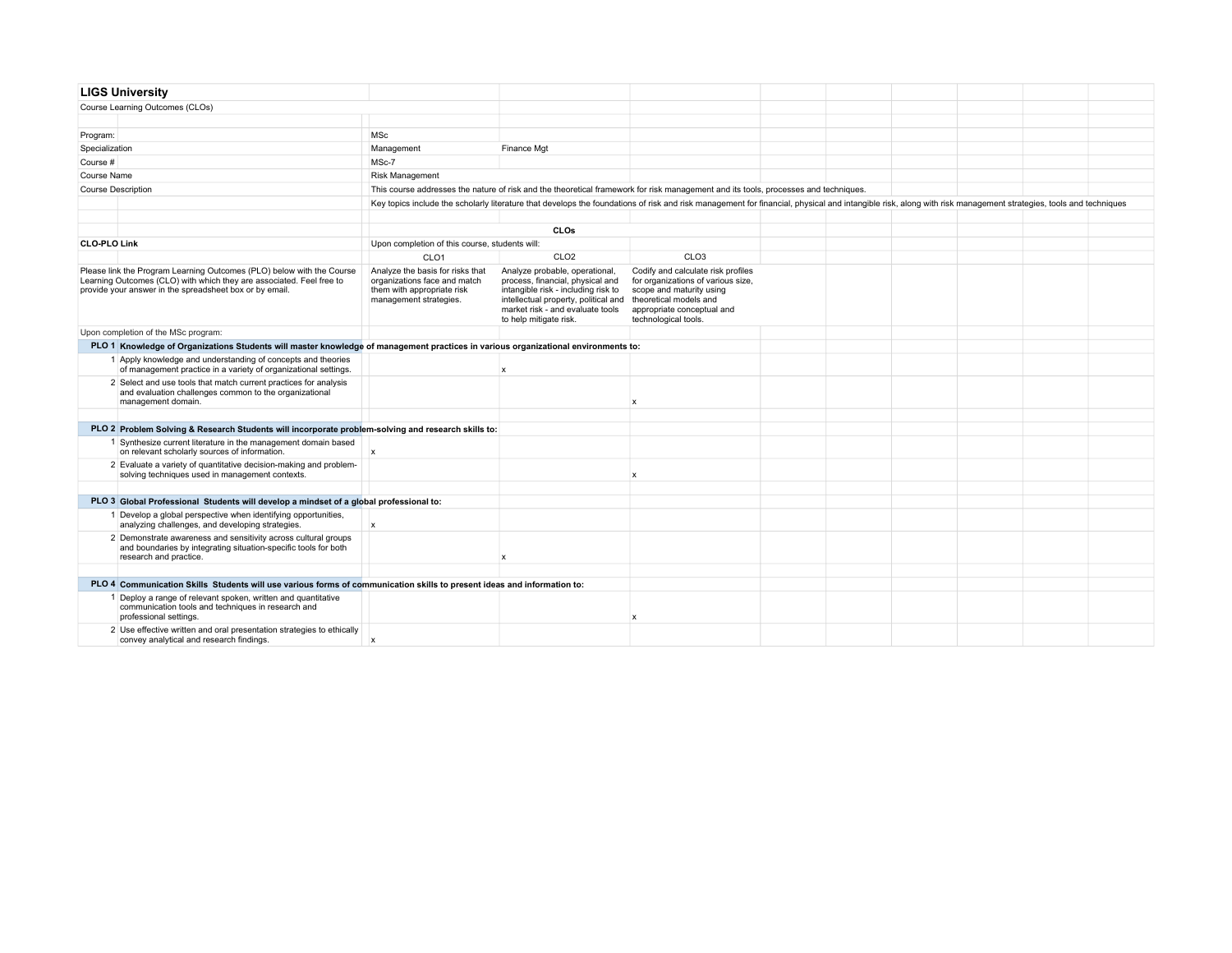|                     | <b>LIGS University</b>                                                                                                                                                                                      |                                                                                                                                                               |                                                                                                                              |                                                                                                                                                                                                          |  |
|---------------------|-------------------------------------------------------------------------------------------------------------------------------------------------------------------------------------------------------------|---------------------------------------------------------------------------------------------------------------------------------------------------------------|------------------------------------------------------------------------------------------------------------------------------|----------------------------------------------------------------------------------------------------------------------------------------------------------------------------------------------------------|--|
|                     |                                                                                                                                                                                                             |                                                                                                                                                               |                                                                                                                              |                                                                                                                                                                                                          |  |
|                     | Course Learning Outcomes (CLOs)                                                                                                                                                                             |                                                                                                                                                               |                                                                                                                              |                                                                                                                                                                                                          |  |
|                     |                                                                                                                                                                                                             |                                                                                                                                                               |                                                                                                                              |                                                                                                                                                                                                          |  |
| Program:            |                                                                                                                                                                                                             | <b>MSc</b>                                                                                                                                                    |                                                                                                                              |                                                                                                                                                                                                          |  |
| Specialization      |                                                                                                                                                                                                             | Marketing                                                                                                                                                     |                                                                                                                              |                                                                                                                                                                                                          |  |
| Course #            |                                                                                                                                                                                                             | MSc-8                                                                                                                                                         |                                                                                                                              |                                                                                                                                                                                                          |  |
| Course Name         |                                                                                                                                                                                                             | Marketing                                                                                                                                                     |                                                                                                                              |                                                                                                                                                                                                          |  |
|                     | Course Destriptionurse explores the theoretical foundations and academic research behind effective and strategic marketing for various sized organizations.                                                 |                                                                                                                                                               |                                                                                                                              |                                                                                                                                                                                                          |  |
|                     | ver the theoretical grounding of marketing, as well as the research base for marketing practices and functions, marketing across cultures and emerging techniques in marketing.                             |                                                                                                                                                               |                                                                                                                              |                                                                                                                                                                                                          |  |
|                     |                                                                                                                                                                                                             |                                                                                                                                                               |                                                                                                                              |                                                                                                                                                                                                          |  |
|                     |                                                                                                                                                                                                             |                                                                                                                                                               | <b>CLOs</b>                                                                                                                  |                                                                                                                                                                                                          |  |
| <b>CLO-PLO Link</b> |                                                                                                                                                                                                             | Upon completion of this course, students will:                                                                                                                |                                                                                                                              |                                                                                                                                                                                                          |  |
|                     |                                                                                                                                                                                                             | CLO <sub>1</sub>                                                                                                                                              | CLO <sub>2</sub>                                                                                                             | CLO <sub>3</sub>                                                                                                                                                                                         |  |
|                     | Please link the Program Learning Outcomes (PLO) below<br>with the Course Learning Outcomes (CLO) with which they<br>are associated. Feel free to provide your answer in the<br>spreadsheet box or by email. | Analyze the impact of various<br>marketing theories on strategic<br>and effective marketing<br>campaigns, in traditional and<br>digital marketing frameworks. | on marketing topics such as<br>research, positioning, messaging<br>and executing marketing<br>campaigns using media sources. | Evaluate the academic literature : Assess marketing best practices<br>in various public and private<br>organizations to determine<br>marketing messages, platforms<br>and tools for effective marketing. |  |
|                     | Upon completion of the MSc program:                                                                                                                                                                         |                                                                                                                                                               |                                                                                                                              |                                                                                                                                                                                                          |  |
|                     | PLO 1 Knowledge of Organizations Students will master knowledge of management practices in various organizational environments to:                                                                          |                                                                                                                                                               |                                                                                                                              |                                                                                                                                                                                                          |  |
|                     | 1 Apply knowledge and understanding of concepts<br>and theories of management practice in a variety<br>of organizational settings.                                                                          | $\pmb{\mathsf{x}}$                                                                                                                                            |                                                                                                                              |                                                                                                                                                                                                          |  |
|                     | 2 Select and use tools that match current practices<br>for analysis and evaluation challenges common to<br>the organizational management domain.                                                            | X                                                                                                                                                             |                                                                                                                              |                                                                                                                                                                                                          |  |
|                     | PLO 2 Problem Solving & Research Students will incorporate problem-solving and research skills to:                                                                                                          |                                                                                                                                                               |                                                                                                                              |                                                                                                                                                                                                          |  |
|                     | 1 Synthesize current literature in the management<br>domain based on relevant scholarly sources of<br>information.                                                                                          |                                                                                                                                                               | x                                                                                                                            |                                                                                                                                                                                                          |  |
|                     | 2 Evaluate a variety of quantitative decision-making<br>and problem-solving techniques used in<br>management contexts.                                                                                      | x                                                                                                                                                             |                                                                                                                              |                                                                                                                                                                                                          |  |
|                     |                                                                                                                                                                                                             |                                                                                                                                                               |                                                                                                                              |                                                                                                                                                                                                          |  |
|                     | PLO 3 Global Professional Students will develop a mindset of a global professional to:                                                                                                                      |                                                                                                                                                               |                                                                                                                              |                                                                                                                                                                                                          |  |
|                     | 1 Develop a global perspective when identifying<br>opportunities, analyzing challenges, and<br>developing strategies.                                                                                       | x                                                                                                                                                             |                                                                                                                              |                                                                                                                                                                                                          |  |
|                     | 2 Demonstrate awareness and sensitivity across<br>cultural groups and boundaries by integrating<br>situation-specific tools for both research and<br>practice.                                              | $\pmb{\mathsf{x}}$                                                                                                                                            | x                                                                                                                            |                                                                                                                                                                                                          |  |
|                     |                                                                                                                                                                                                             |                                                                                                                                                               |                                                                                                                              |                                                                                                                                                                                                          |  |
|                     | PLO 4 Communication Skills Students will use various forms of communication skills to present ideas and information to:                                                                                     |                                                                                                                                                               |                                                                                                                              |                                                                                                                                                                                                          |  |
|                     | 1 Deploy a range of relevant spoken, written and<br>quantitative communication tools and techniques<br>in research and professional settings.                                                               | $\mathsf{x}$                                                                                                                                                  |                                                                                                                              | X                                                                                                                                                                                                        |  |
|                     | 2 Use effective written and oral presentation<br>strategies to ethically convey analytical and<br>research findings.                                                                                        | х                                                                                                                                                             | х                                                                                                                            | х                                                                                                                                                                                                        |  |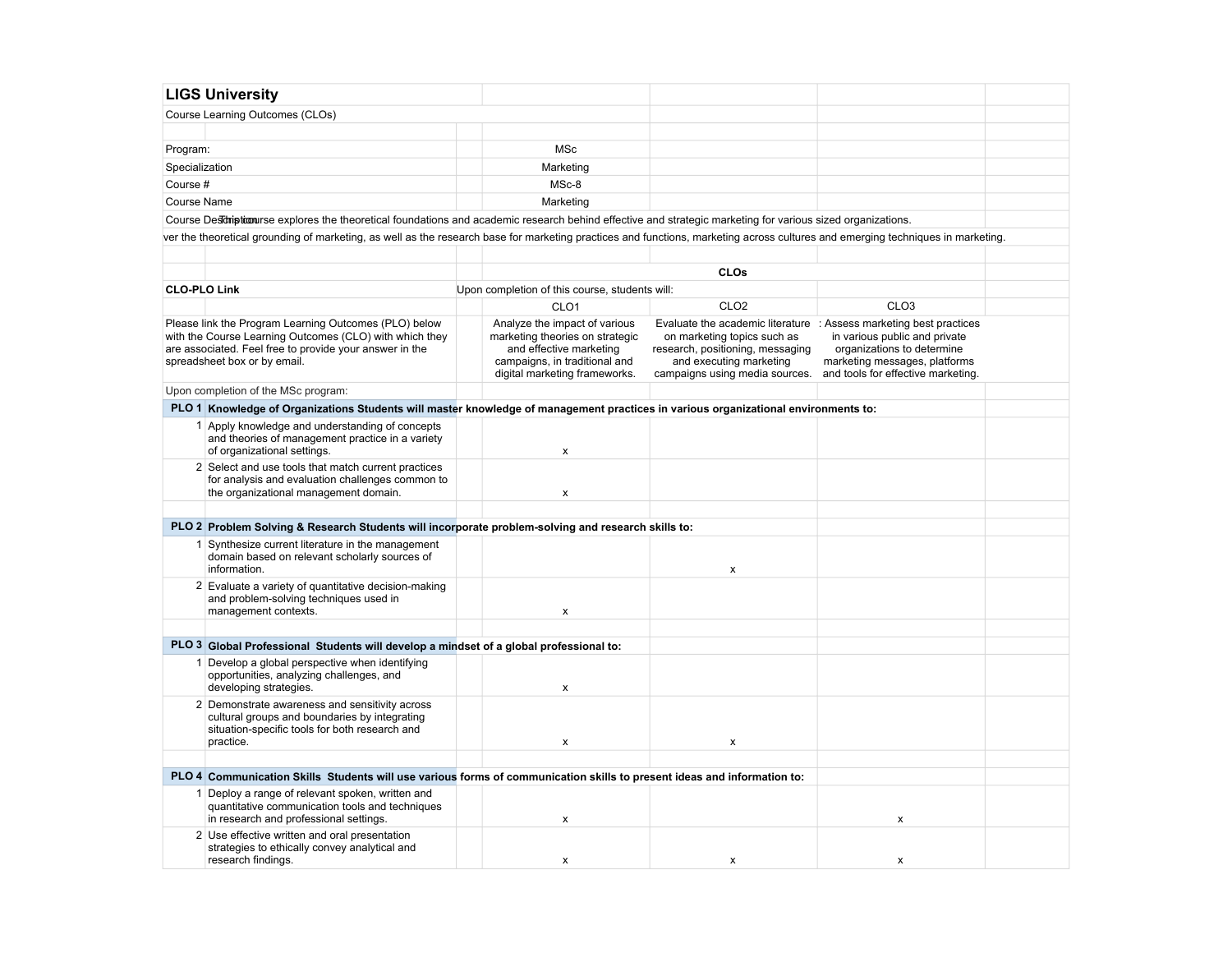|                     | <b>LIGS University</b>                                                                                                                                                                                   |                                                                                                                                                                               |                                                                                                                                                                                             |                                                                                                                                                    |
|---------------------|----------------------------------------------------------------------------------------------------------------------------------------------------------------------------------------------------------|-------------------------------------------------------------------------------------------------------------------------------------------------------------------------------|---------------------------------------------------------------------------------------------------------------------------------------------------------------------------------------------|----------------------------------------------------------------------------------------------------------------------------------------------------|
|                     | Course Learning Outcomes (CLOs)                                                                                                                                                                          |                                                                                                                                                                               |                                                                                                                                                                                             |                                                                                                                                                    |
|                     |                                                                                                                                                                                                          |                                                                                                                                                                               |                                                                                                                                                                                             |                                                                                                                                                    |
| Program:            |                                                                                                                                                                                                          | MSc                                                                                                                                                                           |                                                                                                                                                                                             |                                                                                                                                                    |
| Specialization      |                                                                                                                                                                                                          | Marketing                                                                                                                                                                     |                                                                                                                                                                                             |                                                                                                                                                    |
| Course #            |                                                                                                                                                                                                          | MSc-9                                                                                                                                                                         |                                                                                                                                                                                             |                                                                                                                                                    |
| Course Name         |                                                                                                                                                                                                          | <b>Global Marketing</b>                                                                                                                                                       |                                                                                                                                                                                             |                                                                                                                                                    |
|                     | Course Description This course examines the marketing discipline, including its theory, strategies, processes and tools, in the context of the the global environment.                                   |                                                                                                                                                                               |                                                                                                                                                                                             |                                                                                                                                                    |
|                     | This course will cover the strategic approach to market selection and the foundations of marketing concepts, practices and tools across cultures in other countries.                                     |                                                                                                                                                                               |                                                                                                                                                                                             |                                                                                                                                                    |
|                     |                                                                                                                                                                                                          |                                                                                                                                                                               |                                                                                                                                                                                             |                                                                                                                                                    |
|                     |                                                                                                                                                                                                          |                                                                                                                                                                               | <b>CLOs</b>                                                                                                                                                                                 |                                                                                                                                                    |
| <b>CLO-PLO Link</b> |                                                                                                                                                                                                          | on completion of this course, students will:                                                                                                                                  |                                                                                                                                                                                             |                                                                                                                                                    |
|                     |                                                                                                                                                                                                          | CLO <sub>1</sub>                                                                                                                                                              | CLO <sub>2</sub>                                                                                                                                                                            | CLO <sub>3</sub>                                                                                                                                   |
|                     | Please link the Program Learning Outcomes (PLO) below with the<br>Course Learning Outcomes (CLO) with which they are associated. Feel<br>free to provide your answer in the spreadsheet box or by email. | Integrate classical and<br>contemporary marketing theory<br>and scholarship within the<br>challenges and opportunities<br>inherent in global and cross-<br>cultural marketing | Evaluate research models and<br>marketing strategies, practices<br>and tools, including financial<br>metrics based on organizations<br>and markets of various size.<br>scope and potential. | Determine global entry points,<br>potential opportunities and<br>pitfalls, and gauge ROI for<br>international markets, cultures,<br>and locations. |
|                     | Upon completion of the MSc program:                                                                                                                                                                      |                                                                                                                                                                               |                                                                                                                                                                                             |                                                                                                                                                    |
|                     | PLO 1 Knowledge of Organizations Students will master knowledge of management practices in various organizational environments to:                                                                       |                                                                                                                                                                               |                                                                                                                                                                                             |                                                                                                                                                    |
|                     | 1 Apply knowledge and understanding of concepts and theories<br>of management practice in a variety of organizational settings.                                                                          | X                                                                                                                                                                             | $\mathsf{x}$                                                                                                                                                                                | x                                                                                                                                                  |
|                     | 2 Select and use tools that match current practices for analysis<br>and evaluation challenges common to the organizational<br>management domain.                                                         | x                                                                                                                                                                             | X                                                                                                                                                                                           | X                                                                                                                                                  |
|                     |                                                                                                                                                                                                          |                                                                                                                                                                               |                                                                                                                                                                                             |                                                                                                                                                    |
|                     | PLO 2 Problem Solving & Research Students will incorporate problem-solving and research skills to:                                                                                                       |                                                                                                                                                                               |                                                                                                                                                                                             |                                                                                                                                                    |
|                     | 1 Synthesize current literature in the management domain based<br>on relevant scholarly sources of information.                                                                                          |                                                                                                                                                                               | X                                                                                                                                                                                           |                                                                                                                                                    |
|                     | 2 Evaluate a variety of quantitative decision-making and problem-<br>solving techniques used in management contexts.                                                                                     |                                                                                                                                                                               |                                                                                                                                                                                             | x                                                                                                                                                  |
|                     |                                                                                                                                                                                                          |                                                                                                                                                                               |                                                                                                                                                                                             |                                                                                                                                                    |
|                     | PLO 3 Global Professional Students will develop a mindset of a global professional to:                                                                                                                   |                                                                                                                                                                               |                                                                                                                                                                                             |                                                                                                                                                    |
|                     | 1 Develop a global perspective when identifying opportunities,<br>analyzing challenges, and developing strategies.                                                                                       | X                                                                                                                                                                             |                                                                                                                                                                                             | X                                                                                                                                                  |
|                     | 2 Demonstrate awareness and sensitivity across cultural groups<br>and boundaries by integrating situation-specific tools for both<br>research and practice.                                              | X                                                                                                                                                                             |                                                                                                                                                                                             | x                                                                                                                                                  |
|                     |                                                                                                                                                                                                          |                                                                                                                                                                               |                                                                                                                                                                                             |                                                                                                                                                    |
|                     | PLO 4 Communication Skills Students will use various forms of communication skills to present ideas and information to:                                                                                  |                                                                                                                                                                               |                                                                                                                                                                                             |                                                                                                                                                    |
|                     | 1 Deploy a range of relevant spoken, written and quantitative<br>communication tools and techniques in research and<br>professional settings.                                                            |                                                                                                                                                                               | x                                                                                                                                                                                           |                                                                                                                                                    |
|                     | 2 Use effective written and oral presentation strategies to ethically<br>convey analytical and research findings.                                                                                        |                                                                                                                                                                               | X                                                                                                                                                                                           |                                                                                                                                                    |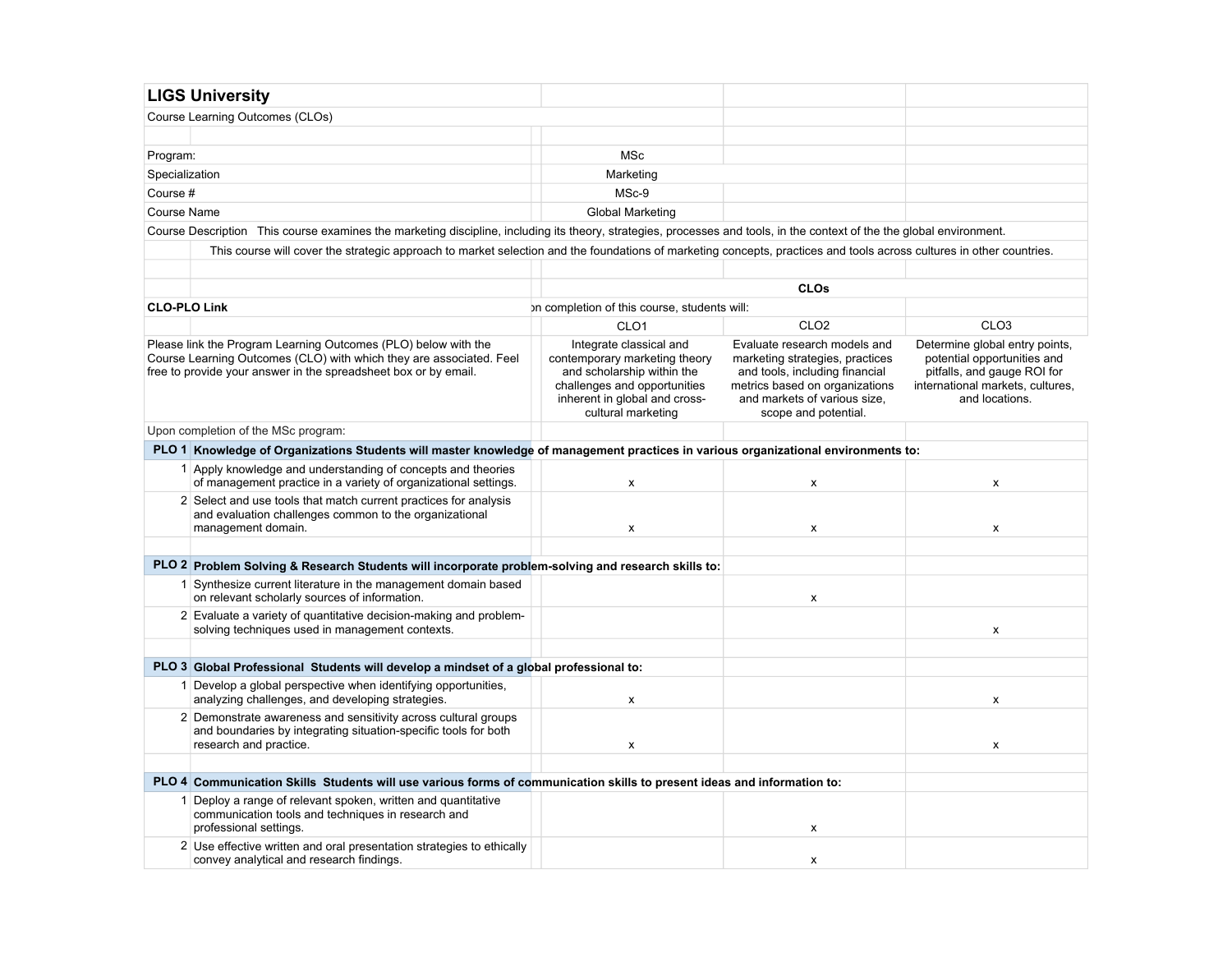| <b>LIGS University</b>                                                                                                                                                                                   |                                                                                                                                             |                                                                                                                                                        |                                                                                                                                                              |  |
|----------------------------------------------------------------------------------------------------------------------------------------------------------------------------------------------------------|---------------------------------------------------------------------------------------------------------------------------------------------|--------------------------------------------------------------------------------------------------------------------------------------------------------|--------------------------------------------------------------------------------------------------------------------------------------------------------------|--|
| Course Learning Outcomes (CLOs)                                                                                                                                                                          |                                                                                                                                             |                                                                                                                                                        |                                                                                                                                                              |  |
|                                                                                                                                                                                                          |                                                                                                                                             |                                                                                                                                                        |                                                                                                                                                              |  |
| Program:                                                                                                                                                                                                 | <b>MSc</b>                                                                                                                                  |                                                                                                                                                        |                                                                                                                                                              |  |
| Specialization                                                                                                                                                                                           | Marketing                                                                                                                                   |                                                                                                                                                        |                                                                                                                                                              |  |
| Course #                                                                                                                                                                                                 | <b>MSc-10</b>                                                                                                                               |                                                                                                                                                        |                                                                                                                                                              |  |
| Course Name                                                                                                                                                                                              | <b>Marketing Communication</b>                                                                                                              |                                                                                                                                                        |                                                                                                                                                              |  |
| Course Description This examines the conceptual foundations and scholarly basis for marketing communications in organizations of various size, scope and maturity.                                       |                                                                                                                                             |                                                                                                                                                        |                                                                                                                                                              |  |
| lourse will cover integrated marketing communications, classic and contemporary studies in the marketing mix, and tools and tactics that pertain to the emerging role of marketing communication         |                                                                                                                                             |                                                                                                                                                        |                                                                                                                                                              |  |
|                                                                                                                                                                                                          |                                                                                                                                             |                                                                                                                                                        |                                                                                                                                                              |  |
|                                                                                                                                                                                                          |                                                                                                                                             | <b>CLOs</b>                                                                                                                                            |                                                                                                                                                              |  |
| <b>CLO-PLO Link</b>                                                                                                                                                                                      | on completion of this course, students will:                                                                                                |                                                                                                                                                        |                                                                                                                                                              |  |
|                                                                                                                                                                                                          | CLO <sub>1</sub>                                                                                                                            | CLO <sub>2</sub>                                                                                                                                       | CLO <sub>3</sub>                                                                                                                                             |  |
| Please link the Program Learning Outcomes (PLO) below with the<br>Course Learning Outcomes (CLO) with which they are associated. Feel<br>free to provide your answer in the spreadsheet box or by email. | Ascertain the conceptual<br>framework and role of marketing<br>communication within<br>organizations of varying size,<br>scope and maturity | Evaluate metrics that are used to<br>assess communication tools.<br>tone and style that matches an<br>organization's marketing<br>message and strategy | Analyze various approaches to<br>marketing communication from<br>classical to contemporary, using<br>best practices for communication<br>tools and platforms |  |
| Upon completion of the MSc program:                                                                                                                                                                      |                                                                                                                                             |                                                                                                                                                        |                                                                                                                                                              |  |
| PLO 1 Knowledge of Organizations Students will master knowledge of management practices in various organizational environments to:                                                                       |                                                                                                                                             |                                                                                                                                                        |                                                                                                                                                              |  |
| 1 Apply knowledge and understanding of concepts and theories<br>of management practice in a variety of organizational settings.                                                                          | x                                                                                                                                           | X                                                                                                                                                      |                                                                                                                                                              |  |
| 2 Select and use tools that match current practices for analysis<br>and evaluation challenges common to the organizational<br>management domain.                                                         | $\pmb{\times}$                                                                                                                              | X                                                                                                                                                      |                                                                                                                                                              |  |
|                                                                                                                                                                                                          |                                                                                                                                             |                                                                                                                                                        |                                                                                                                                                              |  |
| PLO 2 Problem Solving & Research Students will incorporate problem-solving and research skills to:                                                                                                       |                                                                                                                                             |                                                                                                                                                        |                                                                                                                                                              |  |
| 1 Synthesize current literature in the management domain based<br>on relevant scholarly sources of information.                                                                                          |                                                                                                                                             |                                                                                                                                                        |                                                                                                                                                              |  |
| 2 Evaluate a variety of quantitative decision-making and problem-<br>solving techniques used in management contexts.                                                                                     | X                                                                                                                                           | X                                                                                                                                                      |                                                                                                                                                              |  |
|                                                                                                                                                                                                          |                                                                                                                                             |                                                                                                                                                        |                                                                                                                                                              |  |
| PLO 3 Global Professional Students will develop a mindset of a global professional to:                                                                                                                   |                                                                                                                                             |                                                                                                                                                        |                                                                                                                                                              |  |
| 1 Develop a global perspective when identifying opportunities,<br>analyzing challenges, and developing strategies.                                                                                       |                                                                                                                                             | X                                                                                                                                                      |                                                                                                                                                              |  |
| 2 Demonstrate awareness and sensitivity across cultural groups<br>and boundaries by integrating situation-specific tools for both<br>research and practice.                                              |                                                                                                                                             |                                                                                                                                                        | $\mathsf{x}$                                                                                                                                                 |  |
|                                                                                                                                                                                                          |                                                                                                                                             |                                                                                                                                                        |                                                                                                                                                              |  |
| PLO 4 Communication Skills Students will use various forms of communication skills to present ideas and information to:                                                                                  |                                                                                                                                             |                                                                                                                                                        |                                                                                                                                                              |  |
| 1 Deploy a range of relevant spoken, written and quantitative<br>communication tools and techniques in research and                                                                                      |                                                                                                                                             |                                                                                                                                                        |                                                                                                                                                              |  |
| professional settings.                                                                                                                                                                                   |                                                                                                                                             |                                                                                                                                                        | X                                                                                                                                                            |  |
| 2 Use effective written and oral presentation strategies to ethically<br>convey analytical and research findings.                                                                                        |                                                                                                                                             |                                                                                                                                                        | x                                                                                                                                                            |  |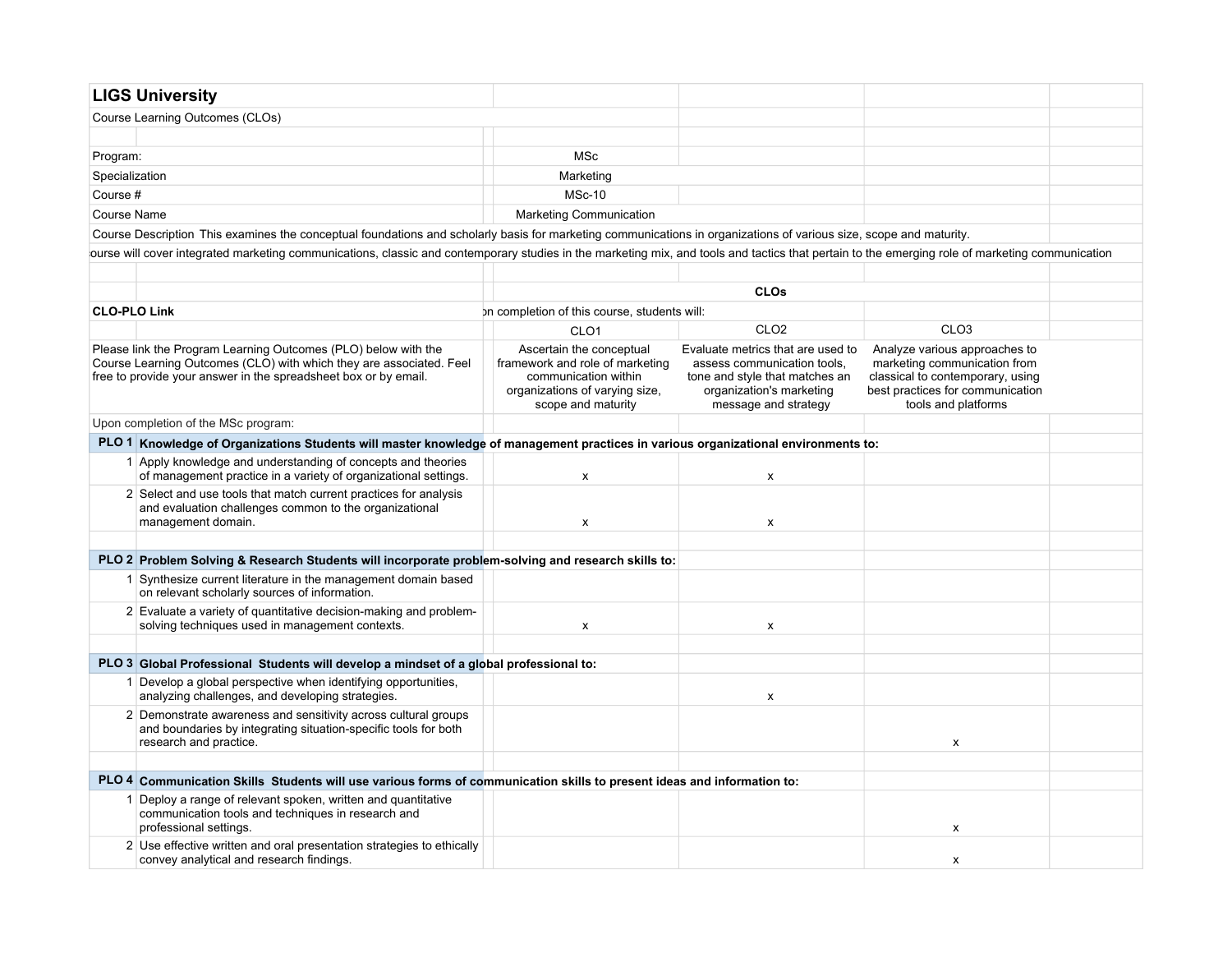| <b>LIGS University</b>                                                                                                                                                                                                          |            |   |   |  |
|---------------------------------------------------------------------------------------------------------------------------------------------------------------------------------------------------------------------------------|------------|---|---|--|
| Course Learning Outcomes (CLOs)                                                                                                                                                                                                 |            |   |   |  |
|                                                                                                                                                                                                                                 |            |   |   |  |
| Program:                                                                                                                                                                                                                        | MSc        |   |   |  |
| Specialization                                                                                                                                                                                                                  | Marketing  |   |   |  |
| Course #                                                                                                                                                                                                                        | $MSc-11$   |   |   |  |
| Course Name                                                                                                                                                                                                                     | E-Commerce |   |   |  |
| $\sim$ . The contract of the contract of the contract of the contract of the contract of the contract of the contract of the contract of the contract of the contract of the contract of the contract of the contract of the co |            | . | . |  |

Course Description This course examines the conceptual foundations for digital and internet-based commerce for organizations of various size, scope and maturity.

ics in this course include the impact of e-commerce on business and marketing strategy, e-commerce research and theory, and e-commerce metrics and trends in internet-based business models.

|                     |                                                                                                                                                                                                          |                                                                                                                                                                      | <b>CLOs</b>                                                                                                                                                                                                   |                                                                                                                                                                       |  |
|---------------------|----------------------------------------------------------------------------------------------------------------------------------------------------------------------------------------------------------|----------------------------------------------------------------------------------------------------------------------------------------------------------------------|---------------------------------------------------------------------------------------------------------------------------------------------------------------------------------------------------------------|-----------------------------------------------------------------------------------------------------------------------------------------------------------------------|--|
| <b>CLO-PLO Link</b> |                                                                                                                                                                                                          | on completion of this course, students will:                                                                                                                         |                                                                                                                                                                                                               |                                                                                                                                                                       |  |
|                     |                                                                                                                                                                                                          | CLO <sub>1</sub>                                                                                                                                                     | CLO <sub>2</sub>                                                                                                                                                                                              | CLO <sub>3</sub>                                                                                                                                                      |  |
|                     | Please link the Program Learning Outcomes (PLO) below with the<br>Course Learning Outcomes (CLO) with which they are associated. Feel<br>free to provide your answer in the spreadsheet box or by email. | Assess the foundations of digital<br>business models and practices to<br>determine their impact on<br>organizations in for-profit, non-<br>profit and public sectors | Evaluate e-commerce literature<br>dedicated to internet-based.<br>brick-and-mortar and blended<br>organizations for business-to-<br>business, business-to-consumer<br>and integrated distribution<br>systems. | Analyze trends in e-commerce in<br>order to select tools, practices<br>and metrics that meaningfully<br>respond to the fast-changing,<br>dynamic digital environment. |  |
|                     | Upon completion of the MSc program:                                                                                                                                                                      |                                                                                                                                                                      |                                                                                                                                                                                                               |                                                                                                                                                                       |  |
|                     | PLO 1 Knowledge of Organizations Students will master knowledge of management practices in various organizational environments to:                                                                       |                                                                                                                                                                      |                                                                                                                                                                                                               |                                                                                                                                                                       |  |
|                     | 1 Apply knowledge and understanding of concepts and theories<br>of management practice in a variety of organizational settings.                                                                          | x                                                                                                                                                                    | x                                                                                                                                                                                                             |                                                                                                                                                                       |  |
|                     | 2 Select and use tools that match current practices for analysis<br>and evaluation challenges common to the organizational<br>management domain.                                                         | x                                                                                                                                                                    | x                                                                                                                                                                                                             |                                                                                                                                                                       |  |
|                     |                                                                                                                                                                                                          |                                                                                                                                                                      |                                                                                                                                                                                                               |                                                                                                                                                                       |  |
|                     | PLO 2 Problem Solving & Research Students will incorporate problem-solving and research skills to:                                                                                                       |                                                                                                                                                                      |                                                                                                                                                                                                               |                                                                                                                                                                       |  |
|                     | 1 Synthesize current literature in the management domain based<br>on relevant scholarly sources of information.                                                                                          |                                                                                                                                                                      | X                                                                                                                                                                                                             |                                                                                                                                                                       |  |
|                     | 2 Evaluate a variety of quantitative decision-making and problem-<br>solving techniques used in management contexts.                                                                                     | X                                                                                                                                                                    |                                                                                                                                                                                                               | $\mathsf{x}$                                                                                                                                                          |  |
|                     |                                                                                                                                                                                                          |                                                                                                                                                                      |                                                                                                                                                                                                               |                                                                                                                                                                       |  |
|                     | PLO 3 Global Professional Students will develop a mindset of a global professional to:                                                                                                                   |                                                                                                                                                                      |                                                                                                                                                                                                               |                                                                                                                                                                       |  |
|                     | 1 Develop a global perspective when identifying opportunities,<br>analyzing challenges, and developing strategies.                                                                                       |                                                                                                                                                                      |                                                                                                                                                                                                               |                                                                                                                                                                       |  |
|                     | 2 Demonstrate awareness and sensitivity across cultural groups<br>and boundaries by integrating situation-specific tools for both<br>research and practice.                                              |                                                                                                                                                                      | x                                                                                                                                                                                                             |                                                                                                                                                                       |  |
|                     |                                                                                                                                                                                                          |                                                                                                                                                                      |                                                                                                                                                                                                               |                                                                                                                                                                       |  |
|                     | PLO 4 Communication Skills Students will use various forms of communication skills to present ideas and information to:                                                                                  |                                                                                                                                                                      |                                                                                                                                                                                                               |                                                                                                                                                                       |  |
|                     | Deploy a range of relevant spoken, written and quantitative<br>communication tools and techniques in research and<br>professional settings.                                                              |                                                                                                                                                                      | x                                                                                                                                                                                                             |                                                                                                                                                                       |  |
|                     | 2 Use effective written and oral presentation strategies to ethically<br>convey analytical and research findings.                                                                                        |                                                                                                                                                                      |                                                                                                                                                                                                               |                                                                                                                                                                       |  |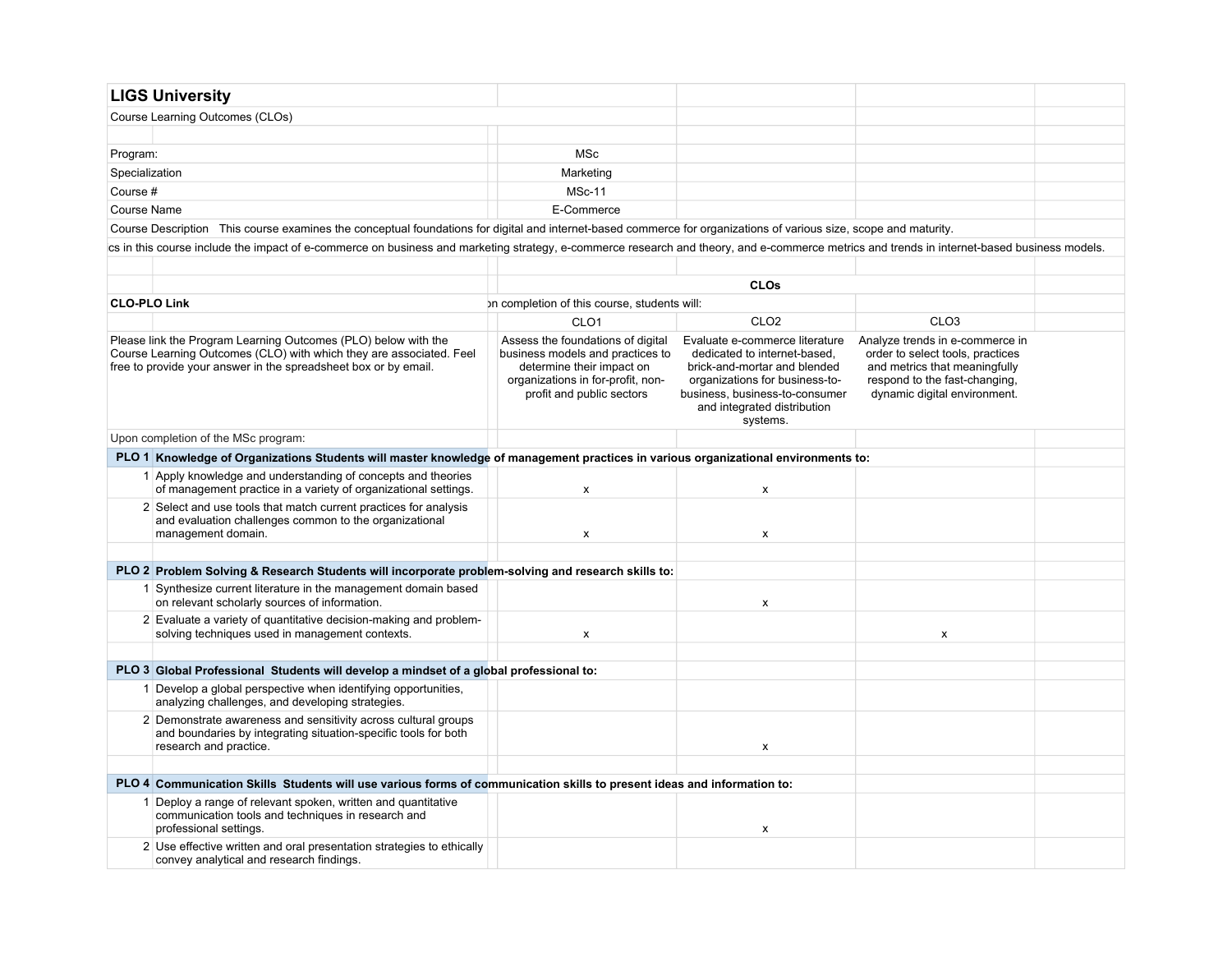| <b>LIGS University</b> |                                                                                                                                                                                                          |                                                                                                                                                                           |                                                                                                                                                                                       |                                                                                                                                                                                                             |  |
|------------------------|----------------------------------------------------------------------------------------------------------------------------------------------------------------------------------------------------------|---------------------------------------------------------------------------------------------------------------------------------------------------------------------------|---------------------------------------------------------------------------------------------------------------------------------------------------------------------------------------|-------------------------------------------------------------------------------------------------------------------------------------------------------------------------------------------------------------|--|
|                        | Course Learning Outcomes (CLOs)                                                                                                                                                                          |                                                                                                                                                                           |                                                                                                                                                                                       |                                                                                                                                                                                                             |  |
|                        |                                                                                                                                                                                                          |                                                                                                                                                                           |                                                                                                                                                                                       |                                                                                                                                                                                                             |  |
| Program:               |                                                                                                                                                                                                          | <b>MSc</b>                                                                                                                                                                |                                                                                                                                                                                       |                                                                                                                                                                                                             |  |
| Specialization         |                                                                                                                                                                                                          | Marketing                                                                                                                                                                 |                                                                                                                                                                                       |                                                                                                                                                                                                             |  |
| Course #               |                                                                                                                                                                                                          | <b>MSc-12</b>                                                                                                                                                             |                                                                                                                                                                                       |                                                                                                                                                                                                             |  |
| <b>Course Name</b>     |                                                                                                                                                                                                          | Digital Marketing                                                                                                                                                         |                                                                                                                                                                                       |                                                                                                                                                                                                             |  |
|                        | Course Descriptionlores the theory and research on digital tools, processes, techniques and metrics within the marketing function for organizations of varying size, scope and maturity.                 |                                                                                                                                                                           |                                                                                                                                                                                       |                                                                                                                                                                                                             |  |
|                        | y topics include the theoretical foundations of digital marketing, and literature on the Internet's impact on marketing principles and practices, digital marketing techniques, tools and processes.     |                                                                                                                                                                           |                                                                                                                                                                                       |                                                                                                                                                                                                             |  |
|                        |                                                                                                                                                                                                          |                                                                                                                                                                           |                                                                                                                                                                                       |                                                                                                                                                                                                             |  |
|                        |                                                                                                                                                                                                          |                                                                                                                                                                           | <b>CLOs</b>                                                                                                                                                                           |                                                                                                                                                                                                             |  |
| <b>CLO-PLO Link</b>    |                                                                                                                                                                                                          | on completion of this course, students will:                                                                                                                              |                                                                                                                                                                                       |                                                                                                                                                                                                             |  |
|                        |                                                                                                                                                                                                          | CLO <sub>1</sub>                                                                                                                                                          | CLO <sub>2</sub>                                                                                                                                                                      | CLO <sub>3</sub>                                                                                                                                                                                            |  |
|                        | Please link the Program Learning Outcomes (PLO) below with the<br>Course Learning Outcomes (CLO) with which they are associated. Feel<br>free to provide your answer in the spreadsheet box or by email. | Evaluate the role of digital<br>marketing on organizational<br>strategies, processes and<br>practices to determine their<br>effectiveness and implications for<br>change. | Examine academic literature on<br>various digital marketing<br>systems, campaigns, strategies<br>and techniques based on their<br>effectiveness in a given<br>organizational setting. | Investigate and apply digital<br>marketing trends, emerging tools,<br>techniques and metrics in order<br>to evaluate their impact and<br>validity for organizations of<br>varying size, scope and maturity. |  |
|                        | Upon completion of the MSc program:                                                                                                                                                                      |                                                                                                                                                                           |                                                                                                                                                                                       |                                                                                                                                                                                                             |  |
|                        | PLO 1 Knowledge of Organizations Students will master knowledge of management practices in various organizational environments to:                                                                       |                                                                                                                                                                           |                                                                                                                                                                                       |                                                                                                                                                                                                             |  |
|                        | 1 Apply knowledge and understanding of concepts and theories<br>of management practice in a variety of organizational settings.                                                                          | $\pmb{\times}$                                                                                                                                                            | x                                                                                                                                                                                     | $\pmb{\times}$                                                                                                                                                                                              |  |
|                        | 2 Select and use tools that match current practices for analysis<br>and evaluation challenges common to the organizational<br>management domain.                                                         | X                                                                                                                                                                         | X                                                                                                                                                                                     | $\pmb{\times}$                                                                                                                                                                                              |  |
|                        | PLO 2 Problem Solving & Research Students will incorporate problem-solving and research skills to:                                                                                                       |                                                                                                                                                                           |                                                                                                                                                                                       |                                                                                                                                                                                                             |  |
|                        | 1 Synthesize current literature in the management domain based<br>on relevant scholarly sources of information.                                                                                          | X                                                                                                                                                                         | X                                                                                                                                                                                     | X                                                                                                                                                                                                           |  |
|                        | 2 Evaluate a variety of quantitative decision-making and problem-<br>solving techniques used in management contexts.                                                                                     | X                                                                                                                                                                         | $\pmb{\mathsf{x}}$                                                                                                                                                                    | $\pmb{\mathsf{x}}$                                                                                                                                                                                          |  |
|                        |                                                                                                                                                                                                          |                                                                                                                                                                           |                                                                                                                                                                                       |                                                                                                                                                                                                             |  |
|                        | PLO 3 Global Professional Students will develop a mindset of a global professional to:                                                                                                                   |                                                                                                                                                                           |                                                                                                                                                                                       |                                                                                                                                                                                                             |  |
|                        | 1 Develop a global perspective when identifying opportunities.<br>analyzing challenges, and developing strategies.                                                                                       |                                                                                                                                                                           |                                                                                                                                                                                       |                                                                                                                                                                                                             |  |
|                        | 2 Demonstrate awareness and sensitivity across cultural groups<br>and boundaries by integrating situation-specific tools for both<br>research and practice.                                              |                                                                                                                                                                           | X                                                                                                                                                                                     |                                                                                                                                                                                                             |  |
|                        | PLO 4 Communication Skills Students will use various forms of communication skills to present ideas and information to:                                                                                  |                                                                                                                                                                           |                                                                                                                                                                                       |                                                                                                                                                                                                             |  |
|                        | 1 Deploy a range of relevant spoken, written and quantitative<br>communication tools and techniques in research and                                                                                      |                                                                                                                                                                           |                                                                                                                                                                                       |                                                                                                                                                                                                             |  |
|                        | professional settings.<br>2 Use effective written and oral presentation strategies to ethically<br>convey analytical and research findings.                                                              |                                                                                                                                                                           | X                                                                                                                                                                                     |                                                                                                                                                                                                             |  |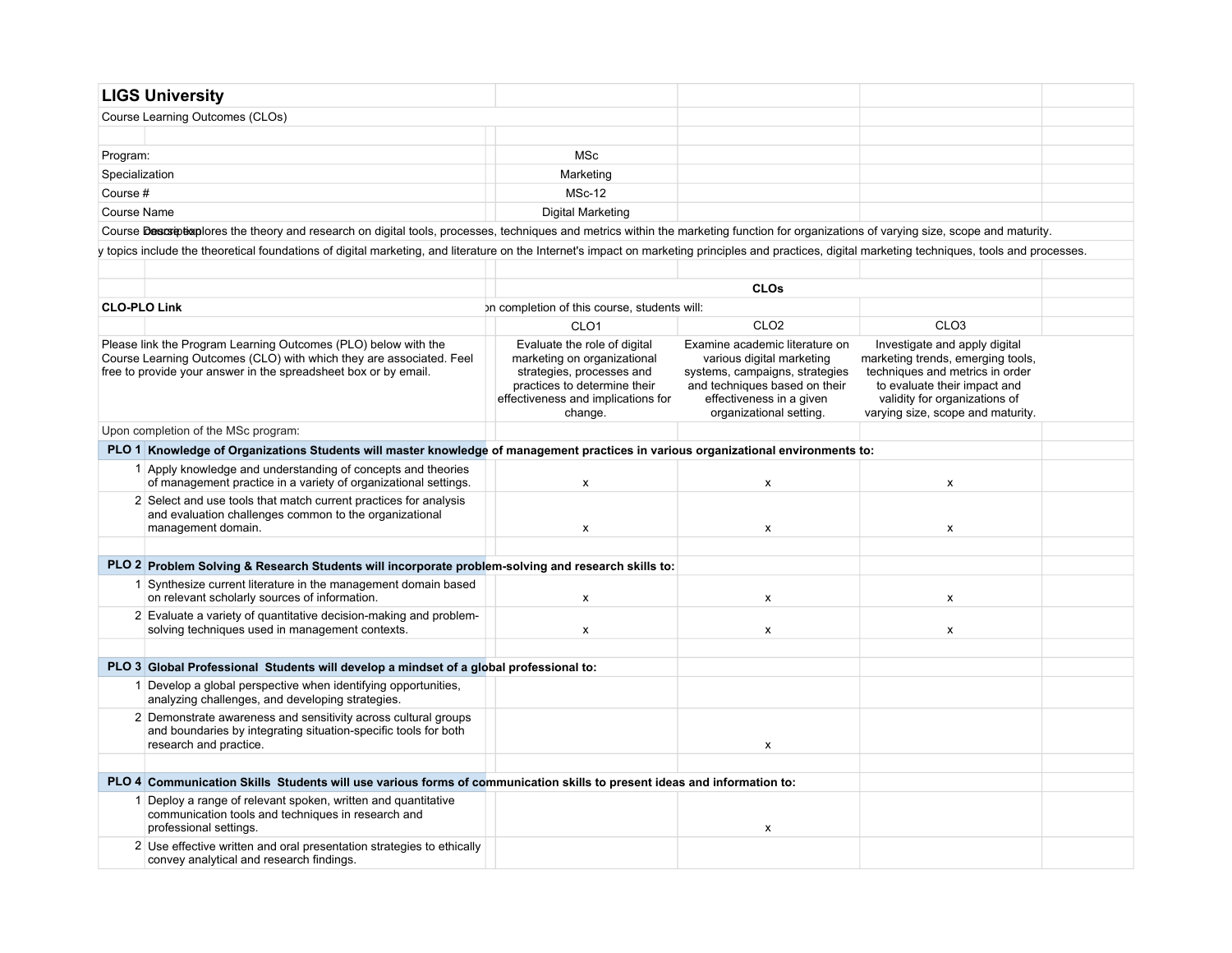| <b>LIGS University</b>                                                                                                                                                                                   |                                                                                                                                                                       |                                                                                                                                                                                               |                                                                                                                                                                                         |  |  |  |  |
|----------------------------------------------------------------------------------------------------------------------------------------------------------------------------------------------------------|-----------------------------------------------------------------------------------------------------------------------------------------------------------------------|-----------------------------------------------------------------------------------------------------------------------------------------------------------------------------------------------|-----------------------------------------------------------------------------------------------------------------------------------------------------------------------------------------|--|--|--|--|
| Course Learning Outcomes (CLOs)                                                                                                                                                                          |                                                                                                                                                                       |                                                                                                                                                                                               |                                                                                                                                                                                         |  |  |  |  |
|                                                                                                                                                                                                          |                                                                                                                                                                       |                                                                                                                                                                                               |                                                                                                                                                                                         |  |  |  |  |
| Program:                                                                                                                                                                                                 | <b>MSc</b>                                                                                                                                                            |                                                                                                                                                                                               |                                                                                                                                                                                         |  |  |  |  |
| Specialization                                                                                                                                                                                           | Marketing                                                                                                                                                             |                                                                                                                                                                                               |                                                                                                                                                                                         |  |  |  |  |
| Course #                                                                                                                                                                                                 | <b>MSc-13</b>                                                                                                                                                         |                                                                                                                                                                                               |                                                                                                                                                                                         |  |  |  |  |
| Course Name                                                                                                                                                                                              | Media Communication                                                                                                                                                   |                                                                                                                                                                                               |                                                                                                                                                                                         |  |  |  |  |
| <b>Course Description</b>                                                                                                                                                                                |                                                                                                                                                                       |                                                                                                                                                                                               | This course examines the theory and literature dedicated to messaging and interaction with individuals and organizations who serve in the public and private media                      |  |  |  |  |
|                                                                                                                                                                                                          |                                                                                                                                                                       |                                                                                                                                                                                               | Key topics include communication theory for message development and delivery, factors that influence media coverage and tone, and the role of digital and social media in communication |  |  |  |  |
|                                                                                                                                                                                                          |                                                                                                                                                                       |                                                                                                                                                                                               |                                                                                                                                                                                         |  |  |  |  |
|                                                                                                                                                                                                          |                                                                                                                                                                       | CLOs                                                                                                                                                                                          |                                                                                                                                                                                         |  |  |  |  |
| <b>CLO-PLO Link</b>                                                                                                                                                                                      | Upon completion of this course, students will:                                                                                                                        |                                                                                                                                                                                               |                                                                                                                                                                                         |  |  |  |  |
|                                                                                                                                                                                                          | CLO <sub>1</sub>                                                                                                                                                      | CLO <sub>2</sub>                                                                                                                                                                              | CLO <sub>3</sub>                                                                                                                                                                        |  |  |  |  |
| Please link the Program Learning Outcomes (PLO) below with the<br>Course Learning Outcomes (CLO) with which they are associated. Feel<br>free to provide your answer in the spreadsheet box or by email. | Analyze classic and<br>contemporary communication<br>and messaging theories for their<br>application to personal and<br>corporate communication with<br>media sources | Investigate and assess various<br>media channels and platforms for social media for various<br>their fit with an individual or<br>organization's message and<br>capacity for media engagement | Evaluate the role of digital and<br>communication conditions such<br>as branding, crisis management,<br>promotion and persuasion                                                        |  |  |  |  |
| Upon completion of the MSc program:                                                                                                                                                                      |                                                                                                                                                                       |                                                                                                                                                                                               |                                                                                                                                                                                         |  |  |  |  |
| PLO 1 Knowledge of Organizations Students will master knowledge of management practices in various organizational environments to:                                                                       |                                                                                                                                                                       |                                                                                                                                                                                               |                                                                                                                                                                                         |  |  |  |  |
| 1 Apply knowledge and understanding of concepts and theories<br>of management practice in a variety of organizational settings.                                                                          |                                                                                                                                                                       | $\boldsymbol{\mathsf{x}}$                                                                                                                                                                     |                                                                                                                                                                                         |  |  |  |  |
| 2 Select and use tools that match current practices for analysis<br>and evaluation challenges common to the organizational<br>management domain.                                                         |                                                                                                                                                                       | $\boldsymbol{\mathsf{x}}$                                                                                                                                                                     |                                                                                                                                                                                         |  |  |  |  |
|                                                                                                                                                                                                          |                                                                                                                                                                       |                                                                                                                                                                                               |                                                                                                                                                                                         |  |  |  |  |
| PLO 2 Problem Solving & Research Students will incorporate problem-solving and research skills to:                                                                                                       |                                                                                                                                                                       |                                                                                                                                                                                               |                                                                                                                                                                                         |  |  |  |  |
| 1 Synthesize current literature in the management domain based<br>on relevant scholarly sources of information.                                                                                          | $\mathsf{x}$                                                                                                                                                          |                                                                                                                                                                                               |                                                                                                                                                                                         |  |  |  |  |
| 2 Evaluate a variety of quantitative decision-making and problem-<br>solving techniques used in management contexts.                                                                                     |                                                                                                                                                                       | $\boldsymbol{\mathsf{x}}$                                                                                                                                                                     |                                                                                                                                                                                         |  |  |  |  |
|                                                                                                                                                                                                          |                                                                                                                                                                       |                                                                                                                                                                                               |                                                                                                                                                                                         |  |  |  |  |
| PLO 3 Global Professional Students will develop a mindset of a global professional to:<br>1 Develop a global perspective when identifying opportunities,                                                 |                                                                                                                                                                       |                                                                                                                                                                                               |                                                                                                                                                                                         |  |  |  |  |
| analyzing challenges, and developing strategies.                                                                                                                                                         | $\mathsf{x}$                                                                                                                                                          |                                                                                                                                                                                               |                                                                                                                                                                                         |  |  |  |  |
| 2 Demonstrate awareness and sensitivity across cultural groups<br>and boundaries by integrating situation-specific tools for both<br>research and practice.                                              |                                                                                                                                                                       | $\boldsymbol{\mathsf{x}}$                                                                                                                                                                     |                                                                                                                                                                                         |  |  |  |  |
|                                                                                                                                                                                                          |                                                                                                                                                                       |                                                                                                                                                                                               |                                                                                                                                                                                         |  |  |  |  |
| PLO 4 Communication Skills Students will use various forms of communication skills to present ideas and information to:                                                                                  |                                                                                                                                                                       |                                                                                                                                                                                               |                                                                                                                                                                                         |  |  |  |  |
| 1 Deploy a range of relevant spoken, written and quantitative<br>communication tools and techniques in research and<br>professional settings.                                                            |                                                                                                                                                                       |                                                                                                                                                                                               | x                                                                                                                                                                                       |  |  |  |  |
| 2 Use effective written and oral presentation strategies to ethically<br>convey analytical and research findings.                                                                                        |                                                                                                                                                                       |                                                                                                                                                                                               | x                                                                                                                                                                                       |  |  |  |  |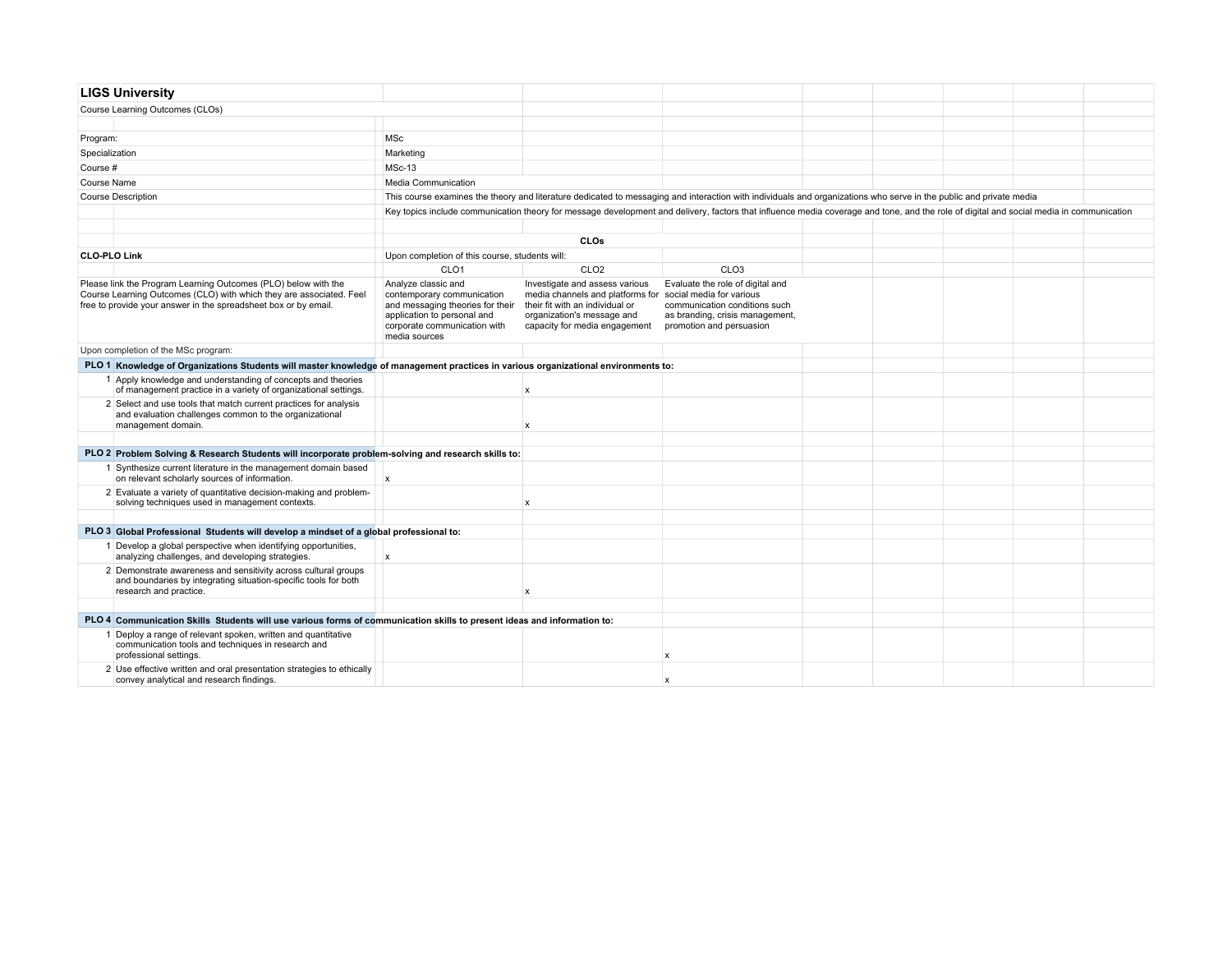| <b>LIGS University</b>                                                                                                                                                                                   |                                                                                                                                                                                                                             |                                                                                                                                                                              |                                                                                                                                                                               |  |  |  |
|----------------------------------------------------------------------------------------------------------------------------------------------------------------------------------------------------------|-----------------------------------------------------------------------------------------------------------------------------------------------------------------------------------------------------------------------------|------------------------------------------------------------------------------------------------------------------------------------------------------------------------------|-------------------------------------------------------------------------------------------------------------------------------------------------------------------------------|--|--|--|
| Course Learning Outcomes (CLOs)                                                                                                                                                                          |                                                                                                                                                                                                                             |                                                                                                                                                                              |                                                                                                                                                                               |  |  |  |
|                                                                                                                                                                                                          |                                                                                                                                                                                                                             |                                                                                                                                                                              |                                                                                                                                                                               |  |  |  |
| Program:                                                                                                                                                                                                 | <b>MSc</b>                                                                                                                                                                                                                  |                                                                                                                                                                              |                                                                                                                                                                               |  |  |  |
| Specialization                                                                                                                                                                                           | HR Management                                                                                                                                                                                                               |                                                                                                                                                                              |                                                                                                                                                                               |  |  |  |
| Course #                                                                                                                                                                                                 | MSc-14                                                                                                                                                                                                                      |                                                                                                                                                                              |                                                                                                                                                                               |  |  |  |
| Course Name                                                                                                                                                                                              | Planning and Development of Human Resources                                                                                                                                                                                 |                                                                                                                                                                              |                                                                                                                                                                               |  |  |  |
| <b>Course Description</b>                                                                                                                                                                                |                                                                                                                                                                                                                             | This course examines the theoretical foundations and strategies for securing a stable, sustainable and productive human resource (HR) capacity.                              |                                                                                                                                                                               |  |  |  |
|                                                                                                                                                                                                          | Key topics include the psychological and philosophical basis for HR, HR strategic planning for recruiting, retention, training and development of human capacity within organizations.                                      |                                                                                                                                                                              |                                                                                                                                                                               |  |  |  |
|                                                                                                                                                                                                          |                                                                                                                                                                                                                             |                                                                                                                                                                              |                                                                                                                                                                               |  |  |  |
|                                                                                                                                                                                                          |                                                                                                                                                                                                                             | CLOs                                                                                                                                                                         |                                                                                                                                                                               |  |  |  |
| <b>CLO-PLO Link</b>                                                                                                                                                                                      | Upon completion of this course, students will:                                                                                                                                                                              |                                                                                                                                                                              |                                                                                                                                                                               |  |  |  |
|                                                                                                                                                                                                          | CLO <sub>1</sub>                                                                                                                                                                                                            | CLO <sub>2</sub>                                                                                                                                                             | CLO <sub>3</sub>                                                                                                                                                              |  |  |  |
| Please link the Program Learning Outcomes (PLO) below with the<br>Course Learning Outcomes (CLO) with which they are associated. Feel<br>free to provide your answer in the spreadsheet box or by email. | Evaluate the psychological,<br>philosophical, and theoretical<br>frameworks for human resource<br>management and their impact on resource practices, including<br>an organization's strategic<br>effectiveness and success. | Assess the role of motivation.<br>evaluation, reward systems, and<br>communication in key human<br>recruiting, hiring, training,<br>retention, evaluation and<br>separation. | Analyze the impact of the<br>regulatory environment and<br>compliance on the human<br>resource function and its<br>responsibility to strategically<br>guide the organization. |  |  |  |
| Upon completion of the MSc program:                                                                                                                                                                      |                                                                                                                                                                                                                             |                                                                                                                                                                              |                                                                                                                                                                               |  |  |  |
| PLO 1 Knowledge of Organizations Students will master knowledge of management practices in various organizational environments to:                                                                       |                                                                                                                                                                                                                             |                                                                                                                                                                              |                                                                                                                                                                               |  |  |  |
| 1 Apply knowledge and understanding of concepts and theories<br>of management practice in a variety of organizational settings.                                                                          | $\mathbf{x}$                                                                                                                                                                                                                |                                                                                                                                                                              |                                                                                                                                                                               |  |  |  |
| 2 Select and use tools that match current practices for analysis<br>and evaluation challenges common to the organizational<br>management domain.                                                         |                                                                                                                                                                                                                             | $\mathbf x$                                                                                                                                                                  |                                                                                                                                                                               |  |  |  |
| PLO 2 Problem Solving & Research Students will incorporate problem-solving and research skills to:                                                                                                       |                                                                                                                                                                                                                             |                                                                                                                                                                              |                                                                                                                                                                               |  |  |  |
| 1 Synthesize current literature in the management domain based<br>on relevant scholarly sources of information.                                                                                          | $\mathsf{x}$                                                                                                                                                                                                                |                                                                                                                                                                              |                                                                                                                                                                               |  |  |  |
| 2 Evaluate a variety of quantitative decision-making and problem-<br>solving techniques used in management contexts.                                                                                     |                                                                                                                                                                                                                             |                                                                                                                                                                              | x                                                                                                                                                                             |  |  |  |
|                                                                                                                                                                                                          |                                                                                                                                                                                                                             |                                                                                                                                                                              |                                                                                                                                                                               |  |  |  |
| PLO 3 Global Professional Students will develop a mindset of a global professional to:                                                                                                                   |                                                                                                                                                                                                                             |                                                                                                                                                                              |                                                                                                                                                                               |  |  |  |
| 1 Develop a global perspective when identifying opportunities,<br>analyzing challenges, and developing strategies.                                                                                       | $\mathsf{x}$                                                                                                                                                                                                                |                                                                                                                                                                              |                                                                                                                                                                               |  |  |  |
| 2 Demonstrate awareness and sensitivity across cultural groups<br>and boundaries by integrating situation-specific tools for both<br>research and practice.                                              |                                                                                                                                                                                                                             | X                                                                                                                                                                            |                                                                                                                                                                               |  |  |  |
|                                                                                                                                                                                                          |                                                                                                                                                                                                                             |                                                                                                                                                                              |                                                                                                                                                                               |  |  |  |
| PLO 4 Communication Skills Students will use various forms of communication skills to present ideas and information to:                                                                                  |                                                                                                                                                                                                                             |                                                                                                                                                                              |                                                                                                                                                                               |  |  |  |
| 1 Deploy a range of relevant spoken, written and quantitative<br>communication tools and techniques in research and<br>professional settings.                                                            |                                                                                                                                                                                                                             | $\mathbf x$                                                                                                                                                                  |                                                                                                                                                                               |  |  |  |
| 2 Use effective written and oral presentation strategies to ethically<br>convey analytical and research findings.                                                                                        | $\mathsf{x}$                                                                                                                                                                                                                |                                                                                                                                                                              |                                                                                                                                                                               |  |  |  |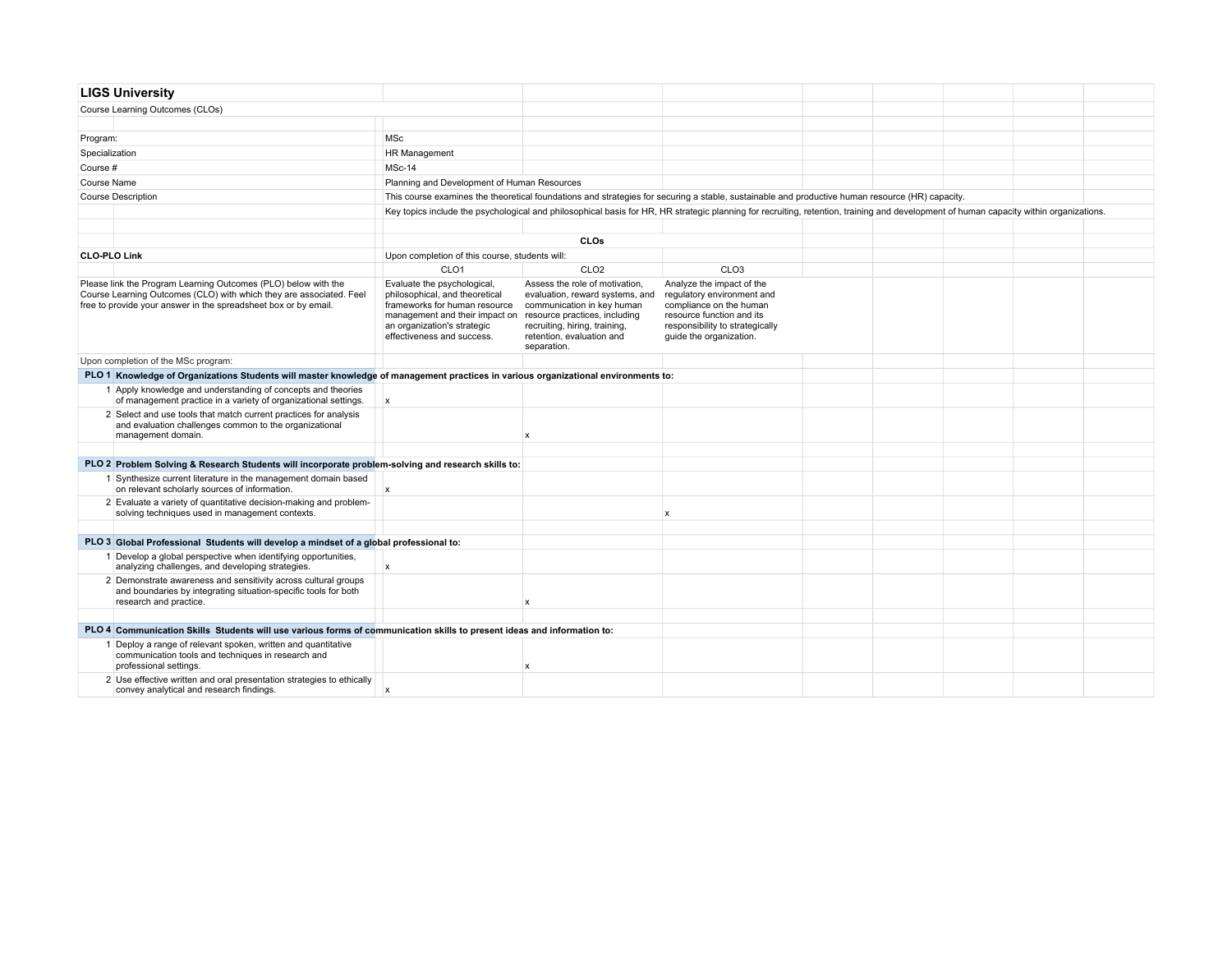| <b>LIGS University</b>                                                                                                                                                                                   |                                                                                                                                                                                            |                                                                                                                                             |                                                                                                                                                |                                                                                                                                              |  |
|----------------------------------------------------------------------------------------------------------------------------------------------------------------------------------------------------------|--------------------------------------------------------------------------------------------------------------------------------------------------------------------------------------------|---------------------------------------------------------------------------------------------------------------------------------------------|------------------------------------------------------------------------------------------------------------------------------------------------|----------------------------------------------------------------------------------------------------------------------------------------------|--|
| Course Learning Outcomes (CLOs)                                                                                                                                                                          |                                                                                                                                                                                            |                                                                                                                                             |                                                                                                                                                |                                                                                                                                              |  |
|                                                                                                                                                                                                          |                                                                                                                                                                                            |                                                                                                                                             |                                                                                                                                                |                                                                                                                                              |  |
| Program:                                                                                                                                                                                                 | <b>MSc</b>                                                                                                                                                                                 |                                                                                                                                             |                                                                                                                                                |                                                                                                                                              |  |
| Specialization                                                                                                                                                                                           | <b>HR Management</b>                                                                                                                                                                       |                                                                                                                                             |                                                                                                                                                |                                                                                                                                              |  |
| Course #                                                                                                                                                                                                 | <b>MSc-15</b>                                                                                                                                                                              |                                                                                                                                             |                                                                                                                                                |                                                                                                                                              |  |
| Course Name                                                                                                                                                                                              | <b>Recruitment and Selection</b>                                                                                                                                                           |                                                                                                                                             |                                                                                                                                                |                                                                                                                                              |  |
|                                                                                                                                                                                                          | Course Description This course provides the theoretical grounding and research basis for employee recruitment and selection processes, tools and metrics.                                  |                                                                                                                                             |                                                                                                                                                |                                                                                                                                              |  |
|                                                                                                                                                                                                          | Key topics include the scholarly literature related to strategic hiring, planning and criteria, recruitment and selection processes, and the ethical core of sustainable hiring practices. |                                                                                                                                             |                                                                                                                                                |                                                                                                                                              |  |
|                                                                                                                                                                                                          |                                                                                                                                                                                            |                                                                                                                                             |                                                                                                                                                |                                                                                                                                              |  |
|                                                                                                                                                                                                          |                                                                                                                                                                                            |                                                                                                                                             | <b>CLOs</b>                                                                                                                                    |                                                                                                                                              |  |
| <b>CLO-PLO Link</b>                                                                                                                                                                                      |                                                                                                                                                                                            | Upon completion of this course, students will:                                                                                              |                                                                                                                                                |                                                                                                                                              |  |
|                                                                                                                                                                                                          |                                                                                                                                                                                            | CLO <sub>1</sub>                                                                                                                            | CLO <sub>2</sub>                                                                                                                               | CLO <sub>3</sub>                                                                                                                             |  |
| Please link the Program Learning Outcomes (PLO) below with the Course Learning<br>Outcomes (CLO) with which they are associated. Feel free to provide your answer in<br>the spreadsheet box or by email. |                                                                                                                                                                                            | Examine classical and<br>contemporary research on hiring<br>practices and its impact on<br>recruiting and selection<br>processes and tools. | Assess various approaches to<br>recruiting and selecting team<br>members for roles in<br>organizations of varying size,<br>scope and maturity. | Analyze the role, standards and<br>practices of ethical hiring in<br>contemporary for-profit, non-profit<br>and public sector organizations. |  |
| Upon completion of the MSc program:                                                                                                                                                                      |                                                                                                                                                                                            |                                                                                                                                             |                                                                                                                                                |                                                                                                                                              |  |
|                                                                                                                                                                                                          | PLO 1 Knowledge of Organizations Students will master knowledge of management practices in various organizational environments to:                                                         |                                                                                                                                             |                                                                                                                                                |                                                                                                                                              |  |
|                                                                                                                                                                                                          | 1 Apply knowledge and understanding of concepts and theories<br>of management practice in a variety of organizational settings.                                                            |                                                                                                                                             | X                                                                                                                                              |                                                                                                                                              |  |
|                                                                                                                                                                                                          | 2 Select and use tools that match current practices for analysis<br>and evaluation challenges common to the organizational<br>management domain.                                           | X                                                                                                                                           |                                                                                                                                                |                                                                                                                                              |  |
|                                                                                                                                                                                                          |                                                                                                                                                                                            |                                                                                                                                             |                                                                                                                                                |                                                                                                                                              |  |
|                                                                                                                                                                                                          | PLO 2 Problem Solving & Research Students will incorporate problem-solving and research skills to:                                                                                         |                                                                                                                                             |                                                                                                                                                |                                                                                                                                              |  |
|                                                                                                                                                                                                          | 1 Synthesize current literature in the management domain based<br>on relevant scholarly sources of information.                                                                            | X                                                                                                                                           |                                                                                                                                                |                                                                                                                                              |  |
|                                                                                                                                                                                                          | 2 Evaluate a variety of quantitative decision-making and problem-<br>solving techniques used in management contexts.                                                                       |                                                                                                                                             | x                                                                                                                                              |                                                                                                                                              |  |
|                                                                                                                                                                                                          |                                                                                                                                                                                            |                                                                                                                                             |                                                                                                                                                |                                                                                                                                              |  |
|                                                                                                                                                                                                          | PLO 3 Global Professional Students will develop a mindset of a global professional to:                                                                                                     |                                                                                                                                             |                                                                                                                                                |                                                                                                                                              |  |
|                                                                                                                                                                                                          | 1 Develop a global perspective when identifying opportunities,<br>analyzing challenges, and developing strategies.                                                                         |                                                                                                                                             | x                                                                                                                                              |                                                                                                                                              |  |
|                                                                                                                                                                                                          | 2 Demonstrate awareness and sensitivity across cultural groups<br>and boundaries by integrating situation-specific tools for both<br>research and practice.                                |                                                                                                                                             |                                                                                                                                                | x                                                                                                                                            |  |
|                                                                                                                                                                                                          |                                                                                                                                                                                            |                                                                                                                                             |                                                                                                                                                |                                                                                                                                              |  |
|                                                                                                                                                                                                          | PLO 4 Communication Skills Students will use various forms of communication skills to present ideas and information to:                                                                    |                                                                                                                                             |                                                                                                                                                |                                                                                                                                              |  |
|                                                                                                                                                                                                          | 1 Deploy a range of relevant spoken, written and quantitative<br>communication tools and techniques in research and<br>professional settings.                                              | x                                                                                                                                           |                                                                                                                                                |                                                                                                                                              |  |
|                                                                                                                                                                                                          | 2 Use effective written and oral presentation strategies to ethically<br>convey analytical and research findings.                                                                          |                                                                                                                                             |                                                                                                                                                | х                                                                                                                                            |  |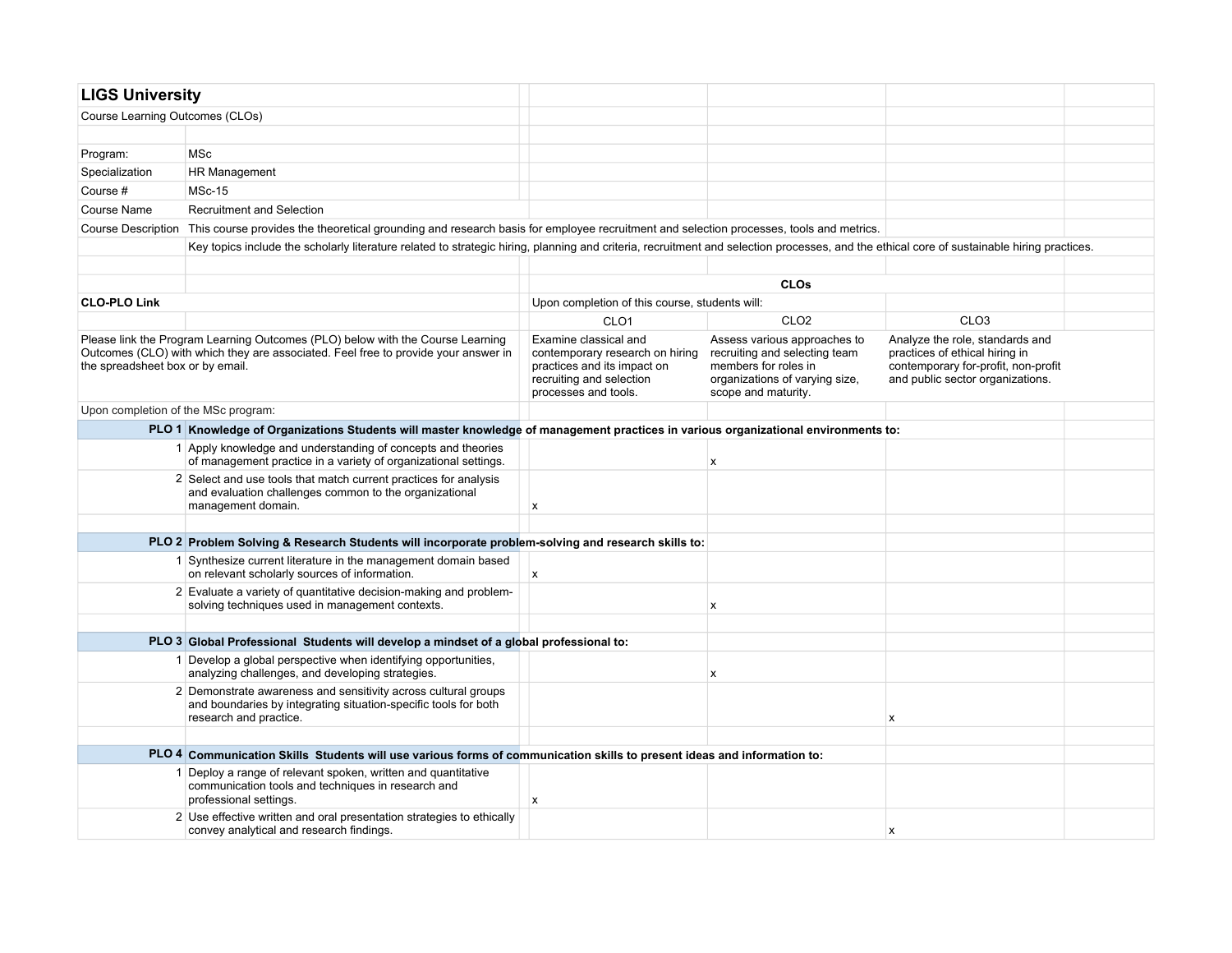|                     | <b>LIGS University</b>                                                                                                                                                                                   |                                                                                                                                               |                                                                                                                                                                                                                            |                                                                                                                                                                                    |  |  |
|---------------------|----------------------------------------------------------------------------------------------------------------------------------------------------------------------------------------------------------|-----------------------------------------------------------------------------------------------------------------------------------------------|----------------------------------------------------------------------------------------------------------------------------------------------------------------------------------------------------------------------------|------------------------------------------------------------------------------------------------------------------------------------------------------------------------------------|--|--|
|                     | Course Learning Outcomes (CLOs)                                                                                                                                                                          |                                                                                                                                               |                                                                                                                                                                                                                            |                                                                                                                                                                                    |  |  |
|                     |                                                                                                                                                                                                          |                                                                                                                                               |                                                                                                                                                                                                                            |                                                                                                                                                                                    |  |  |
| Program:            |                                                                                                                                                                                                          | MSc                                                                                                                                           |                                                                                                                                                                                                                            |                                                                                                                                                                                    |  |  |
| Specialization      |                                                                                                                                                                                                          | HR Management                                                                                                                                 |                                                                                                                                                                                                                            |                                                                                                                                                                                    |  |  |
| Course #            |                                                                                                                                                                                                          | MSc-16                                                                                                                                        |                                                                                                                                                                                                                            |                                                                                                                                                                                    |  |  |
| Course Name         |                                                                                                                                                                                                          | Communication                                                                                                                                 |                                                                                                                                                                                                                            |                                                                                                                                                                                    |  |  |
|                     | <b>Course Description</b>                                                                                                                                                                                |                                                                                                                                               |                                                                                                                                                                                                                            | This course provides the theoretical base and scholarly research on practices that lead to effective communication between people and within organizations.                        |  |  |
|                     |                                                                                                                                                                                                          |                                                                                                                                               |                                                                                                                                                                                                                            | Key topics include the communication process, strategic communication, communicating in organizations and communication management.                                                |  |  |
|                     |                                                                                                                                                                                                          |                                                                                                                                               |                                                                                                                                                                                                                            |                                                                                                                                                                                    |  |  |
|                     |                                                                                                                                                                                                          |                                                                                                                                               | CLOs                                                                                                                                                                                                                       |                                                                                                                                                                                    |  |  |
| <b>CLO-PLO Link</b> |                                                                                                                                                                                                          | Upon completion of this course, students will:                                                                                                |                                                                                                                                                                                                                            |                                                                                                                                                                                    |  |  |
|                     |                                                                                                                                                                                                          | CLO <sub>1</sub>                                                                                                                              | CLO <sub>2</sub>                                                                                                                                                                                                           | CLO <sub>3</sub>                                                                                                                                                                   |  |  |
|                     | Please link the Program Learning Outcomes (PLO) below with the<br>Course Learning Outcomes (CLO) with which they are associated. Feel<br>free to provide your answer in the spreadsheet box or by email. | Analyze the theory and research<br>for effective communication in<br>order to improve personal and<br>professional communication<br>processes | Assess and utilize research-<br>proven tools, forms, styles,<br>methods, and techniques, to<br>determine effective<br>communication strategies for<br>various organizational<br>requirements, situations and<br>challenges | Compare and contrast between<br>various written and spoken<br>communication tools, rhetorical<br>styles and messaging systems to<br>create and deploy strategic<br>communications. |  |  |
|                     | Upon completion of the MSc program:                                                                                                                                                                      |                                                                                                                                               |                                                                                                                                                                                                                            |                                                                                                                                                                                    |  |  |
|                     | PLO 1 Knowledge of Organizations Students will master knowledge of management practices in various organizational environments to:                                                                       |                                                                                                                                               |                                                                                                                                                                                                                            |                                                                                                                                                                                    |  |  |
|                     | 1 Apply knowledge and understanding of concepts and theories<br>of management practice in a variety of organizational settings.                                                                          |                                                                                                                                               | x                                                                                                                                                                                                                          |                                                                                                                                                                                    |  |  |
|                     | 2 Select and use tools that match current practices for analysis<br>and evaluation challenges common to the organizational<br>management domain.                                                         |                                                                                                                                               |                                                                                                                                                                                                                            | $\boldsymbol{\mathsf{x}}$                                                                                                                                                          |  |  |
|                     |                                                                                                                                                                                                          |                                                                                                                                               |                                                                                                                                                                                                                            |                                                                                                                                                                                    |  |  |
|                     | PLO 2 Problem Solving & Research Students will incorporate problem-solving and research skills to:                                                                                                       |                                                                                                                                               |                                                                                                                                                                                                                            |                                                                                                                                                                                    |  |  |
|                     | 1 Synthesize current literature in the management domain based<br>on relevant scholarly sources of information.                                                                                          | $\mathsf{x}$                                                                                                                                  |                                                                                                                                                                                                                            |                                                                                                                                                                                    |  |  |
|                     | 2 Evaluate a variety of quantitative decision-making and problem-<br>solving techniques used in management contexts.                                                                                     |                                                                                                                                               | x                                                                                                                                                                                                                          |                                                                                                                                                                                    |  |  |
|                     |                                                                                                                                                                                                          |                                                                                                                                               |                                                                                                                                                                                                                            |                                                                                                                                                                                    |  |  |
|                     | PLO 3 Global Professional Students will develop a mindset of a global professional to:                                                                                                                   |                                                                                                                                               |                                                                                                                                                                                                                            |                                                                                                                                                                                    |  |  |
|                     | 1 Develop a global perspective when identifying opportunities,<br>analyzing challenges, and developing strategies.                                                                                       |                                                                                                                                               |                                                                                                                                                                                                                            | $\boldsymbol{\mathsf{x}}$                                                                                                                                                          |  |  |
|                     | 2 Demonstrate awareness and sensitivity across cultural groups<br>and boundaries by integrating situation-specific tools for both<br>research and practice.                                              | X                                                                                                                                             |                                                                                                                                                                                                                            |                                                                                                                                                                                    |  |  |
|                     |                                                                                                                                                                                                          |                                                                                                                                               |                                                                                                                                                                                                                            |                                                                                                                                                                                    |  |  |
|                     | PLO 4 Communication Skills Students will use various forms of communication skills to present ideas and information to:                                                                                  |                                                                                                                                               |                                                                                                                                                                                                                            |                                                                                                                                                                                    |  |  |
|                     | Deploy a range of relevant spoken, written and quantitative<br>communication tools and techniques in research and<br>professional settings.                                                              |                                                                                                                                               | x                                                                                                                                                                                                                          |                                                                                                                                                                                    |  |  |
|                     | 2 Use effective written and oral presentation strategies to ethically<br>convey analytical and research findings.                                                                                        |                                                                                                                                               |                                                                                                                                                                                                                            | $\mathbf x$                                                                                                                                                                        |  |  |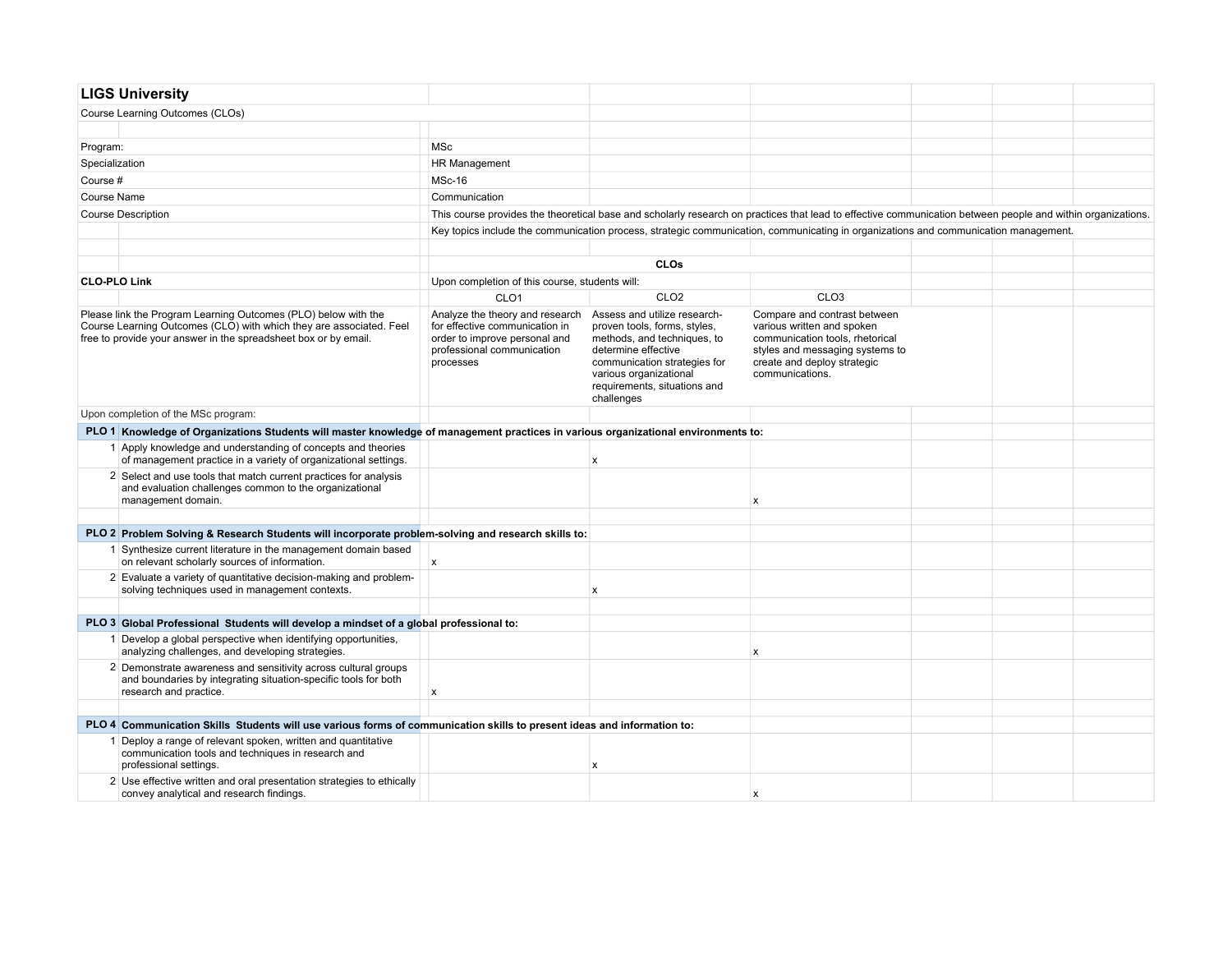| <b>LIGS University</b>              |                                                                                                                                                                       |                                                                                                                                                  |                                                                                                                                                                                            |                                                                                                                                  |
|-------------------------------------|-----------------------------------------------------------------------------------------------------------------------------------------------------------------------|--------------------------------------------------------------------------------------------------------------------------------------------------|--------------------------------------------------------------------------------------------------------------------------------------------------------------------------------------------|----------------------------------------------------------------------------------------------------------------------------------|
| Course Learning Outcomes (CLOs)     |                                                                                                                                                                       |                                                                                                                                                  |                                                                                                                                                                                            |                                                                                                                                  |
|                                     |                                                                                                                                                                       |                                                                                                                                                  |                                                                                                                                                                                            |                                                                                                                                  |
| Program:                            | <b>MSc</b>                                                                                                                                                            |                                                                                                                                                  |                                                                                                                                                                                            |                                                                                                                                  |
| Specialization                      | HR Management                                                                                                                                                         |                                                                                                                                                  |                                                                                                                                                                                            |                                                                                                                                  |
| Course #                            | <b>MSc-17</b>                                                                                                                                                         |                                                                                                                                                  |                                                                                                                                                                                            |                                                                                                                                  |
| Course Name                         | Intercultural Communication                                                                                                                                           |                                                                                                                                                  |                                                                                                                                                                                            |                                                                                                                                  |
| Course Description                  | This course provides the theoretical foundation for communication science in the cross cultural and multi-cultural environments                                       |                                                                                                                                                  |                                                                                                                                                                                            |                                                                                                                                  |
|                                     | Key topics include research dedicated to perception, encoding, decoding, identity and diversity, symbols, and contextual differences across languages and cultures    |                                                                                                                                                  |                                                                                                                                                                                            |                                                                                                                                  |
|                                     |                                                                                                                                                                       |                                                                                                                                                  |                                                                                                                                                                                            |                                                                                                                                  |
|                                     |                                                                                                                                                                       |                                                                                                                                                  | <b>CLOs</b>                                                                                                                                                                                |                                                                                                                                  |
| <b>CLO-PLO Link</b>                 |                                                                                                                                                                       | Upon completion of this course, students will:                                                                                                   |                                                                                                                                                                                            |                                                                                                                                  |
|                                     |                                                                                                                                                                       | CLO <sub>1</sub>                                                                                                                                 | CLO <sub>2</sub>                                                                                                                                                                           | CLO <sub>3</sub>                                                                                                                 |
| the spreadsheet box or by email.    | Please link the Program Learning Outcomes (PLO) below with the Course Learning<br>Outcomes (CLO) with which they are associated. Feel free to provide your answer in  | Assess the theoretical framework Synthesize models for<br>for communication and apply<br>differences across cultural<br>boundaries and languages | communication cycles, identify<br>relationships and diversity across cues in communication<br>cultures, and identify the<br>contributions to the human<br>development of multiculturalism. | Analyze the use of symbols,<br>context, verbal and nonverbal<br>exchanges across cultures and in<br>multi-cultural environments. |
| Upon completion of the MSc program: |                                                                                                                                                                       |                                                                                                                                                  |                                                                                                                                                                                            |                                                                                                                                  |
|                                     | PLO 1 Knowledge of Organizations Students will master knowledge of management practices in various organizational environments to:                                    |                                                                                                                                                  |                                                                                                                                                                                            |                                                                                                                                  |
|                                     | 1 Apply knowledge and understanding of concepts and theories<br>of management practice in a variety of organizational settings.                                       | x                                                                                                                                                |                                                                                                                                                                                            |                                                                                                                                  |
|                                     | 2 Select and use tools that match current practices for analysis<br>and evaluation challenges common to the organizational<br>management domain.                      |                                                                                                                                                  |                                                                                                                                                                                            | x                                                                                                                                |
|                                     |                                                                                                                                                                       |                                                                                                                                                  |                                                                                                                                                                                            |                                                                                                                                  |
|                                     | PLO 2 Problem Solving & Research Students will incorporate problem-solving and research skills to:<br>1 Synthesize current literature in the management domain based  | X                                                                                                                                                |                                                                                                                                                                                            |                                                                                                                                  |
|                                     | on relevant scholarly sources of information.<br>2 Evaluate a variety of quantitative decision-making and problem-<br>solving techniques used in management contexts. |                                                                                                                                                  | x                                                                                                                                                                                          |                                                                                                                                  |
|                                     |                                                                                                                                                                       |                                                                                                                                                  |                                                                                                                                                                                            |                                                                                                                                  |
|                                     | PLO 3 Global Professional Students will develop a mindset of a global professional to:                                                                                |                                                                                                                                                  |                                                                                                                                                                                            |                                                                                                                                  |
|                                     | 1 Develop a global perspective when identifying opportunities,<br>analyzing challenges, and developing strategies.                                                    |                                                                                                                                                  | X                                                                                                                                                                                          |                                                                                                                                  |
|                                     | 2 Demonstrate awareness and sensitivity across cultural groups<br>and boundaries by integrating situation-specific tools for both<br>research and practice.           |                                                                                                                                                  |                                                                                                                                                                                            | X                                                                                                                                |
|                                     |                                                                                                                                                                       |                                                                                                                                                  |                                                                                                                                                                                            |                                                                                                                                  |
|                                     | PLO 4 Communication Skills Students will use various forms of communication skills to present ideas and information to:                                               |                                                                                                                                                  |                                                                                                                                                                                            |                                                                                                                                  |
|                                     | 1 Deploy a range of relevant spoken, written and quantitative<br>communication tools and techniques in research and<br>professional settings.                         |                                                                                                                                                  | x                                                                                                                                                                                          |                                                                                                                                  |
|                                     | 2 Use effective written and oral presentation strategies to ethically<br>convey analytical and research findings.                                                     |                                                                                                                                                  |                                                                                                                                                                                            |                                                                                                                                  |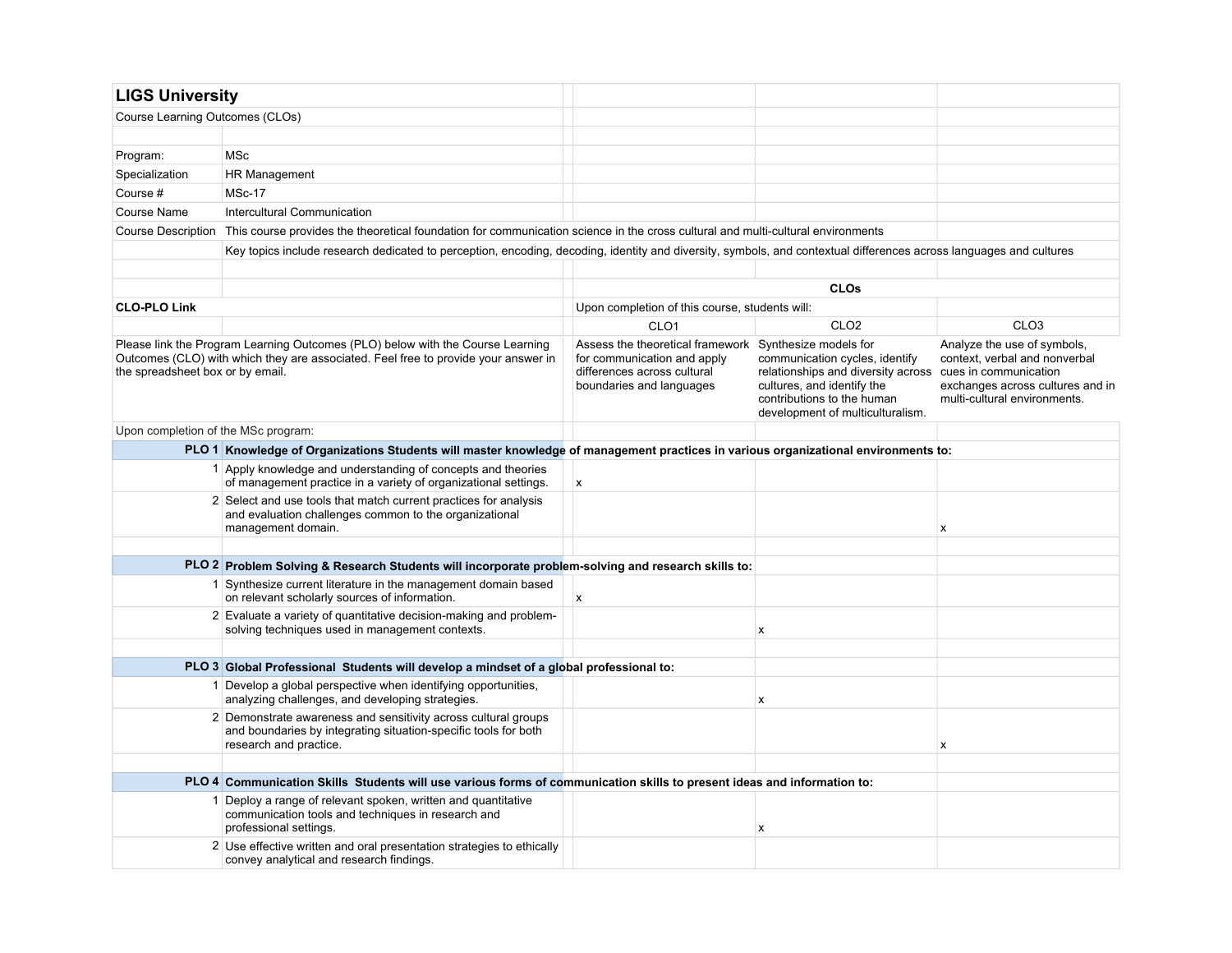| <b>LIGS University</b>              |                                                                                                                                                                                               |                                                                                                                                                  |                                                                                                                                                        |                                                                                                      |  |  |  |  |
|-------------------------------------|-----------------------------------------------------------------------------------------------------------------------------------------------------------------------------------------------|--------------------------------------------------------------------------------------------------------------------------------------------------|--------------------------------------------------------------------------------------------------------------------------------------------------------|------------------------------------------------------------------------------------------------------|--|--|--|--|
| Course Learning Outcomes (CLOs)     |                                                                                                                                                                                               |                                                                                                                                                  |                                                                                                                                                        |                                                                                                      |  |  |  |  |
|                                     |                                                                                                                                                                                               |                                                                                                                                                  |                                                                                                                                                        |                                                                                                      |  |  |  |  |
| Program:                            | MSc                                                                                                                                                                                           |                                                                                                                                                  |                                                                                                                                                        |                                                                                                      |  |  |  |  |
| Specialization                      | Finance Management                                                                                                                                                                            |                                                                                                                                                  |                                                                                                                                                        |                                                                                                      |  |  |  |  |
| Course #                            | MSc-18                                                                                                                                                                                        |                                                                                                                                                  |                                                                                                                                                        |                                                                                                      |  |  |  |  |
| Course Name                         | Finance [1]                                                                                                                                                                                   |                                                                                                                                                  |                                                                                                                                                        |                                                                                                      |  |  |  |  |
|                                     | Course Description This course provides a review of scholarly literature for the finance function including concepts, functions and activities. [2]                                           |                                                                                                                                                  |                                                                                                                                                        |                                                                                                      |  |  |  |  |
|                                     | Key topics for this course include research grounding for the finance function, financial statement and ratio analysis, financial strategies for organizations, and the financial markets [3] |                                                                                                                                                  |                                                                                                                                                        |                                                                                                      |  |  |  |  |
|                                     |                                                                                                                                                                                               |                                                                                                                                                  |                                                                                                                                                        |                                                                                                      |  |  |  |  |
|                                     |                                                                                                                                                                                               |                                                                                                                                                  | CLOs                                                                                                                                                   |                                                                                                      |  |  |  |  |
| <b>CLO-PLO Link</b>                 |                                                                                                                                                                                               | on completion of this course, students will:                                                                                                     |                                                                                                                                                        |                                                                                                      |  |  |  |  |
|                                     |                                                                                                                                                                                               | CLO <sub>1</sub>                                                                                                                                 | CLO <sub>2</sub>                                                                                                                                       | CLO <sub>3</sub>                                                                                     |  |  |  |  |
| the spreadsheet box or by email.    | Please link the Program Learning Outcomes (PLO) below with the Course Learning<br>Outcomes (CLO) with which they are associated. Feel free to provide your answer in                          | financial function within an<br>organization, including financial<br>statement and ratio analysis, and<br>strategy development and<br>execution. | Evaluate the role of an effective Analyze effective financial market<br>strategies and models for<br>organizations of various sizes<br>and situations. | Assess financial market<br>strategies based on classic and<br>contemporary research-proven<br>models |  |  |  |  |
| Upon completion of the MSc program: |                                                                                                                                                                                               |                                                                                                                                                  |                                                                                                                                                        |                                                                                                      |  |  |  |  |
|                                     | PLO 1 Knowledge of Organizations Students will master knowledge of management practices in various organizational environments to:                                                            |                                                                                                                                                  |                                                                                                                                                        |                                                                                                      |  |  |  |  |
|                                     | 1 Apply knowledge and understanding of concepts and theories<br>of management practice in a variety of organizational settings.                                                               | X                                                                                                                                                | x                                                                                                                                                      | X                                                                                                    |  |  |  |  |
|                                     | 2 Select and use tools that match current practices for analysis<br>and evaluation challenges common to the organizational<br>management domain.                                              | x                                                                                                                                                | x                                                                                                                                                      | X                                                                                                    |  |  |  |  |
|                                     |                                                                                                                                                                                               |                                                                                                                                                  |                                                                                                                                                        |                                                                                                      |  |  |  |  |
|                                     | PLO 2 Problem Solving & Research Students will incorporate problem-solving and research skills to:<br>1 Synthesize current literature in the management domain based                          |                                                                                                                                                  |                                                                                                                                                        |                                                                                                      |  |  |  |  |
|                                     | on relevant scholarly sources of information.                                                                                                                                                 |                                                                                                                                                  |                                                                                                                                                        | X                                                                                                    |  |  |  |  |
|                                     | 2 Evaluate a variety of quantitative decision-making and problem-<br>solving techniques used in management contexts.                                                                          | $\pmb{\times}$                                                                                                                                   | X                                                                                                                                                      | X                                                                                                    |  |  |  |  |
|                                     |                                                                                                                                                                                               |                                                                                                                                                  |                                                                                                                                                        |                                                                                                      |  |  |  |  |
|                                     | PLO 3 Global Professional Students will develop a mindset of a global professional to:                                                                                                        |                                                                                                                                                  |                                                                                                                                                        |                                                                                                      |  |  |  |  |
|                                     | 1 Develop a global perspective when identifying opportunities.<br>analyzing challenges, and developing strategies.                                                                            |                                                                                                                                                  |                                                                                                                                                        |                                                                                                      |  |  |  |  |
|                                     | 2 Demonstrate awareness and sensitivity across cultural groups<br>and boundaries by integrating situation-specific tools for both<br>research and practice.                                   |                                                                                                                                                  |                                                                                                                                                        | X                                                                                                    |  |  |  |  |
|                                     |                                                                                                                                                                                               |                                                                                                                                                  |                                                                                                                                                        |                                                                                                      |  |  |  |  |
|                                     | PLO 4 Communication Skills Students will use various forms of communication skills to present ideas and information to:                                                                       |                                                                                                                                                  |                                                                                                                                                        |                                                                                                      |  |  |  |  |
|                                     | Deploy a range of relevant spoken, written and quantitative<br>communication tools and techniques in research and<br>professional settings.                                                   |                                                                                                                                                  |                                                                                                                                                        | x                                                                                                    |  |  |  |  |
|                                     | 2 Use effective written and oral presentation strategies to ethically<br>convey analytical and research findings.                                                                             |                                                                                                                                                  |                                                                                                                                                        |                                                                                                      |  |  |  |  |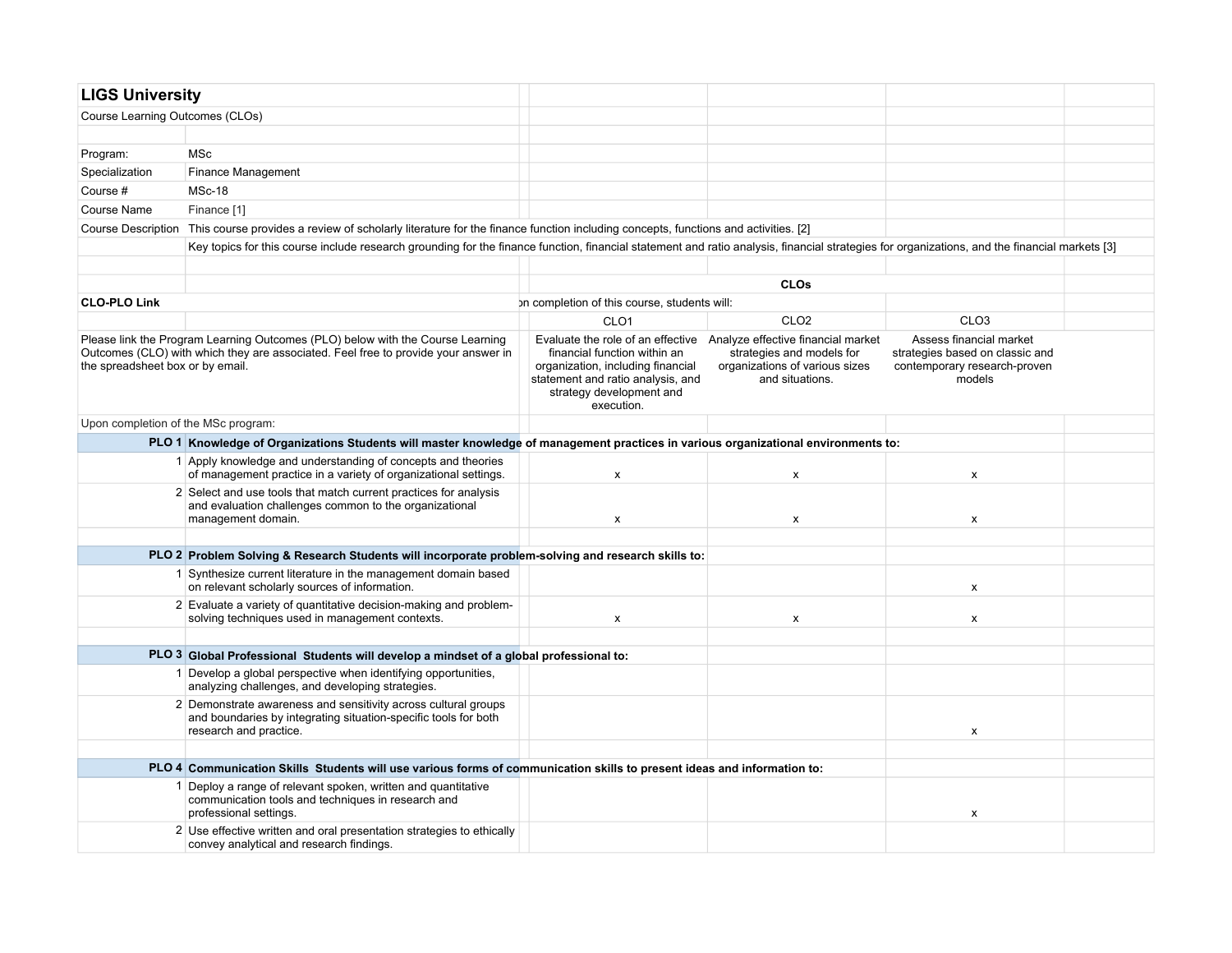| <b>LIGS University</b>                                                                                                                                                                                   |                                                                                                                                       |                                                                                                                                                              |                                                                                                                                |  |
|----------------------------------------------------------------------------------------------------------------------------------------------------------------------------------------------------------|---------------------------------------------------------------------------------------------------------------------------------------|--------------------------------------------------------------------------------------------------------------------------------------------------------------|--------------------------------------------------------------------------------------------------------------------------------|--|
| Course Learning Outcomes (CLOs)                                                                                                                                                                          |                                                                                                                                       |                                                                                                                                                              |                                                                                                                                |  |
|                                                                                                                                                                                                          |                                                                                                                                       |                                                                                                                                                              |                                                                                                                                |  |
| Program:                                                                                                                                                                                                 | <b>MSc</b>                                                                                                                            |                                                                                                                                                              |                                                                                                                                |  |
| Specialization                                                                                                                                                                                           | Finance Management                                                                                                                    |                                                                                                                                                              |                                                                                                                                |  |
| Course #                                                                                                                                                                                                 | <b>MSc-19</b>                                                                                                                         |                                                                                                                                                              |                                                                                                                                |  |
| <b>Course Name</b>                                                                                                                                                                                       | <b>Financial Reporting and Analysis</b>                                                                                               |                                                                                                                                                              |                                                                                                                                |  |
| Course Description This course examines theory and scholarly research base for financial reporting, analysis and valuation in organizations of various size and scope.                                   |                                                                                                                                       |                                                                                                                                                              |                                                                                                                                |  |
| Key topics in this course include the academic literature dedicated to financial statement analysis, asset valuation, risk assessment and forecasting, reporting techniques, and cost analysis.          |                                                                                                                                       |                                                                                                                                                              |                                                                                                                                |  |
|                                                                                                                                                                                                          |                                                                                                                                       |                                                                                                                                                              |                                                                                                                                |  |
|                                                                                                                                                                                                          |                                                                                                                                       | <b>CLOs</b>                                                                                                                                                  |                                                                                                                                |  |
| <b>CLO-PLO Link</b>                                                                                                                                                                                      | on completion of this course, students will:                                                                                          |                                                                                                                                                              |                                                                                                                                |  |
|                                                                                                                                                                                                          | CLO <sub>1</sub>                                                                                                                      | CLO <sub>2</sub>                                                                                                                                             | CLO <sub>3</sub>                                                                                                               |  |
| Please link the Program Learning Outcomes (PLO) below with the<br>Course Learning Outcomes (CLO) with which they are associated. Feel<br>free to provide your answer in the spreadsheet box or by email. | Apply financial standards and<br>ratios to financial statements and<br>reports in for-profit, non-profit and<br>public organizations. | Interpret financial data for the<br>purpose of constructing risk<br>assessment, valuation and<br>forecasting activities, and<br>reporting financial results. | Analyze cost behavior patterns<br>and implications for break-even,<br>scalability and profitability<br>forecasts and reporting |  |
| Upon completion of the MSc program:                                                                                                                                                                      |                                                                                                                                       |                                                                                                                                                              |                                                                                                                                |  |
| PLO 1 Knowledge of Organizations Students will master knowledge of management practices in various organizational environments to:                                                                       |                                                                                                                                       |                                                                                                                                                              |                                                                                                                                |  |
| 1 Apply knowledge and understanding of concepts and theories<br>of management practice in a variety of organizational settings.                                                                          | $\mathsf{x}$                                                                                                                          | X                                                                                                                                                            | X                                                                                                                              |  |
| 2 Select and use tools that match current practices for analysis<br>and evaluation challenges common to the organizational<br>management domain.                                                         | X                                                                                                                                     | X                                                                                                                                                            | x                                                                                                                              |  |
|                                                                                                                                                                                                          |                                                                                                                                       |                                                                                                                                                              |                                                                                                                                |  |
| PLO 2 Problem Solving & Research Students will incorporate problem-solving and research skills to:                                                                                                       |                                                                                                                                       |                                                                                                                                                              |                                                                                                                                |  |
| 1 Synthesize current literature in the management domain based<br>on relevant scholarly sources of information.                                                                                          |                                                                                                                                       |                                                                                                                                                              |                                                                                                                                |  |
| 2 Evaluate a variety of quantitative decision-making and problem-<br>solving techniques used in management contexts.                                                                                     | x                                                                                                                                     | X                                                                                                                                                            | X                                                                                                                              |  |
|                                                                                                                                                                                                          |                                                                                                                                       |                                                                                                                                                              |                                                                                                                                |  |
| PLO 3 Global Professional Students will develop a mindset of a global professional to:                                                                                                                   |                                                                                                                                       |                                                                                                                                                              |                                                                                                                                |  |
| 1 Develop a global perspective when identifying opportunities.<br>analyzing challenges, and developing strategies.                                                                                       |                                                                                                                                       |                                                                                                                                                              |                                                                                                                                |  |
| 2 Demonstrate awareness and sensitivity across cultural groups<br>and boundaries by integrating situation-specific tools for both<br>research and practice.                                              |                                                                                                                                       |                                                                                                                                                              |                                                                                                                                |  |
|                                                                                                                                                                                                          |                                                                                                                                       |                                                                                                                                                              |                                                                                                                                |  |
| PLO 4 Communication Skills Students will use various forms of communication skills to present ideas and information to:                                                                                  |                                                                                                                                       |                                                                                                                                                              |                                                                                                                                |  |
| 1 Deploy a range of relevant spoken, written and quantitative<br>communication tools and techniques in research and<br>professional settings.                                                            |                                                                                                                                       |                                                                                                                                                              |                                                                                                                                |  |
| 2 Use effective written and oral presentation strategies to ethically<br>convey analytical and research findings.                                                                                        | $\mathsf{x}$                                                                                                                          | x                                                                                                                                                            |                                                                                                                                |  |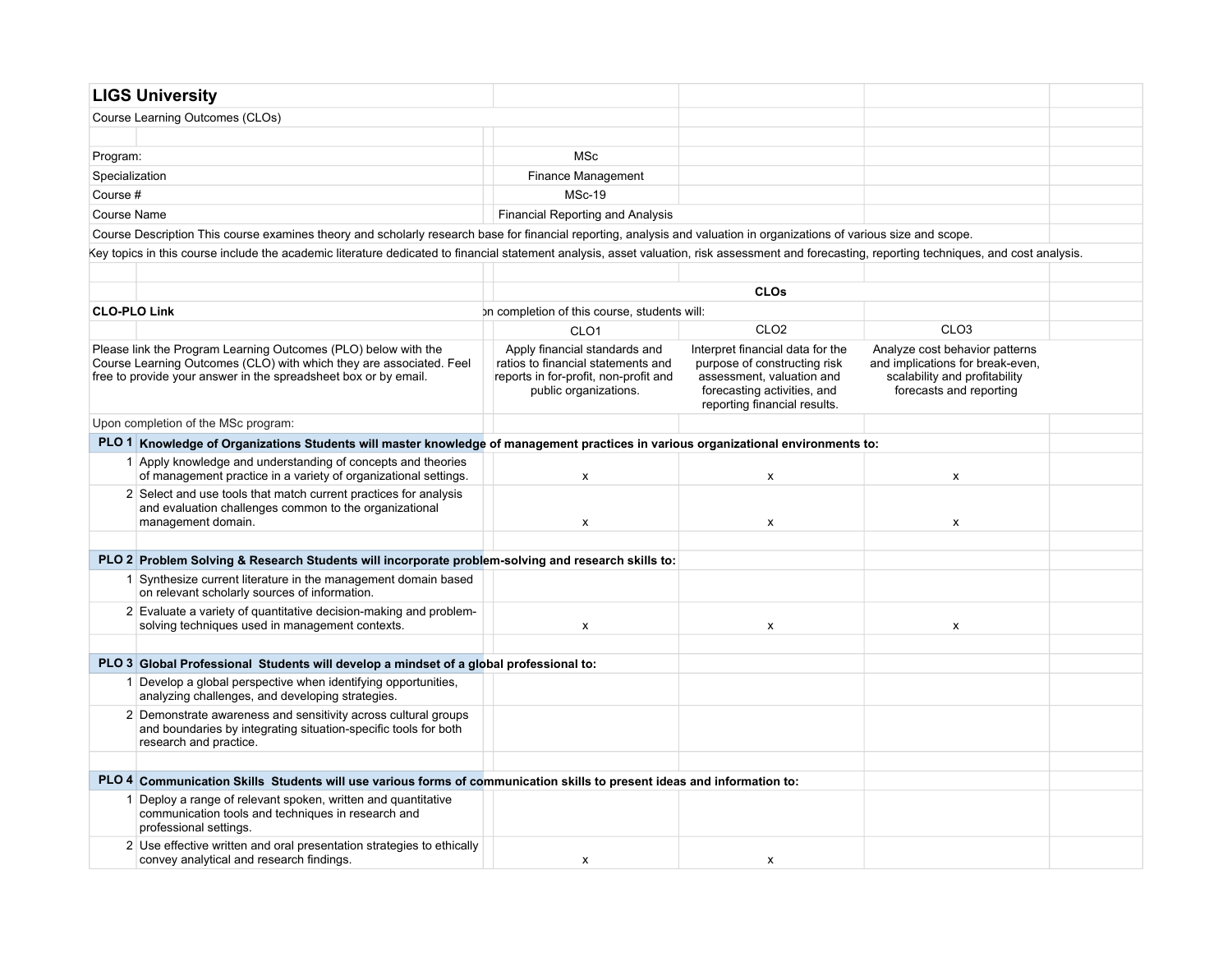| <b>LIGS University</b>              |                                                                                                                                                                                                                         |                                                                                                                                                                              |                                                                                                                                                       |                                                                                                               |  |  |
|-------------------------------------|-------------------------------------------------------------------------------------------------------------------------------------------------------------------------------------------------------------------------|------------------------------------------------------------------------------------------------------------------------------------------------------------------------------|-------------------------------------------------------------------------------------------------------------------------------------------------------|---------------------------------------------------------------------------------------------------------------|--|--|
| Course Learning Outcomes (CLOs)     |                                                                                                                                                                                                                         |                                                                                                                                                                              |                                                                                                                                                       |                                                                                                               |  |  |
|                                     |                                                                                                                                                                                                                         |                                                                                                                                                                              |                                                                                                                                                       |                                                                                                               |  |  |
| Program:                            | <b>MSc</b>                                                                                                                                                                                                              |                                                                                                                                                                              |                                                                                                                                                       |                                                                                                               |  |  |
| Specialization                      | Finance Management                                                                                                                                                                                                      |                                                                                                                                                                              |                                                                                                                                                       |                                                                                                               |  |  |
| Course #                            | <b>MSc-20</b>                                                                                                                                                                                                           |                                                                                                                                                                              |                                                                                                                                                       |                                                                                                               |  |  |
| <b>Course Name</b>                  | <b>Managerial Accounting</b>                                                                                                                                                                                            |                                                                                                                                                                              |                                                                                                                                                       |                                                                                                               |  |  |
| <b>Course Description</b>           | This course develops a conceptual framework for the use of accounting theory, practice and tools in the management and leadership of organizations.                                                                     |                                                                                                                                                                              |                                                                                                                                                       |                                                                                                               |  |  |
|                                     | Key topics in this course include the theoretical and scholarly research frameworks for managerial accounting, use of accounting to evaluate managerial decisions and use of accounting for cost control and budgeting. |                                                                                                                                                                              |                                                                                                                                                       |                                                                                                               |  |  |
|                                     |                                                                                                                                                                                                                         |                                                                                                                                                                              |                                                                                                                                                       |                                                                                                               |  |  |
|                                     |                                                                                                                                                                                                                         |                                                                                                                                                                              | <b>CLOs</b>                                                                                                                                           |                                                                                                               |  |  |
| <b>CLO-PLO Link</b>                 |                                                                                                                                                                                                                         | on completion of this course, students will:                                                                                                                                 |                                                                                                                                                       |                                                                                                               |  |  |
|                                     |                                                                                                                                                                                                                         | CLO <sub>1</sub>                                                                                                                                                             | CLO <sub>2</sub>                                                                                                                                      | CLO <sub>3</sub>                                                                                              |  |  |
| the spreadsheet box or by email.    | Please link the Program Learning Outcomes (PLO) below with the Course Learning<br>Outcomes (CLO) with which they are associated. Feel free to provide your answer in                                                    | Analyze accounting systems and<br>their use as resources for data<br>analysis and managerial decision<br>making in for-profit, non-profit<br>and public sector organizations | Apply established accounting<br>models to calculate costs, cash<br>flows and income across<br>business processes in various<br>types of organizations | Analyze business problems using<br>research-proven tools, practices<br>and ratios of managerial<br>accounting |  |  |
| Upon completion of the MSc program: |                                                                                                                                                                                                                         |                                                                                                                                                                              |                                                                                                                                                       |                                                                                                               |  |  |
|                                     | PLO 1 Knowledge of Organizations Students will master knowledge of management practices in various organizational environments to:                                                                                      |                                                                                                                                                                              |                                                                                                                                                       |                                                                                                               |  |  |
|                                     | 1 Apply knowledge and understanding of concepts and theories<br>of management practice in a variety of organizational settings.                                                                                         | $\boldsymbol{\mathsf{x}}$                                                                                                                                                    | x                                                                                                                                                     |                                                                                                               |  |  |
|                                     | 2 Select and use tools that match current practices for analysis<br>and evaluation challenges common to the organizational<br>management domain.                                                                        | $\pmb{\chi}$                                                                                                                                                                 | x                                                                                                                                                     |                                                                                                               |  |  |
|                                     |                                                                                                                                                                                                                         |                                                                                                                                                                              |                                                                                                                                                       |                                                                                                               |  |  |
|                                     | PLO 2 Problem Solving & Research Students will incorporate problem-solving and research skills to:                                                                                                                      |                                                                                                                                                                              |                                                                                                                                                       |                                                                                                               |  |  |
|                                     | 1 Synthesize current literature in the management domain based<br>on relevant scholarly sources of information.                                                                                                         | $\boldsymbol{\mathsf{x}}$                                                                                                                                                    |                                                                                                                                                       | $\boldsymbol{\mathsf{x}}$                                                                                     |  |  |
|                                     | 2 Evaluate a variety of quantitative decision-making and problem-<br>solving techniques used in management contexts.                                                                                                    | $\boldsymbol{\mathsf{x}}$                                                                                                                                                    | x                                                                                                                                                     | $\mathsf{x}$                                                                                                  |  |  |
|                                     |                                                                                                                                                                                                                         |                                                                                                                                                                              |                                                                                                                                                       |                                                                                                               |  |  |
|                                     | PLO 3 Global Professional Students will develop a mindset of a global professional to:                                                                                                                                  |                                                                                                                                                                              |                                                                                                                                                       |                                                                                                               |  |  |
|                                     | 1 Develop a global perspective when identifying opportunities,<br>analyzing challenges, and developing strategies.                                                                                                      |                                                                                                                                                                              |                                                                                                                                                       |                                                                                                               |  |  |
|                                     | 2 Demonstrate awareness and sensitivity across cultural groups<br>and boundaries by integrating situation-specific tools for both<br>research and practice.                                                             |                                                                                                                                                                              |                                                                                                                                                       |                                                                                                               |  |  |
|                                     |                                                                                                                                                                                                                         |                                                                                                                                                                              |                                                                                                                                                       |                                                                                                               |  |  |
|                                     | PLO 4 Communication Skills Students will use various forms of communication skills to present ideas and information to:                                                                                                 |                                                                                                                                                                              |                                                                                                                                                       |                                                                                                               |  |  |
|                                     | 1 Deploy a range of relevant spoken, written and quantitative<br>communication tools and techniques in research and<br>professional settings.                                                                           |                                                                                                                                                                              |                                                                                                                                                       | $\pmb{\chi}$                                                                                                  |  |  |
|                                     | 2 Use effective written and oral presentation strategies to ethically<br>convey analytical and research findings.                                                                                                       |                                                                                                                                                                              |                                                                                                                                                       |                                                                                                               |  |  |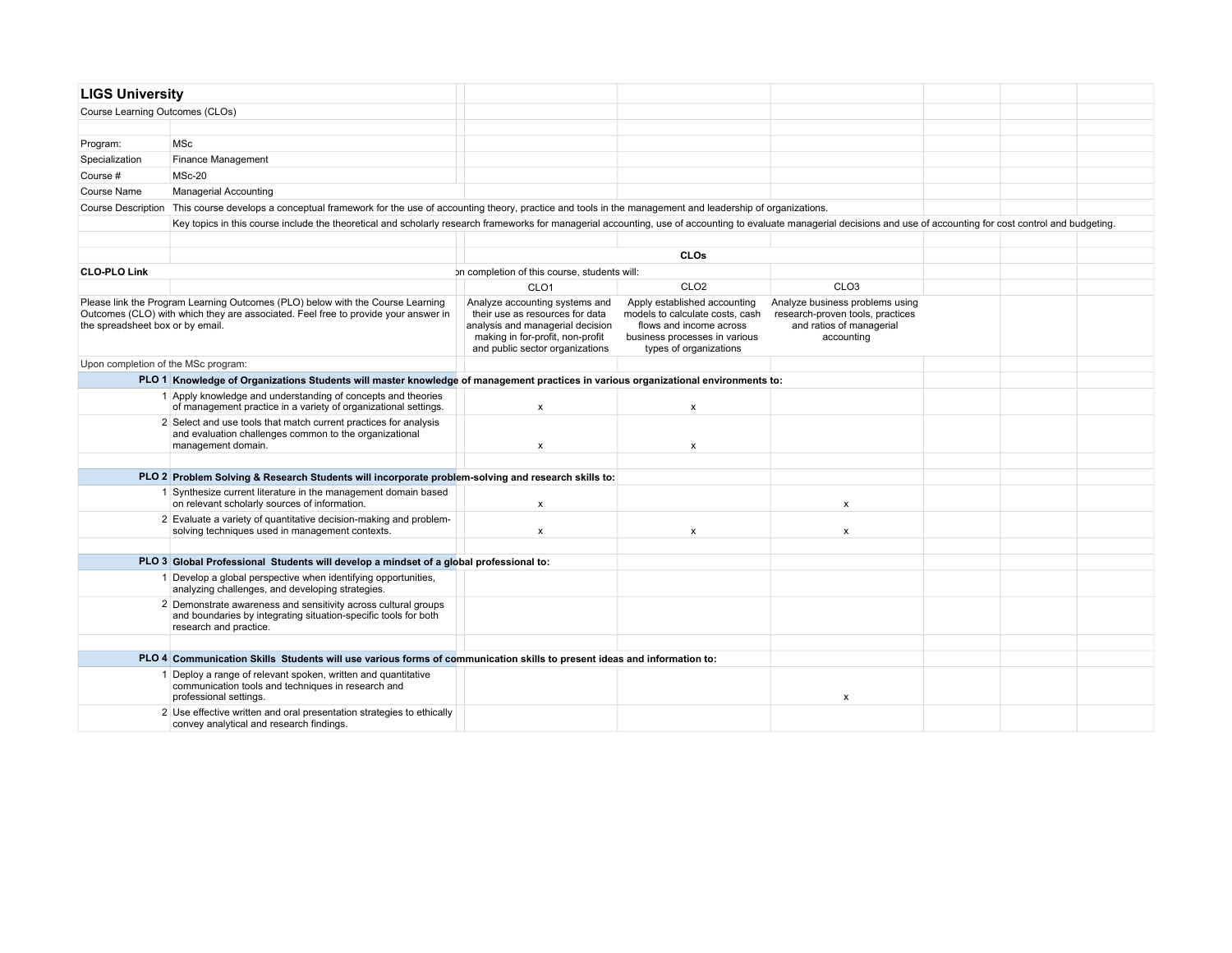| <b>LIGS University</b>              |                                                                                                                                                                                         |                                                                                                                                                              |                                                                                                                                  |                                                                                                                                          |  |
|-------------------------------------|-----------------------------------------------------------------------------------------------------------------------------------------------------------------------------------------|--------------------------------------------------------------------------------------------------------------------------------------------------------------|----------------------------------------------------------------------------------------------------------------------------------|------------------------------------------------------------------------------------------------------------------------------------------|--|
| Course Learning Outcomes (CLOs)     |                                                                                                                                                                                         |                                                                                                                                                              |                                                                                                                                  |                                                                                                                                          |  |
|                                     |                                                                                                                                                                                         |                                                                                                                                                              |                                                                                                                                  |                                                                                                                                          |  |
| Program:                            | <b>MSc</b>                                                                                                                                                                              |                                                                                                                                                              |                                                                                                                                  |                                                                                                                                          |  |
| Specialization                      | Finance Management                                                                                                                                                                      |                                                                                                                                                              |                                                                                                                                  |                                                                                                                                          |  |
| Course #                            | MSc-21                                                                                                                                                                                  |                                                                                                                                                              |                                                                                                                                  |                                                                                                                                          |  |
| Course Name                         | <b>Financial Markets and Investments</b>                                                                                                                                                |                                                                                                                                                              |                                                                                                                                  |                                                                                                                                          |  |
|                                     | Course Description This course investigates the conceptual foundation for the structure and operations of financial markets and their impact on individuals and organizations.          |                                                                                                                                                              |                                                                                                                                  |                                                                                                                                          |  |
|                                     | This course will cover conceptual foundations of financial markets, role and impact of various markets, and tools and systems for financial analysis and corporate financial management |                                                                                                                                                              |                                                                                                                                  |                                                                                                                                          |  |
|                                     |                                                                                                                                                                                         |                                                                                                                                                              |                                                                                                                                  |                                                                                                                                          |  |
|                                     |                                                                                                                                                                                         |                                                                                                                                                              | <b>CLOs</b>                                                                                                                      |                                                                                                                                          |  |
| <b>CLO-PLO Link</b>                 |                                                                                                                                                                                         | on completion of this course, students will:                                                                                                                 |                                                                                                                                  |                                                                                                                                          |  |
|                                     |                                                                                                                                                                                         | CLO <sub>1</sub>                                                                                                                                             | CLO <sub>2</sub>                                                                                                                 | CLO <sub>3</sub>                                                                                                                         |  |
| the spreadsheet box or by email.    | Please link the Program Learning Outcomes (PLO) below with the Course Learning<br>Outcomes (CLO) with which they are associated. Feel free to provide your answer in                    | Analyze the makeup and<br>performance of various financial<br>assets, instruments and<br>strategies within the theoretical<br>framework of financial markets | Assess investing options based<br>on risk factors, risk management<br>strategies, return requirements<br>and market efficiencies | Evaluate financial tools and<br>systems to maximize<br>effectiveness in the context of a<br>fast-changing, complex global<br>marketplace |  |
| Upon completion of the MSc program: |                                                                                                                                                                                         |                                                                                                                                                              |                                                                                                                                  |                                                                                                                                          |  |
|                                     | PLO 1 Knowledge of Organizations Students will master knowledge of management practices in various organizational environments to:                                                      |                                                                                                                                                              |                                                                                                                                  |                                                                                                                                          |  |
|                                     | 1 Apply knowledge and understanding of concepts and theories<br>of management practice in a variety of organizational settings.                                                         |                                                                                                                                                              |                                                                                                                                  |                                                                                                                                          |  |
|                                     | 2 Select and use tools that match current practices for analysis<br>and evaluation challenges common to the organizational<br>management domain.                                        | X                                                                                                                                                            | $\mathsf{x}$                                                                                                                     |                                                                                                                                          |  |
|                                     |                                                                                                                                                                                         |                                                                                                                                                              |                                                                                                                                  |                                                                                                                                          |  |
|                                     | PLO 2 Problem Solving & Research Students will incorporate problem-solving and research skills to:                                                                                      |                                                                                                                                                              |                                                                                                                                  |                                                                                                                                          |  |
|                                     | 1 Synthesize current literature in the management domain based<br>on relevant scholarly sources of information.                                                                         |                                                                                                                                                              |                                                                                                                                  |                                                                                                                                          |  |
|                                     | 2 Evaluate a variety of quantitative decision-making and problem-<br>solving techniques used in management contexts.                                                                    | $\pmb{\times}$                                                                                                                                               | $\mathsf{x}$                                                                                                                     | $\pmb{\mathsf{x}}$                                                                                                                       |  |
|                                     | PLO 3 Global Professional Students will develop a mindset of a global professional to:                                                                                                  |                                                                                                                                                              |                                                                                                                                  |                                                                                                                                          |  |
|                                     | 1 Develop a global perspective when identifying opportunities,                                                                                                                          |                                                                                                                                                              |                                                                                                                                  |                                                                                                                                          |  |
|                                     | analyzing challenges, and developing strategies.                                                                                                                                        |                                                                                                                                                              |                                                                                                                                  | x                                                                                                                                        |  |
|                                     | 2 Demonstrate awareness and sensitivity across cultural groups<br>and boundaries by integrating situation-specific tools for both<br>research and practice.                             |                                                                                                                                                              |                                                                                                                                  | х                                                                                                                                        |  |
|                                     |                                                                                                                                                                                         |                                                                                                                                                              |                                                                                                                                  |                                                                                                                                          |  |
|                                     | PLO 4 Communication Skills Students will use various forms of communication skills to present ideas and information to:                                                                 |                                                                                                                                                              |                                                                                                                                  |                                                                                                                                          |  |
|                                     | 1 Deploy a range of relevant spoken, written and quantitative<br>communication tools and techniques in research and<br>professional settings.                                           |                                                                                                                                                              |                                                                                                                                  |                                                                                                                                          |  |
|                                     | 2 Use effective written and oral presentation strategies to ethically<br>convey analytical and research findings.                                                                       |                                                                                                                                                              |                                                                                                                                  |                                                                                                                                          |  |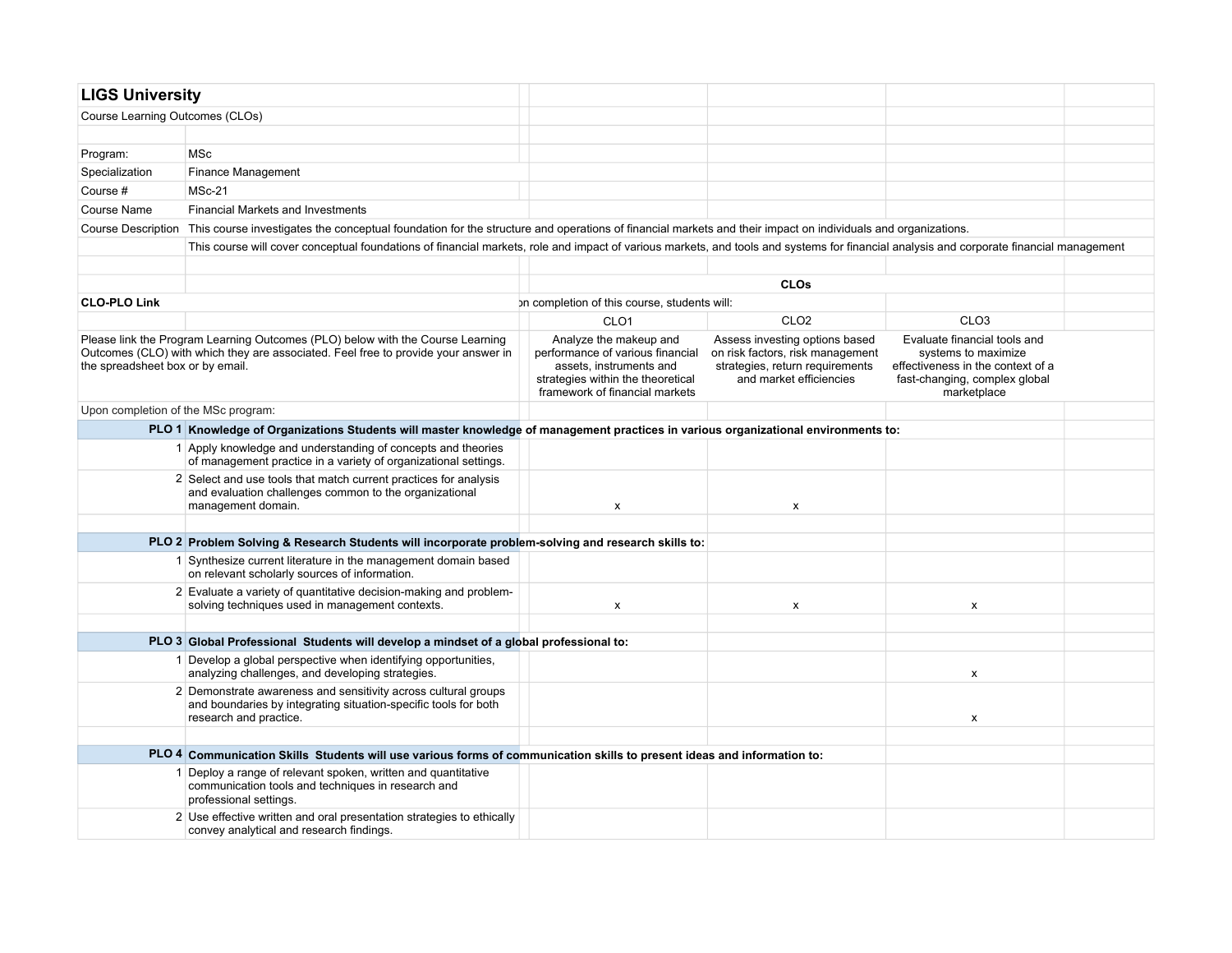| <b>LIGS University</b>              |                                                                                                                                                                                            |                                                                                                                                                  |                                                                                                                                                                             |                                                                                                                                                                             |  |
|-------------------------------------|--------------------------------------------------------------------------------------------------------------------------------------------------------------------------------------------|--------------------------------------------------------------------------------------------------------------------------------------------------|-----------------------------------------------------------------------------------------------------------------------------------------------------------------------------|-----------------------------------------------------------------------------------------------------------------------------------------------------------------------------|--|
| Course Learning Outcomes (CLOs)     |                                                                                                                                                                                            |                                                                                                                                                  |                                                                                                                                                                             |                                                                                                                                                                             |  |
|                                     |                                                                                                                                                                                            |                                                                                                                                                  |                                                                                                                                                                             |                                                                                                                                                                             |  |
| Program:                            | <b>MSc</b>                                                                                                                                                                                 |                                                                                                                                                  |                                                                                                                                                                             |                                                                                                                                                                             |  |
| Specialization                      | Elective                                                                                                                                                                                   |                                                                                                                                                  |                                                                                                                                                                             |                                                                                                                                                                             |  |
| Course #                            | $MSc-22$                                                                                                                                                                                   |                                                                                                                                                  |                                                                                                                                                                             |                                                                                                                                                                             |  |
| Course Name                         | Strategic Communication in Public Relations                                                                                                                                                |                                                                                                                                                  |                                                                                                                                                                             |                                                                                                                                                                             |  |
| <b>Course Description</b>           | This course provides the philosophical and research framework for the successful PR function in organizations of varying size, scope and maturity.                                         |                                                                                                                                                  |                                                                                                                                                                             |                                                                                                                                                                             |  |
|                                     | Key topics include the philosophy and psychology of successful communication through media channels, media relations, integrating strategic PR with corporate strategy and PR media trends |                                                                                                                                                  |                                                                                                                                                                             |                                                                                                                                                                             |  |
|                                     |                                                                                                                                                                                            |                                                                                                                                                  |                                                                                                                                                                             |                                                                                                                                                                             |  |
|                                     |                                                                                                                                                                                            |                                                                                                                                                  | <b>CLOs</b>                                                                                                                                                                 |                                                                                                                                                                             |  |
| <b>CLO-PLO Link</b>                 |                                                                                                                                                                                            | Upon completion of this course, students will:                                                                                                   |                                                                                                                                                                             |                                                                                                                                                                             |  |
|                                     |                                                                                                                                                                                            | CLO <sub>1</sub>                                                                                                                                 | CLO <sub>2</sub>                                                                                                                                                            | CLO <sub>3</sub>                                                                                                                                                            |  |
| the spreadsheet box or by email.    | Please link the Program Learning Outcomes (PLO) below with the Course Learning<br>Outcomes (CLO) with which they are associated. Feel free to provide your answer in                       | Analyze the conceptual<br>framework of communication and<br>persuasion to identify successful<br>messaging through strategic<br>public relations | Assess public relations<br>campaigns using classical<br>communication tools and<br>techniques along with<br>contemporary platforms in social<br>and mass media environments | Evaluate the effectiveness of<br>media outreach, campaigns and<br>interactions around the<br>framework of a singular<br>communication strategy for<br>various organizations |  |
| Upon completion of the MSc program: |                                                                                                                                                                                            |                                                                                                                                                  |                                                                                                                                                                             |                                                                                                                                                                             |  |
|                                     | PLO 1 Knowledge of Organizations Students will master knowledge of management practices in various organizational environments to:                                                         |                                                                                                                                                  |                                                                                                                                                                             |                                                                                                                                                                             |  |
|                                     | 1 Apply knowledge and understanding of concepts and theories<br>of management practice in a variety of organizational settings.                                                            |                                                                                                                                                  |                                                                                                                                                                             | X                                                                                                                                                                           |  |
|                                     | 2 Select and use tools that match current practices for analysis<br>and evaluation challenges common to the organizational<br>management domain.                                           |                                                                                                                                                  | $\boldsymbol{\mathsf{x}}$                                                                                                                                                   |                                                                                                                                                                             |  |
|                                     |                                                                                                                                                                                            |                                                                                                                                                  |                                                                                                                                                                             |                                                                                                                                                                             |  |
|                                     | PLO 2 Problem Solving & Research Students will incorporate problem-solving and research skills to:                                                                                         |                                                                                                                                                  |                                                                                                                                                                             |                                                                                                                                                                             |  |
|                                     | 1 Synthesize current literature in the management domain based<br>on relevant scholarly sources of information.                                                                            | $\pmb{\times}$                                                                                                                                   |                                                                                                                                                                             |                                                                                                                                                                             |  |
|                                     | 2 Evaluate a variety of quantitative decision-making and problem-<br>solving techniques used in management contexts.                                                                       |                                                                                                                                                  |                                                                                                                                                                             | X                                                                                                                                                                           |  |
|                                     |                                                                                                                                                                                            |                                                                                                                                                  |                                                                                                                                                                             |                                                                                                                                                                             |  |
|                                     | PLO 3 Global Professional Students will develop a mindset of a global professional to:                                                                                                     |                                                                                                                                                  |                                                                                                                                                                             |                                                                                                                                                                             |  |
|                                     | 1 Develop a global perspective when identifying opportunities,<br>analyzing challenges, and developing strategies.                                                                         |                                                                                                                                                  |                                                                                                                                                                             | X                                                                                                                                                                           |  |
|                                     | 2 Demonstrate awareness and sensitivity across cultural groups<br>and boundaries by integrating situation-specific tools for both<br>research and practice.                                |                                                                                                                                                  | $\boldsymbol{\mathsf{x}}$                                                                                                                                                   |                                                                                                                                                                             |  |
|                                     |                                                                                                                                                                                            |                                                                                                                                                  |                                                                                                                                                                             |                                                                                                                                                                             |  |
|                                     | PLO 4 Communication Skills Students will use various forms of communication skills to present ideas and information to:                                                                    |                                                                                                                                                  |                                                                                                                                                                             |                                                                                                                                                                             |  |
|                                     | Deploy a range of relevant spoken, written and quantitative<br>communication tools and techniques in research and<br>professional settings.                                                |                                                                                                                                                  | $\boldsymbol{\mathsf{x}}$                                                                                                                                                   |                                                                                                                                                                             |  |
|                                     | 2 Use effective written and oral presentation strategies to ethically<br>convey analytical and research findings.                                                                          | x                                                                                                                                                |                                                                                                                                                                             |                                                                                                                                                                             |  |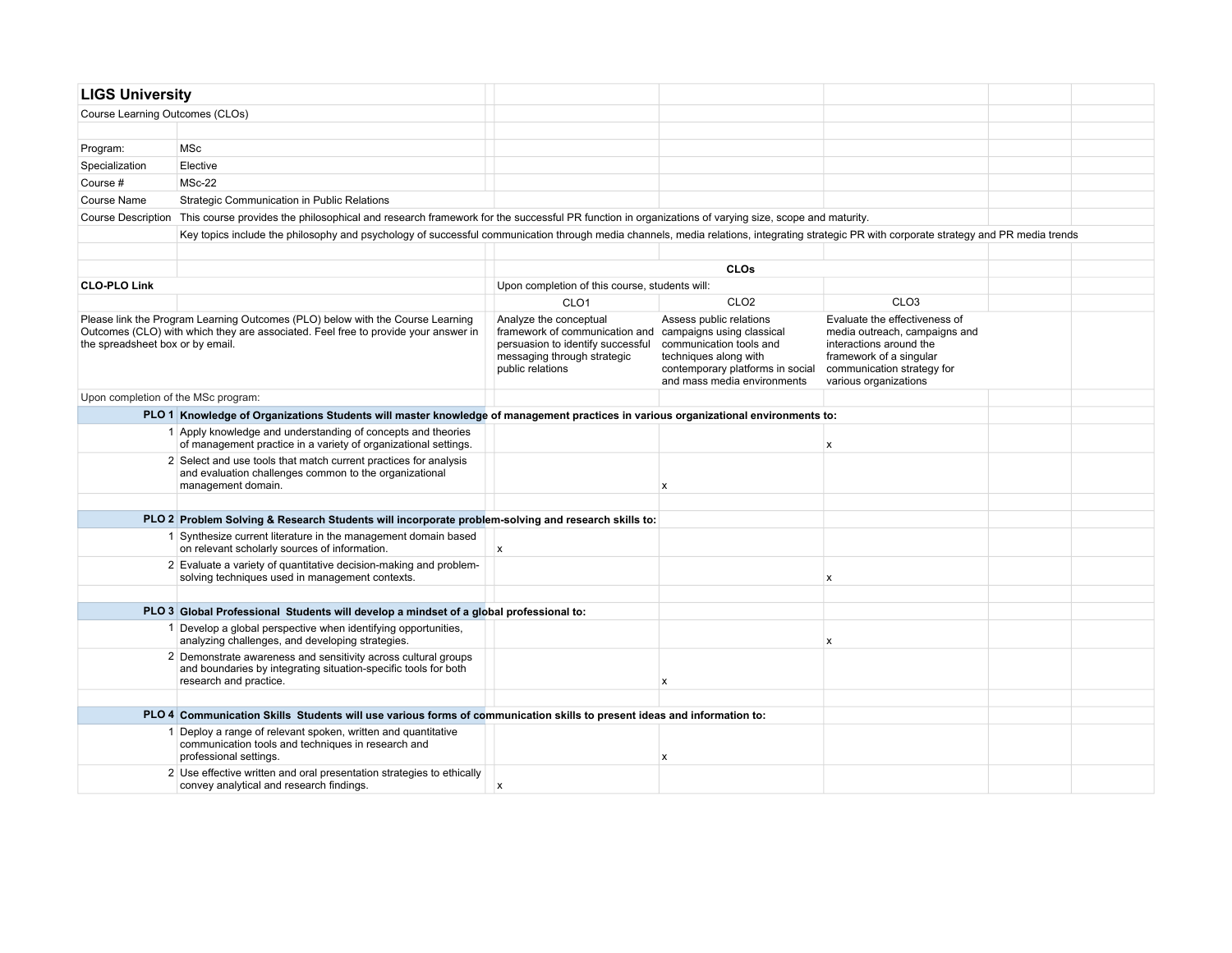| <b>LIGS University</b>              |                                                                                                                                                                             |                                                                                                                                                            |                                                                                                                                                                   |                                                                                                                                                               |
|-------------------------------------|-----------------------------------------------------------------------------------------------------------------------------------------------------------------------------|------------------------------------------------------------------------------------------------------------------------------------------------------------|-------------------------------------------------------------------------------------------------------------------------------------------------------------------|---------------------------------------------------------------------------------------------------------------------------------------------------------------|
| Course Learning Outcomes (CLOs)     |                                                                                                                                                                             |                                                                                                                                                            |                                                                                                                                                                   |                                                                                                                                                               |
|                                     |                                                                                                                                                                             |                                                                                                                                                            |                                                                                                                                                                   |                                                                                                                                                               |
| Program:                            | <b>MSc</b>                                                                                                                                                                  |                                                                                                                                                            |                                                                                                                                                                   |                                                                                                                                                               |
| Specialization                      | Elective                                                                                                                                                                    |                                                                                                                                                            |                                                                                                                                                                   |                                                                                                                                                               |
| Course #                            | $MSc-23$                                                                                                                                                                    |                                                                                                                                                            |                                                                                                                                                                   |                                                                                                                                                               |
| Course Name                         | Strategic Information Technology Management                                                                                                                                 |                                                                                                                                                            |                                                                                                                                                                   |                                                                                                                                                               |
| Course Description                  | This course explores the research foundations for developing and activating information technology (IT) strategy for organizations of varying size, scope and maturity.     |                                                                                                                                                            |                                                                                                                                                                   |                                                                                                                                                               |
|                                     | Key topics include the theoretical basis for IT strategy, elements and components for effective IT strategy, best practices in implementation and assessment of IT strategy |                                                                                                                                                            |                                                                                                                                                                   |                                                                                                                                                               |
|                                     |                                                                                                                                                                             |                                                                                                                                                            |                                                                                                                                                                   |                                                                                                                                                               |
|                                     |                                                                                                                                                                             |                                                                                                                                                            | <b>CLOs</b>                                                                                                                                                       |                                                                                                                                                               |
| <b>CLO-PLO Link</b>                 |                                                                                                                                                                             | Upon completion of this course, students will:                                                                                                             |                                                                                                                                                                   |                                                                                                                                                               |
|                                     |                                                                                                                                                                             | CLO <sub>1</sub>                                                                                                                                           | CLO <sub>2</sub>                                                                                                                                                  | CLO <sub>3</sub>                                                                                                                                              |
| the spreadsheet box or by email.    | Please link the Program Learning Outcomes (PLO) below with the Course Learning<br>Outcomes (CLO) with which they are associated. Feel free to provide your answer in        | Assess the theoretical framework Synthesize effective IT strategy<br>for developing an organization's<br>IT strategy given its size, scope<br>and capacity | using research-based best<br>practices for hardware, software,<br>systems and vendor capacities<br>based on assessment of current<br>needs and anticipated growth | Evaluate optimized IT capacity<br>and performance given rapid and<br>complex changes at the level of<br>an organization's internal and<br>external ecosystems |
| Upon completion of the MSc program: |                                                                                                                                                                             |                                                                                                                                                            |                                                                                                                                                                   |                                                                                                                                                               |
|                                     | PLO 1 Knowledge of Organizations Students will master knowledge of management practices in various organizational environments to:                                          |                                                                                                                                                            |                                                                                                                                                                   |                                                                                                                                                               |
|                                     | 1 Apply knowledge and understanding of concepts and theories<br>of management practice in a variety of organizational settings.                                             | $\boldsymbol{x}$                                                                                                                                           |                                                                                                                                                                   |                                                                                                                                                               |
|                                     | 2 Select and use tools that match current practices for analysis<br>and evaluation challenges common to the organizational<br>management domain.                            |                                                                                                                                                            |                                                                                                                                                                   | x                                                                                                                                                             |
|                                     |                                                                                                                                                                             |                                                                                                                                                            |                                                                                                                                                                   |                                                                                                                                                               |
|                                     | PLO 2 Problem Solving & Research Students will incorporate problem-solving and research skills to:<br>1 Synthesize current literature in the management domain based        |                                                                                                                                                            |                                                                                                                                                                   |                                                                                                                                                               |
|                                     | on relevant scholarly sources of information.                                                                                                                               | $\mathsf{x}$                                                                                                                                               |                                                                                                                                                                   |                                                                                                                                                               |
|                                     | 2 Evaluate a variety of quantitative decision-making and problem-<br>solving techniques used in management contexts.                                                        |                                                                                                                                                            | X                                                                                                                                                                 |                                                                                                                                                               |
|                                     |                                                                                                                                                                             |                                                                                                                                                            |                                                                                                                                                                   |                                                                                                                                                               |
|                                     | PLO 3 Global Professional Students will develop a mindset of a global professional to:                                                                                      |                                                                                                                                                            |                                                                                                                                                                   |                                                                                                                                                               |
|                                     | 1 Develop a global perspective when identifying opportunities,<br>analyzing challenges, and developing strategies.                                                          |                                                                                                                                                            |                                                                                                                                                                   | x                                                                                                                                                             |
|                                     | 2 Demonstrate awareness and sensitivity across cultural groups<br>and boundaries by integrating situation-specific tools for both<br>research and practice.                 | $\boldsymbol{x}$                                                                                                                                           |                                                                                                                                                                   |                                                                                                                                                               |
|                                     |                                                                                                                                                                             |                                                                                                                                                            |                                                                                                                                                                   |                                                                                                                                                               |
|                                     | PLO 4 Communication Skills Students will use various forms of communication skills to present ideas and information to:                                                     |                                                                                                                                                            |                                                                                                                                                                   |                                                                                                                                                               |
|                                     | 1 Deploy a range of relevant spoken, written and quantitative<br>communication tools and techniques in research and<br>professional settings.                               |                                                                                                                                                            | X                                                                                                                                                                 |                                                                                                                                                               |
|                                     | 2 Use effective written and oral presentation strategies to ethically<br>convey analytical and research findings.                                                           | X                                                                                                                                                          |                                                                                                                                                                   |                                                                                                                                                               |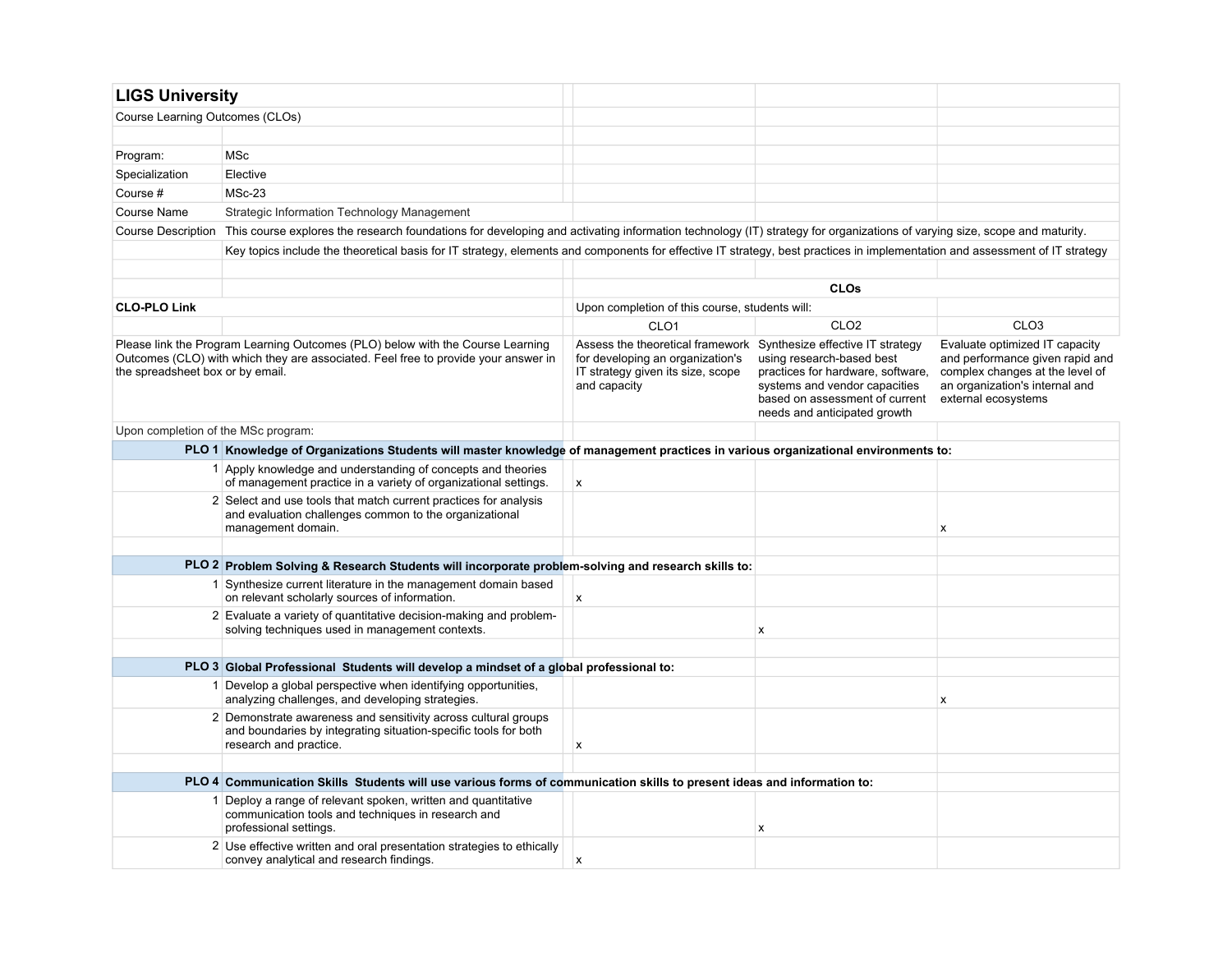| <b>LIGS University</b>                                                                                                                                                                                   |                                                                                                                                                                                                  |                                                                                                                                                            |                                                                                                                                                                                |                                                                                                                               |  |  |  |  |  |
|----------------------------------------------------------------------------------------------------------------------------------------------------------------------------------------------------------|--------------------------------------------------------------------------------------------------------------------------------------------------------------------------------------------------|------------------------------------------------------------------------------------------------------------------------------------------------------------|--------------------------------------------------------------------------------------------------------------------------------------------------------------------------------|-------------------------------------------------------------------------------------------------------------------------------|--|--|--|--|--|
| Course Learning Outcomes (CLOs)                                                                                                                                                                          |                                                                                                                                                                                                  |                                                                                                                                                            |                                                                                                                                                                                |                                                                                                                               |  |  |  |  |  |
|                                                                                                                                                                                                          |                                                                                                                                                                                                  |                                                                                                                                                            |                                                                                                                                                                                |                                                                                                                               |  |  |  |  |  |
| Program:                                                                                                                                                                                                 | <b>MSc</b>                                                                                                                                                                                       |                                                                                                                                                            |                                                                                                                                                                                |                                                                                                                               |  |  |  |  |  |
| Specialization                                                                                                                                                                                           | Elective                                                                                                                                                                                         |                                                                                                                                                            |                                                                                                                                                                                |                                                                                                                               |  |  |  |  |  |
| Course #                                                                                                                                                                                                 | MSc-24                                                                                                                                                                                           |                                                                                                                                                            |                                                                                                                                                                                |                                                                                                                               |  |  |  |  |  |
| Course Name                                                                                                                                                                                              | <b>Business Ethics</b>                                                                                                                                                                           |                                                                                                                                                            |                                                                                                                                                                                |                                                                                                                               |  |  |  |  |  |
| <b>Course Description</b>                                                                                                                                                                                | This course provides a conceptual framework and scholarly basis for moral business principles that can be applied across cultures and organizations                                              |                                                                                                                                                            |                                                                                                                                                                                |                                                                                                                               |  |  |  |  |  |
|                                                                                                                                                                                                          | Key topics include a framework for ethical practice and decision-making, ethical differences across cultures, consequences of ethical and unethical decisions and metrics for ethical management |                                                                                                                                                            |                                                                                                                                                                                |                                                                                                                               |  |  |  |  |  |
|                                                                                                                                                                                                          |                                                                                                                                                                                                  |                                                                                                                                                            |                                                                                                                                                                                |                                                                                                                               |  |  |  |  |  |
|                                                                                                                                                                                                          |                                                                                                                                                                                                  |                                                                                                                                                            |                                                                                                                                                                                |                                                                                                                               |  |  |  |  |  |
| <b>CLO-PLO Link</b>                                                                                                                                                                                      |                                                                                                                                                                                                  | Upon completion of this course, students will:                                                                                                             |                                                                                                                                                                                |                                                                                                                               |  |  |  |  |  |
|                                                                                                                                                                                                          |                                                                                                                                                                                                  | CLO <sub>1</sub>                                                                                                                                           | CLO <sub>2</sub>                                                                                                                                                               | CLO <sub>3</sub>                                                                                                              |  |  |  |  |  |
| Please link the Program Learning Outcomes (PLO) below with the Course Learning<br>Outcomes (CLO) with which they are associated. Feel free to provide your answer in<br>the spreadsheet box or by email. |                                                                                                                                                                                                  | Identify a framework for ethical<br>decision making grounded in<br>moral principles that encompass<br>values and cultural realities of a<br>global society | Assess scholarly research,<br>business case studies, and<br>organizational success and<br>failure in light of ethical decision<br>making and subsequent behavior organizations | Evaluate the impact of ethical<br>values and policies on the<br>communities and stakeholders of<br>large-scale businesses and |  |  |  |  |  |
| Upon completion of the MSc program:                                                                                                                                                                      |                                                                                                                                                                                                  |                                                                                                                                                            |                                                                                                                                                                                |                                                                                                                               |  |  |  |  |  |
| PLO 1 Knowledge of Organizations Students will master knowledge of management practices in various organizational environments to:                                                                       |                                                                                                                                                                                                  |                                                                                                                                                            |                                                                                                                                                                                |                                                                                                                               |  |  |  |  |  |
|                                                                                                                                                                                                          | 1 Apply knowledge and understanding of concepts and theories<br>of management practice in a variety of organizational settings.                                                                  | $\boldsymbol{\mathsf{x}}$                                                                                                                                  |                                                                                                                                                                                |                                                                                                                               |  |  |  |  |  |
|                                                                                                                                                                                                          | 2 Select and use tools that match current practices for analysis<br>and evaluation challenges common to the organizational<br>management domain.                                                 |                                                                                                                                                            |                                                                                                                                                                                | $\mathsf{x}$                                                                                                                  |  |  |  |  |  |
|                                                                                                                                                                                                          |                                                                                                                                                                                                  |                                                                                                                                                            |                                                                                                                                                                                |                                                                                                                               |  |  |  |  |  |
|                                                                                                                                                                                                          | PLO 2 Problem Solving & Research Students will incorporate problem-solving and research skills to:                                                                                               |                                                                                                                                                            |                                                                                                                                                                                |                                                                                                                               |  |  |  |  |  |
|                                                                                                                                                                                                          | 1 Synthesize current literature in the management domain based<br>on relevant scholarly sources of information.                                                                                  |                                                                                                                                                            | x                                                                                                                                                                              |                                                                                                                               |  |  |  |  |  |
|                                                                                                                                                                                                          | 2 Evaluate a variety of quantitative decision-making and problem-<br>solving techniques used in management contexts.                                                                             |                                                                                                                                                            |                                                                                                                                                                                | $\mathsf{x}$                                                                                                                  |  |  |  |  |  |
|                                                                                                                                                                                                          |                                                                                                                                                                                                  |                                                                                                                                                            |                                                                                                                                                                                |                                                                                                                               |  |  |  |  |  |
|                                                                                                                                                                                                          | PLO 3 Global Professional Students will develop a mindset of a global professional to:                                                                                                           |                                                                                                                                                            |                                                                                                                                                                                |                                                                                                                               |  |  |  |  |  |
|                                                                                                                                                                                                          | 1 Develop a global perspective when identifying opportunities,<br>analyzing challenges, and developing strategies.                                                                               | $\boldsymbol{\mathsf{x}}$                                                                                                                                  |                                                                                                                                                                                |                                                                                                                               |  |  |  |  |  |
|                                                                                                                                                                                                          | 2 Demonstrate awareness and sensitivity across cultural groups<br>and boundaries by integrating situation-specific tools for both<br>research and practice.                                      |                                                                                                                                                            | x                                                                                                                                                                              |                                                                                                                               |  |  |  |  |  |
|                                                                                                                                                                                                          |                                                                                                                                                                                                  |                                                                                                                                                            |                                                                                                                                                                                |                                                                                                                               |  |  |  |  |  |
| PLO 4 Communication Skills Students will use various forms of communication skills to present ideas and information to:                                                                                  |                                                                                                                                                                                                  |                                                                                                                                                            |                                                                                                                                                                                |                                                                                                                               |  |  |  |  |  |
|                                                                                                                                                                                                          | Deploy a range of relevant spoken, written and quantitative<br>communication tools and techniques in research and<br>professional settings.                                                      |                                                                                                                                                            |                                                                                                                                                                                | X                                                                                                                             |  |  |  |  |  |
|                                                                                                                                                                                                          | 2 Use effective written and oral presentation strategies to ethically<br>convey analytical and research findings.                                                                                | $\boldsymbol{\mathsf{x}}$                                                                                                                                  |                                                                                                                                                                                |                                                                                                                               |  |  |  |  |  |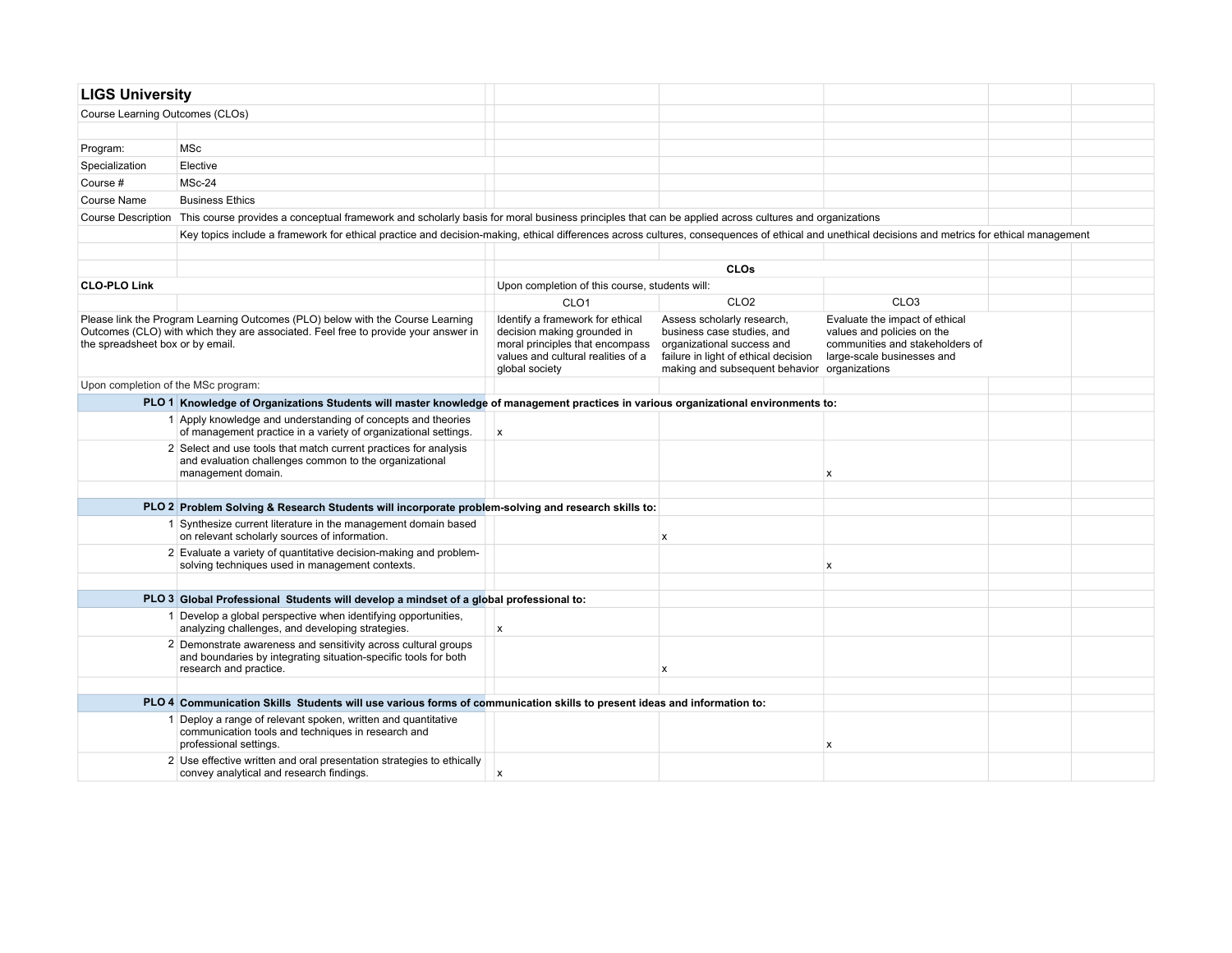| <b>LIGS University</b>                                                                                                                                                                                   |                                                                                                                                                                                        |                                                                                                                                                 |                                                                                         |                                                                                                                                                                  |  |  |  |  |  |
|----------------------------------------------------------------------------------------------------------------------------------------------------------------------------------------------------------|----------------------------------------------------------------------------------------------------------------------------------------------------------------------------------------|-------------------------------------------------------------------------------------------------------------------------------------------------|-----------------------------------------------------------------------------------------|------------------------------------------------------------------------------------------------------------------------------------------------------------------|--|--|--|--|--|
| Course Learning Outcomes (CLOs)                                                                                                                                                                          |                                                                                                                                                                                        |                                                                                                                                                 |                                                                                         |                                                                                                                                                                  |  |  |  |  |  |
|                                                                                                                                                                                                          |                                                                                                                                                                                        |                                                                                                                                                 |                                                                                         |                                                                                                                                                                  |  |  |  |  |  |
| Program:                                                                                                                                                                                                 | MSc                                                                                                                                                                                    |                                                                                                                                                 |                                                                                         |                                                                                                                                                                  |  |  |  |  |  |
| Specialization                                                                                                                                                                                           | Elective                                                                                                                                                                               |                                                                                                                                                 |                                                                                         |                                                                                                                                                                  |  |  |  |  |  |
| Course #                                                                                                                                                                                                 | $MSc-25$                                                                                                                                                                               |                                                                                                                                                 |                                                                                         |                                                                                                                                                                  |  |  |  |  |  |
| Course Name                                                                                                                                                                                              | <b>Crisis Management</b>                                                                                                                                                               |                                                                                                                                                 |                                                                                         |                                                                                                                                                                  |  |  |  |  |  |
|                                                                                                                                                                                                          | Course Description This course provides the strategic framework and research-based tools for leading, managing and shaping organizations during periods of crisis.                     |                                                                                                                                                 |                                                                                         |                                                                                                                                                                  |  |  |  |  |  |
|                                                                                                                                                                                                          | Key topics include conceptual frameworks for crisis and turbulence, research-proven tools and techniques for recognizing and addressing crisis, and the role of strategy during crisis |                                                                                                                                                 |                                                                                         |                                                                                                                                                                  |  |  |  |  |  |
|                                                                                                                                                                                                          |                                                                                                                                                                                        |                                                                                                                                                 |                                                                                         |                                                                                                                                                                  |  |  |  |  |  |
|                                                                                                                                                                                                          |                                                                                                                                                                                        | <b>CLOs</b>                                                                                                                                     |                                                                                         |                                                                                                                                                                  |  |  |  |  |  |
| <b>CLO-PLO Link</b>                                                                                                                                                                                      |                                                                                                                                                                                        | Upon completion of this course, students will:                                                                                                  |                                                                                         |                                                                                                                                                                  |  |  |  |  |  |
|                                                                                                                                                                                                          |                                                                                                                                                                                        | CLO <sub>1</sub>                                                                                                                                | CLO <sub>2</sub>                                                                        | CLO <sub>3</sub>                                                                                                                                                 |  |  |  |  |  |
| Please link the Program Learning Outcomes (PLO) below with the Course Learning<br>Outcomes (CLO) with which they are associated. Feel free to provide your answer in<br>the spreadsheet box or by email. |                                                                                                                                                                                        | Evaluate scholarly models and<br>events in the external<br>environment to ascertain, predict impact on organizational<br>and navigate a crisis. | Assess the role of strategy during<br>times of crisis, severity, and<br>sustainability. | Determine and execute<br>appropriate responses to crisis<br>situations based on historical<br>examples, trends and<br>contemporary tools, methods and<br>metrics |  |  |  |  |  |
| Upon completion of the MSc program:                                                                                                                                                                      |                                                                                                                                                                                        |                                                                                                                                                 |                                                                                         |                                                                                                                                                                  |  |  |  |  |  |
|                                                                                                                                                                                                          | PLO 1 Knowledge of Organizations Students will master knowledge of management practices in various organizational environments to:                                                     |                                                                                                                                                 |                                                                                         |                                                                                                                                                                  |  |  |  |  |  |
|                                                                                                                                                                                                          | 1 Apply knowledge and understanding of concepts and theories<br>of management practice in a variety of organizational settings.                                                        | $\boldsymbol{\mathsf{x}}$                                                                                                                       |                                                                                         |                                                                                                                                                                  |  |  |  |  |  |
|                                                                                                                                                                                                          | 2 Select and use tools that match current practices for analysis<br>and evaluation challenges common to the organizational<br>management domain.                                       |                                                                                                                                                 |                                                                                         | X                                                                                                                                                                |  |  |  |  |  |
|                                                                                                                                                                                                          |                                                                                                                                                                                        |                                                                                                                                                 |                                                                                         |                                                                                                                                                                  |  |  |  |  |  |
|                                                                                                                                                                                                          | PLO 2 Problem Solving & Research Students will incorporate problem-solving and research skills to:                                                                                     |                                                                                                                                                 |                                                                                         |                                                                                                                                                                  |  |  |  |  |  |
|                                                                                                                                                                                                          | 1 Synthesize current literature in the management domain based<br>on relevant scholarly sources of information.                                                                        | X                                                                                                                                               |                                                                                         |                                                                                                                                                                  |  |  |  |  |  |
|                                                                                                                                                                                                          | 2 Evaluate a variety of quantitative decision-making and problem-<br>solving techniques used in management contexts.                                                                   |                                                                                                                                                 | X                                                                                       |                                                                                                                                                                  |  |  |  |  |  |
|                                                                                                                                                                                                          |                                                                                                                                                                                        |                                                                                                                                                 |                                                                                         |                                                                                                                                                                  |  |  |  |  |  |
|                                                                                                                                                                                                          | PLO 3 Global Professional Students will develop a mindset of a global professional to:                                                                                                 |                                                                                                                                                 |                                                                                         |                                                                                                                                                                  |  |  |  |  |  |
|                                                                                                                                                                                                          | 1 Develop a global perspective when identifying opportunities,<br>analyzing challenges, and developing strategies.                                                                     |                                                                                                                                                 |                                                                                         | $\boldsymbol{\mathsf{x}}$                                                                                                                                        |  |  |  |  |  |
|                                                                                                                                                                                                          | 2 Demonstrate awareness and sensitivity across cultural groups<br>and boundaries by integrating situation-specific tools for both<br>research and practice.                            |                                                                                                                                                 |                                                                                         | X                                                                                                                                                                |  |  |  |  |  |
|                                                                                                                                                                                                          |                                                                                                                                                                                        |                                                                                                                                                 |                                                                                         |                                                                                                                                                                  |  |  |  |  |  |
|                                                                                                                                                                                                          | PLO 4 Communication Skills Students will use various forms of communication skills to present ideas and information to:                                                                |                                                                                                                                                 |                                                                                         |                                                                                                                                                                  |  |  |  |  |  |
|                                                                                                                                                                                                          | Deploy a range of relevant spoken, written and quantitative<br>communication tools and techniques in research and<br>professional settings.                                            | X                                                                                                                                               |                                                                                         |                                                                                                                                                                  |  |  |  |  |  |
|                                                                                                                                                                                                          | 2 Use effective written and oral presentation strategies to ethically<br>convey analytical and research findings.                                                                      |                                                                                                                                                 | X                                                                                       |                                                                                                                                                                  |  |  |  |  |  |